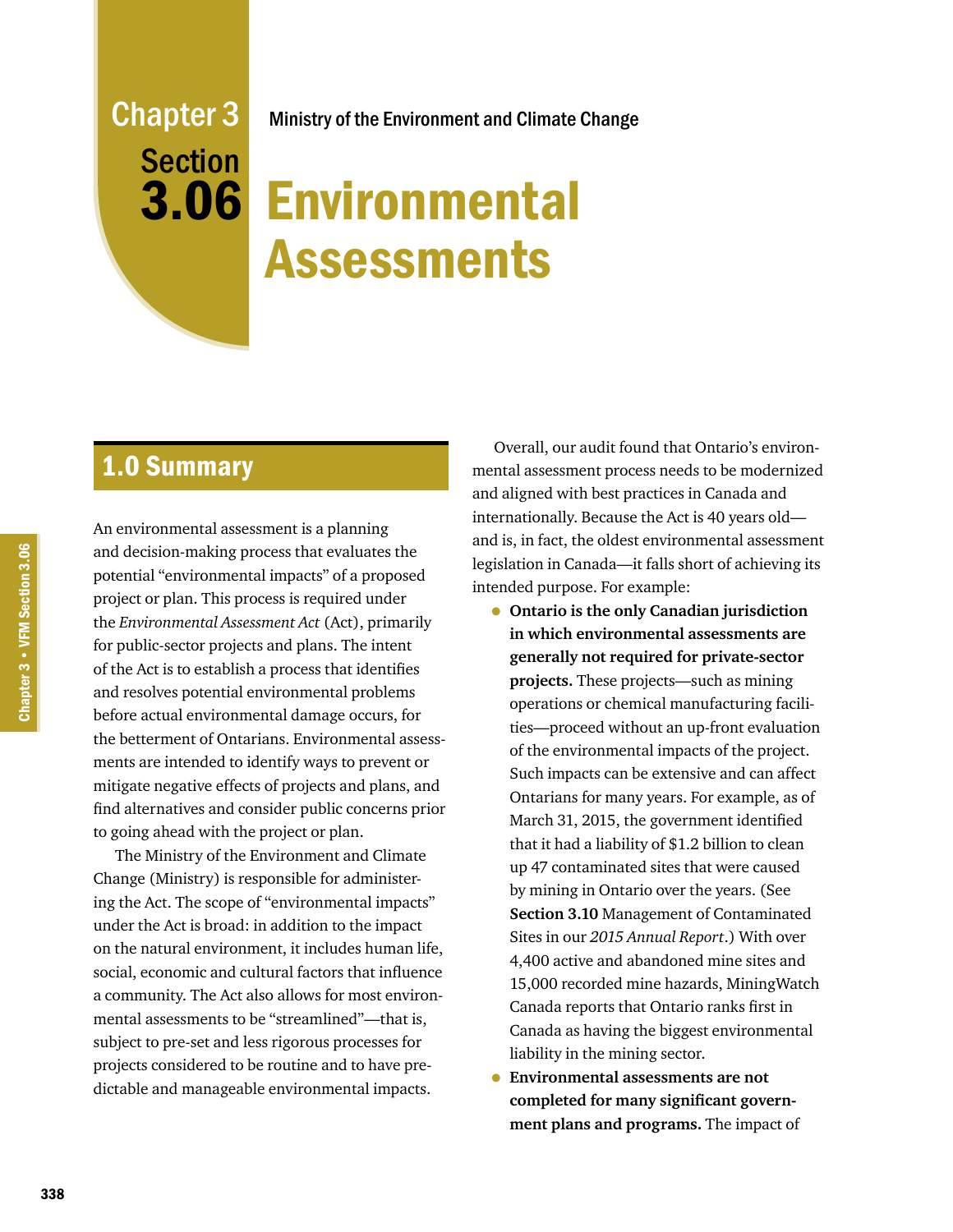government plans and programs can have a broader and longer-term impact compared to individual projects, and therefore warrant a thorough assessment beyond that which is possible for individual projects. Although the Act applies to government proposals, plans and programs, only streamlined assessments have been conducted, and only for forestmanagement plans. No other environmental assessments have been completed for any government plan or program in the last two decades. This is because:

- **The Act is not specific about the types of plans and programs that must be assessed.** This means that determining whether a government plan—for example, the province's Long-Term Energy Plan and the Ministry's cap-and-trade program requires an environmental assessment is open to interpretation by the provincial ministries and agencies that propose the plan.
- **Other legislation undermines the role of environmental assessments by exempting certain plans and programs from requiring them.** For example, the Climate Change Action Plan, transportation plans, and the government's renewable energy program are exempt from requiring an environmental assessment. In reaction to this, 92 municipalities have passed resolutions as "unwilling hosts" to wind farm developments. These resolutions do not have the authority to stop any wind farm development projects.

Public consultation is one of the cornerstones of the environmental assessment process. Prior to passing the Act in 1976, the government emphasized the important role the public can play in identifying potential impacts, assessing their significance, and evaluating the advantages and disadvantages of a project or plan. However, the benefits of public input have not been realized because:

- **Decisions regarding whether to grant public requests for more extensive consultation are at the Minister's discretion, with no clear criteria or an independent body to ensure objectivity.** In the last five-and-a-half years, the Minister has denied all but one of the public requests to have 177 streamlined assessments "bumped up" to comprehensive assessments. Also, the Minister has denied all 190 public hearing requests related to four projects (Durham and York Energy Centre, Hanover/Walkerton Landfill Expansion, West Carleton Environmental Centre, and Highway 407 East Extension). Clear communication about why requests were rejected would instill more public confidence in the environmental assessment process.
- **The public is not informed about most projects.** The majority of projects undergo the less rigorous streamlined environmental assessment process that includes about 30 days of public consultation. The Ministry's website only has information about projects undergoing comprehensive environmental assessments. Neither the project owners nor the Ministry provide the public with information about streamlined assessments beyond this brief consultation period.

Neither the comprehensive nor the streamlined process is effectively or efficiently overseen by the Ministry. As a result, the public obtains minimal assurance that these processes are effective in preventing and/or mitigating the negative environmental impacts of projects.

Other significant observations include the following:

• **The type of assessment required for a particular project is often not based on the project's potential environmental impact.** For example, the basis for determining whether a comprehensive or a streamlined assessment is required for a particular project often depends on its size, scale and cost rather than its potential impact.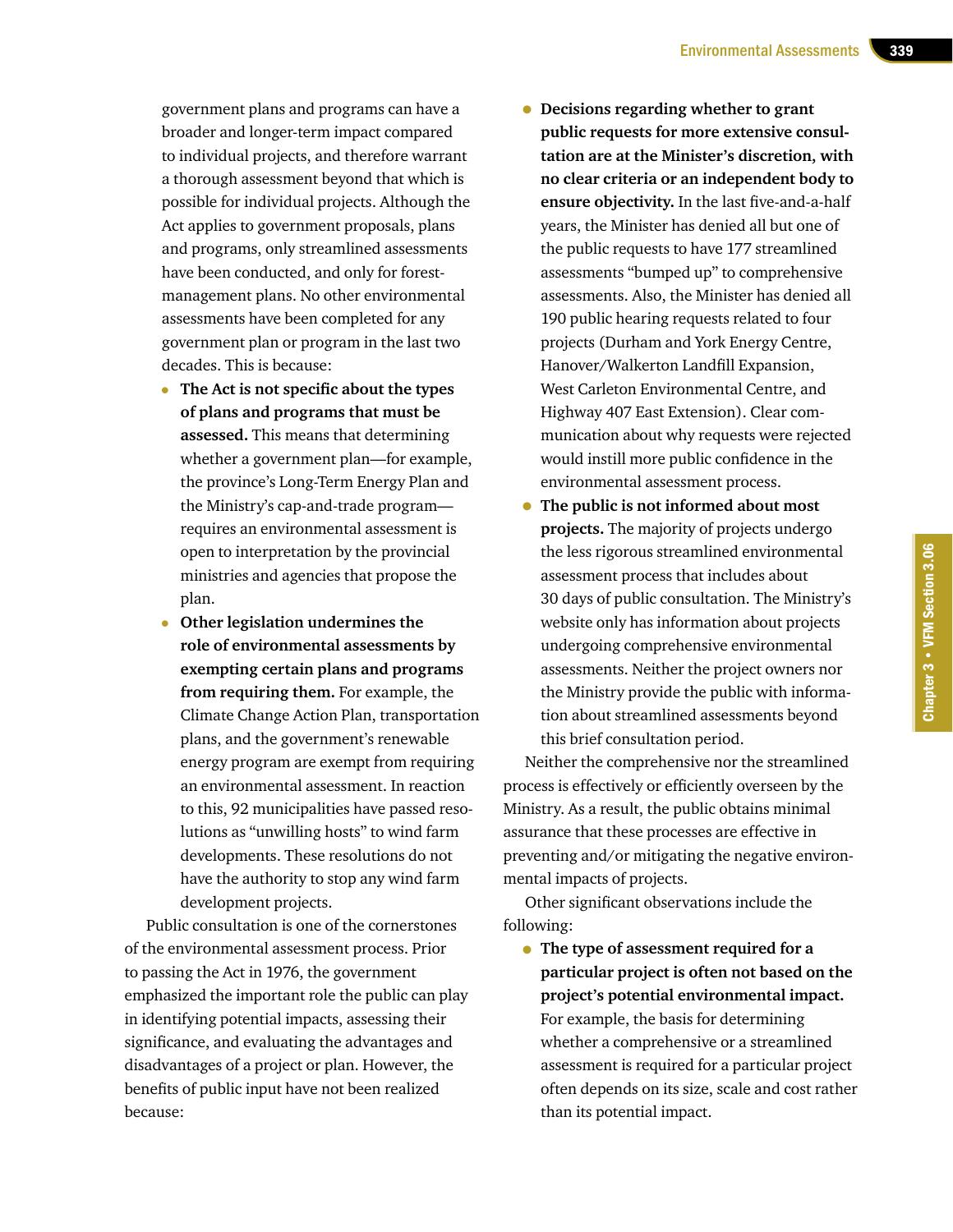- **The Ministry has no assurance that streamlined assessments are conducted properly because of its limited involvement.** Many streamlined assessments are completed without the Ministry's knowledge—including, for example, 80% of those conducted by the Ministry of Transportation in the last five years. Without knowledge of these assessments, Ministry staff cannot provide input into these assessments. In cases where the Ministry was aware of the projects and had reviewed the assessments, deficiencies were identified in more than half the assessments, indicating that project owners were not always conducting them properly.
- **Lengthy Ministry reviews of public requests to bump up streamlined assessments to comprehensive assessments cause unnecessary project delays.** Multiple layers of reviews—including four levels of sign-off by the Director, Assistant Deputy Minister, Deputy Minister and the Minister— resulted in an average of seven months of delays, but did not substantively change the outcome of the review. The additional reviews generally only resulted in grammatical wording changes or merely restated existing commitments in the environmental assessments. Projects were delayed until all reviews were completed, which often resulted in financial and nonfinancial costs to project owners.
- **The cumulative effects of multiple projects are usually not assessed.** Despite international best practices, project owners are not required to consider the cumulative effects of other relevant activities such as known future projects and those that are already occurring in the project area; this can result in projects going ahead in areas that are already subject to significant environmental stresses.
- **The Ministry does not have effective processes to ensure that projects are implemented as planned.** Such processes could include field inspections during project

implementation or requesting data, after projects are implemented, that shows their environmental impact.

This report contains 12 recommendations, consisting of 20 actions, to address our audit findings.

#### OVERALL MINISTRY RESPONSE

The Ministry appreciates the Auditor General's observations and recommendations. We will implement many of the recommendations in the short term and continue to review further improvements in the longer term.

The protection, conservation and wise management of the environment for the betterment of Ontarians are the guiding principles for Ontario's environmental assessment program. The Ministry recognizes the importance of environmental assessments being an effective tool to evaluate impacts of proposed projects and to identify ways to mitigate any environmental damage.

The Ministry is continuously working to improve Ontario's environmental assessment program, which was the first of its kind in Canada. We are proud of the work that has been done, such as strengthening consultation opportunities for the public and Indigenous communities.

We recognize that more needs to be done to ensure environmental assessments are timely, effective and properly based on environmental risk. That is why the Ministry will improve its guidance to project owners, members of the public and Ministry staff.

We will further integrate the assessment of climate change and cumulative effects into the Ministry's decision-making process. The Ministry has prepared a draft guide to consider climate change in environmental assessment and has made it available for public review. In 2017, we will finalize a draft guideline for public review for assessing cumulative effects for comprehensive environmental assessments.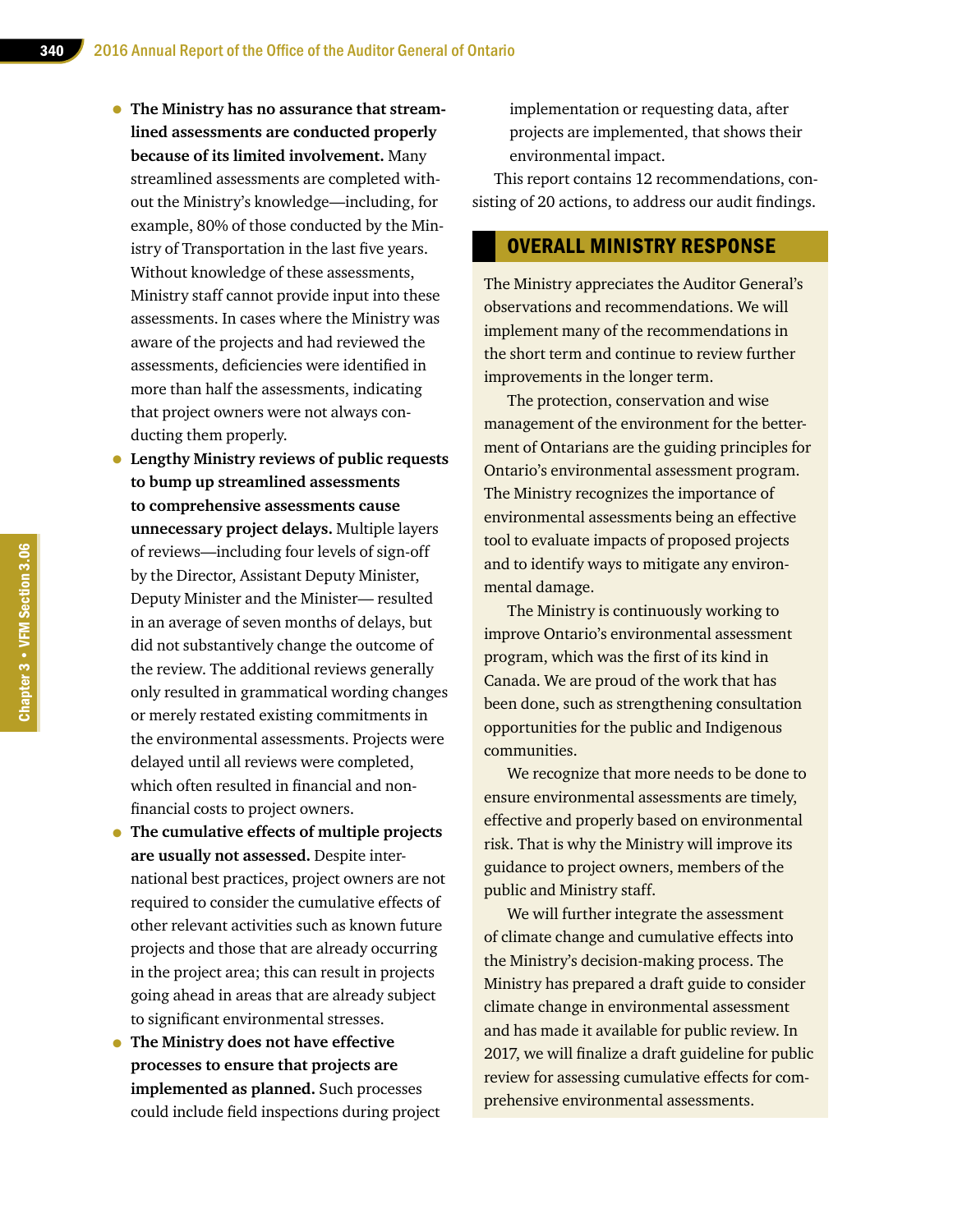We are committed to public transparency and meaningful consultation. The Ministry is undertaking a scoped review of the *Environmental Bill of Rights* that will include reviewing consultation requirements related to environmental assessments.

The Ministry will also work with project owners on options to strengthen access to and transparency of environmental assessment information. It is critical that the Ministry, government agencies, Indigenous communities and the public are properly informed of projects being planned in communities so that they can participate in the process.

# 2.0 Background

# 2.1 Overview of Environmental Assessment in Ontario

The *Environmental Assessment Act* (Act), which came into force in 1976, governs the environmental assessment process in Ontario. The Act was designed to establish the planning and decisionmaking process that would evaluate the potential positive and negative environmental effects of a proposed project and alternatives to it, before the project was begun.

The Ministry of the Environment and Climate Change (Ministry) is responsible for administering the Act. The Act requires anyone who wishes to proceed with an "undertaking" to apply to the Minister of the Environment and Climate Change for approval. It defines "undertaking" broadly, as "an enterprise or activity or proposal, plan or program" by a public body or by a municipality. The Act also extends to government plans and programs.

The Act, therefore, applies mainly to public-sector projects, such as those of provincial ministries, agencies and municipalities. The only exceptions to this are large municipal infrastructure projects undertaken by the private sector, electricity-generation and transmission, and waste-management projects, and rare cases where the Ministry explicitly requires an environmental assessment. Occasionally, private-sector project owners will voluntarily conduct an environmental assessment.

Under the Act, the project owner must first conduct an environmental assessment before proceeding with a project. (In this report, anyone who is required to conduct an environmental assessment—referred in the Act as the proponent—is referred to as the project owner.) This is required for a wide range of projects such as highways, landfills, electricity-generating stations, municipal roads and sewage treatment plants, as well as forestry and provincial park management activities.

There are two broad types of environmental assessments in Ontario—comprehensive and streamlined. These differ in the extent of both the planning and public consultation activities that the project owner must undertake and the Ministry's involvement during the assessment. The two types and their differences are described in **Section 2.3**.

#### 2.1.1 Why Environmental Assessments Are Important

#### Potential Project Risks

Certain types of projects undertaken by both the private and the public sector have the potential to harm the environment, wildlife, and human populations if carried out without regard to their impact. They can result, for example, in contamination of the soil, pollution of the air and water, destruction of habitats and damage to places of economic and cultural significance. The effects can be extensive, and may last for many years.

Human populations can be affected by significant projects or plans in nearly every aspect of their lives, notably in their health but also socially, economically and culturally. When the government proposed the Act over 40 years ago, it stated that without a strong provincial involvement in the early stages of the project, "society could often be in a situation of reacting to environmental problems that could have been avoided."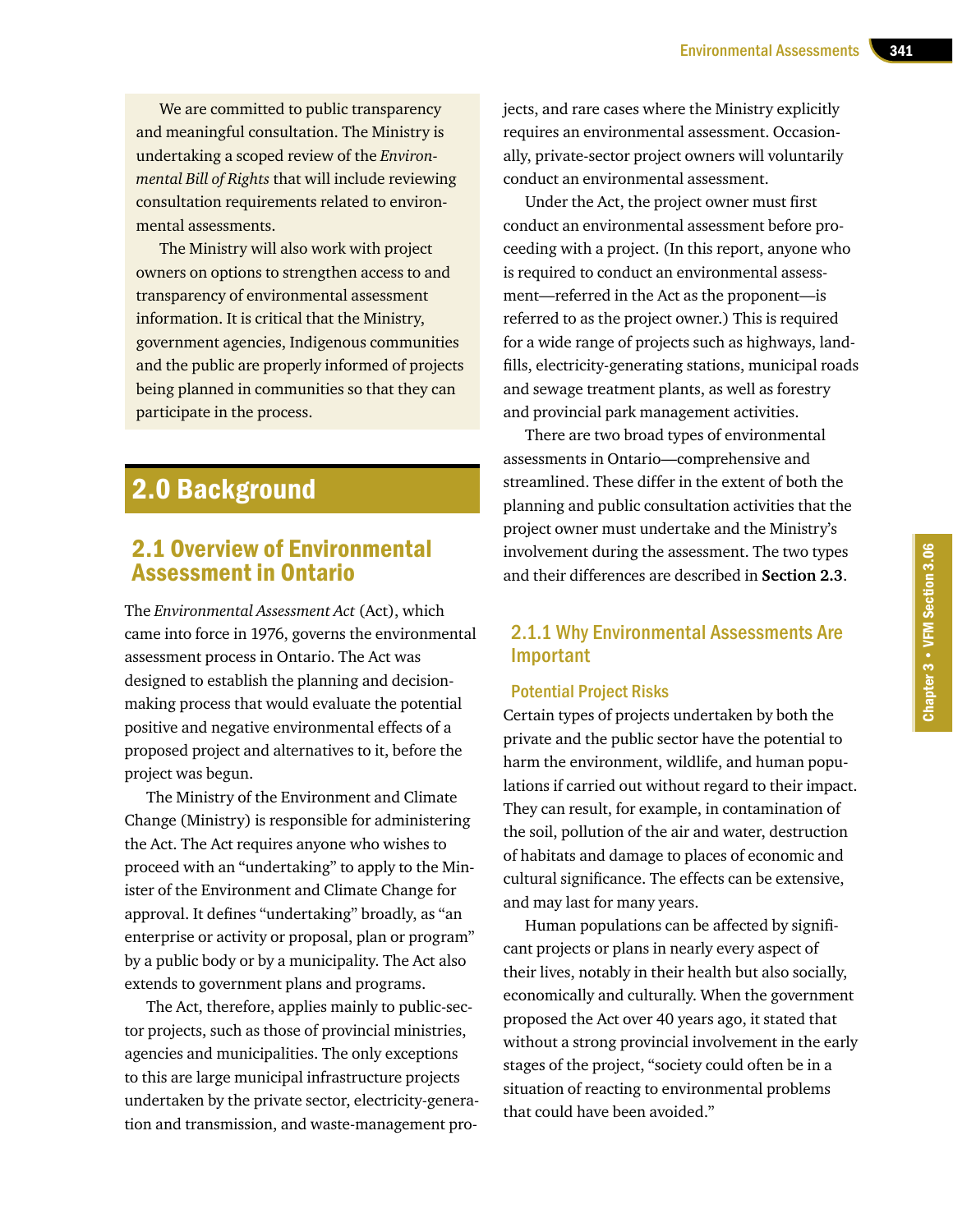Benefits of an Environmental Assessment

Environmental assessments are intended to identify stakeholder concerns as well as alternative solutions and/or measures to prevent or mitigate negative environmental impact, before irreversible decisions and commitments are made regarding a project.

"Environment" is defined broadly in the *Environmental Assessment Act* to include the natural environment, as well as human life, social, economic and cultural conditions that influence the community.

To achieve the benefits intended by the Act, Ministry policy states that project owners should abide by the following key principles when conducting an environmental assessment for their proposed project:

- Consideration of a reasonable range of alternatives (including not doing the project or finding alternative methods of implementing the project).
- Consideration of all aspects of the environment as broadly defined in the legislation.
- Systematic evaluation of the environmental effects of the proposed project and its alternatives.
- Consultation with potentially affected and other interested persons throughout the assessment.

At the end of the environmental assessment process, project owners must prepare an environmental assessment report that documents the planning process that was followed for the proposed project.

All environmental assessments—whether comprehensive or streamlined—follow these key principles.

#### 2.1.2 Ministry Staff Responsible for Environmental Assessment Process

Approximately 30 staff at the Ministry's head office in Toronto and its five regional offices across the province—the Central, West Central, Southwest,

Eastern and Northern regions—are involved in managing the environmental assessment process. They receive support from 120 staff with technical expertise in areas such as air and water quality assessment, engineering and environmental planning. Many of these staff members, however, also have responsibilities in other programs administered by the Ministry.

# 2.2 History of the Environmental Assessment Process in Ontario

The *Environmental Assessment Act* came into force in 1976, at a time when no such legislation existed in Canada. Since then, Ontario has made various changes to its environmental assessment process. **Appendix 1** provides a detailed chronology of significant developments since the Act was passed.

#### 2.2.1 Legislative Developments

Although in 1976, the Act applied only to publicsector projects, the government's intent at the time was for the environmental assessment process to apply to activities within both the public and private sectors. In the late 1980s, it became Ministry policy to make certain large private-sector waste-management projects such as landfills and energy-from-waste facilities subject to the Act.

In the late 1990s, the government made significant amendments to the Act aimed at making environmental assessments "less costly, more timely and more effective." Such amendments imposed time frames for the Ministry's review of environmental assessment documentation and made public consultation a legal requirement, while also giving the Minister the power to determine which part of the environmental assessment would be referred for a public hearing.

The Ministry also passed regulations under the Act in 2001, 2007 and 2008 in response to government commitments and initiatives. Specifically:

• The 2001 regulation expanded the scope of the Act to include private-sector electricity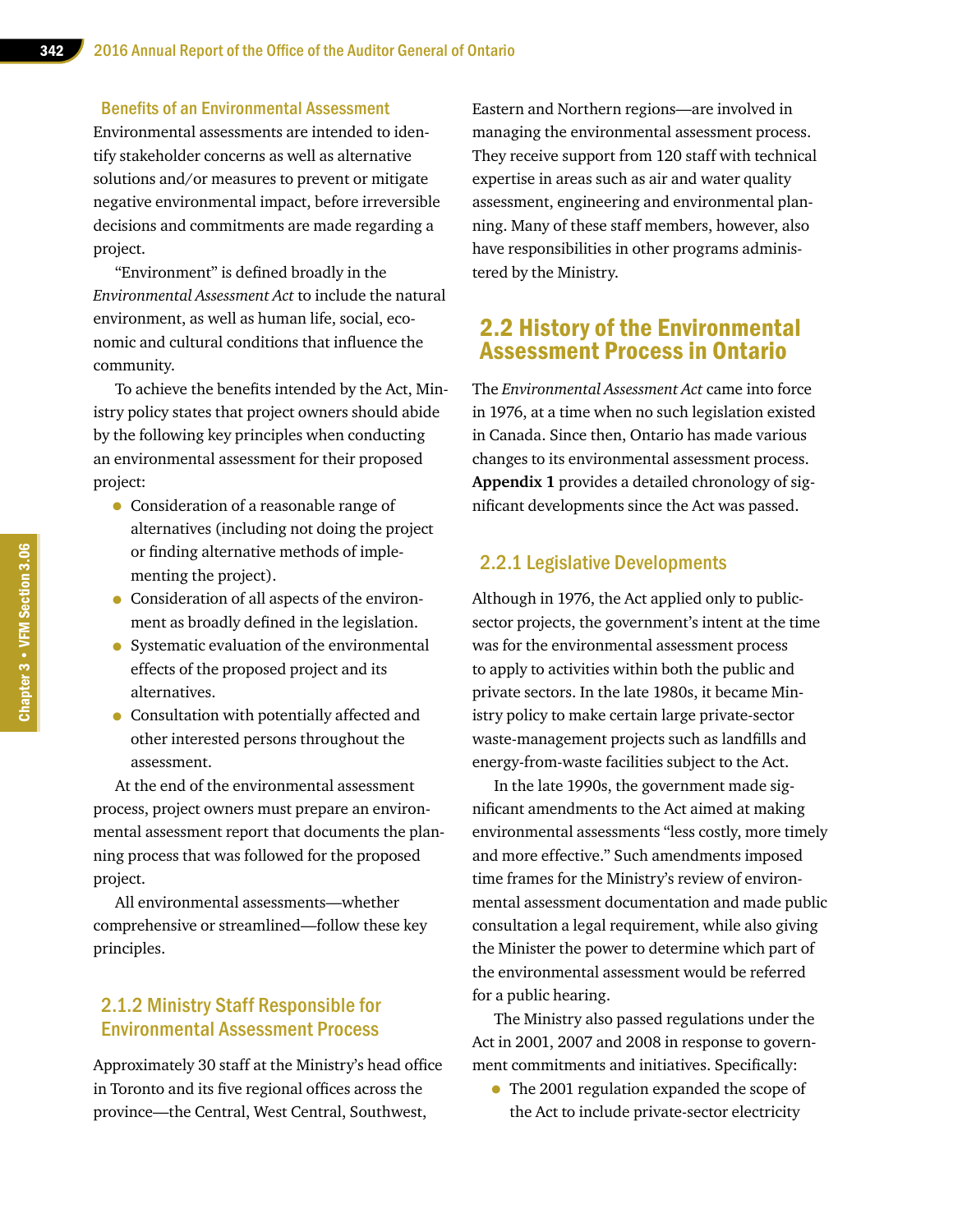generation and transmission projects, in response to the government's 1997 commitment to make all electricity generators and transmitters subject to the same rules. By expanding the scope of the Act, the government made all electricity projects subject to the same regulatory approvals. The regulation also introduced a streamlined assessment process for certain electricity projects that met the threshold for this process.

- The 2007 regulation expanded the scope of the Act to private-sector waste-management projects, and introduced a streamlined assessment process for certain waste-management projects that met certain thresholds. This was in response to recommendations made by the Environmental Assessment Advisory Panel in 2005 (described in **Section 2.2.2**).
- The 2008 regulation introduced a streamlined environmental assessment process for all public transit projects in response to the government's MoveOntario 2020 initiative. The initiative would fund 52 rapid-transit projects throughout the Greater Toronto and Hamilton area by 2020.

#### 2.2.2 Environmental Assessment Program Reviews

The Ministry has reviewed the environmental assessment process twice— from 1988 to 1992 and again from 2004 to 2005—in an effort to identify ways to improve the program.

From 1988 to 1992, the Environmental Assessment Program Improvement Project consulted with the public and representatives from nongovernmental organizations. Then, in 2004 the government established the Environmental Assessment Advisory Panel to provide recommendations on improving the program, particularly as it relates to waste, energy and transit projects. Both program reviews resulted in recommendations to change the legislation as well as certain processes.

**Appendix 2** lists the key recommendations from the 1992 and 2005 program reviews, including their current status. The Ministry has taken some action on many recommendations, for example, by developing guidance on how to apply the requirements of the Act, revising its guidelines on public consultation, and creating a website to provide information about environmental assessments.

In March 2015, the Minister announced that another review of the environmental assessment program would start in the fall of 2015, stating that the process "is very time consuming." The review had not begun at the time of the completion of our audit.

# 2.3 Types of Environmental **Assessments**

In Ontario, environmental assessments can be comprehensive or streamlined, with the streamlined assessments generally requiring less rigorous review and public consultation. **Figure 1** illustrates the main differences between the two types of assessments.

#### 2.3.1 Comprehensive Environmental **Assessments**

Comprehensive environmental assessments are the most rigorous type of assessment in terms of planning and public consultation requirements; they are intended to be prepared for large-scale, complex projects where environmental impacts cannot be easily anticipated or mitigated. As shown in **Figure 2**, the 20 comprehensive environmental assessments approved by the Ministry from 2010/11 to 2014/15 have been primarily waste-management and transportation projects. See **Appendix 3** for a listing of these environmental assessments.

#### Submission and Approval Process

Comprehensive assessments are completed in two stages: the terms of reference stage and then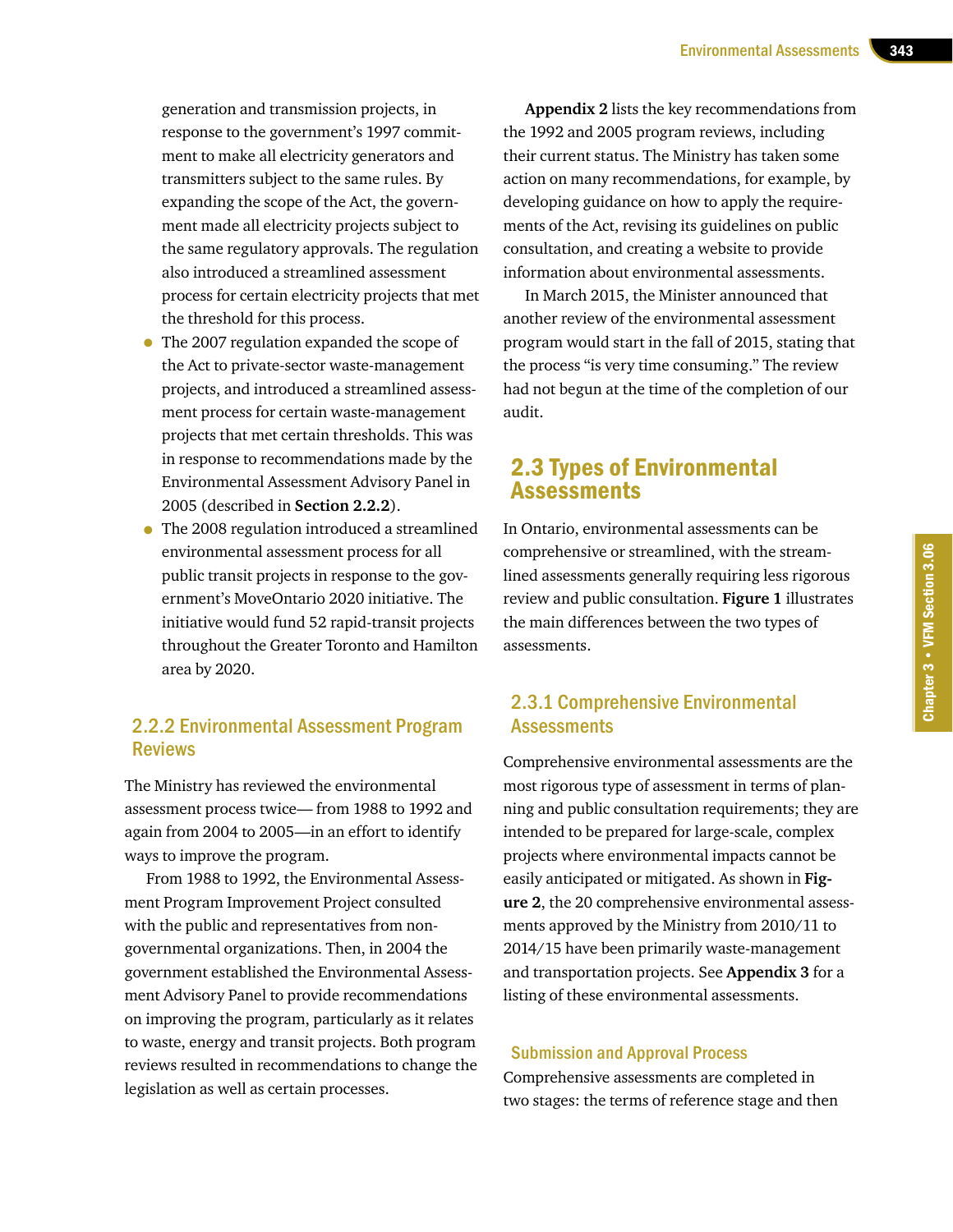#### Figure 1: Comparison of Types of Environmental Assessments

Prepared by the Office of the Auditor General of Ontario

|                                                                                                  | <b>Comprehensive environmental assessments</b>                                     | <b>Streamlined environmental assessments</b>                                                                                       |                                                                                    |
|--------------------------------------------------------------------------------------------------|------------------------------------------------------------------------------------|------------------------------------------------------------------------------------------------------------------------------------|------------------------------------------------------------------------------------|
| Nature of projects                                                                               | Intended for large-scale, complex projects                                         | Intended for routine projects that have<br>predictable and manageable environmental<br>effects                                     |                                                                                    |
| Documents outlining required<br>environmental assessment<br>steps <sup>1</sup>                   | <b>Terms of Reference</b>                                                          | <b>Class Environmental</b><br><b>Assessment Policy</b><br><b>Documents</b>                                                         | <b>Regulations under</b><br>the <i>Environmental</i><br>Assessment Act             |
| Examples of projects                                                                             | Large landfills, provincial (e.g., 400 series)<br>highways, waterfront development | Municipal<br>infrastructure, sewage<br>treatment facilities,<br>highway maintenance                                                | Electricity generation<br>and transmission,<br>waste management,<br>public transit |
| Volume of projects<br>(last five years)                                                          | 20                                                                                 | At least 1,870                                                                                                                     | At least 48                                                                        |
| Extent of Ministry <sup>2</sup> review<br>and involvement during the<br>environmental assessment | Ministry must review all documents <sup>3</sup>                                    | Ministry may review documents <sup>3</sup>                                                                                         |                                                                                    |
| Required approval for<br>environmental assessment                                                | Environmental assessment requires approval<br>by Minister and Cabinet to proceed   | Environmental assessment does not require<br>approval by Minister or Cabinet to proceed                                            |                                                                                    |
| Public requests for more<br>extensive review or public<br>consultation                           | Public may request a hearing with the<br><b>Environmental Review Tribunal</b>      | Public may request project be bumped-up<br>to undergo a comprehensive environmental<br>assessment <sup>4</sup>                     |                                                                                    |
| Post-environmental<br>assessment monitoring                                                      | Project owner is required to submit<br>monitoring reports <sup>5</sup>             | Project owner is not required to submit<br>monitoring reports unless project owner<br>commits to it or is required by the Ministry |                                                                                    |

1. These documents outline the process that project owners must follow, including public consultation requirements, when conducting the environmental assessment. See Appendix 4 for a description of the Terms of Reference, and Appendix 5 for a description of the Class Environmental Assessment Policy Document. These documents must be approved by the Ministry.

2. All references to Ministry in this figure refer to the Ministry of the Environment and Climate Change. References to the Minister refer to the Minister of the Environment and Climate Change.

3. Documents reviewed by the Ministry include the Terms of References, Environmental Assessment report, and the studies that support the environmental assessment.

4. In the small portion of cases when the Ministry receives a request to bump up a streamlined project to undergo a comprehensive environmental assessment, the project cannot proceed until the Minister has made a decision. This does not apply to public transit projects.

5. The monitoring reports describe the status of actions taken by the project owner to comply with the commitments made in the environmental assessment report, as well as the conditions imposed by the Minister.

the environmental assessment stage. **Appendix 4** illustrates the submission and approval process for comprehensive environmental assessments.

The Ministry attaches legally binding conditions to the approved environmental assessment report that apply to the entire project from design through implementation and operation, and up to the future closure of the project. Such conditions may include, for example, conducting ongoing public consultation during construction or monitoring the quality of groundwater.

#### Opportunities for Public Input in Comprehensive Environmental Assessments

During the environmental assessment, project owners must notify the public (for example, through newspapers, direct mail or a website) of opportunities to review any of the key documents related to the environmental assessment, including the terms of reference, the environmental assessment report and the related studies. The public can provide feedback at consultation events, submit written comments on these documents, or contact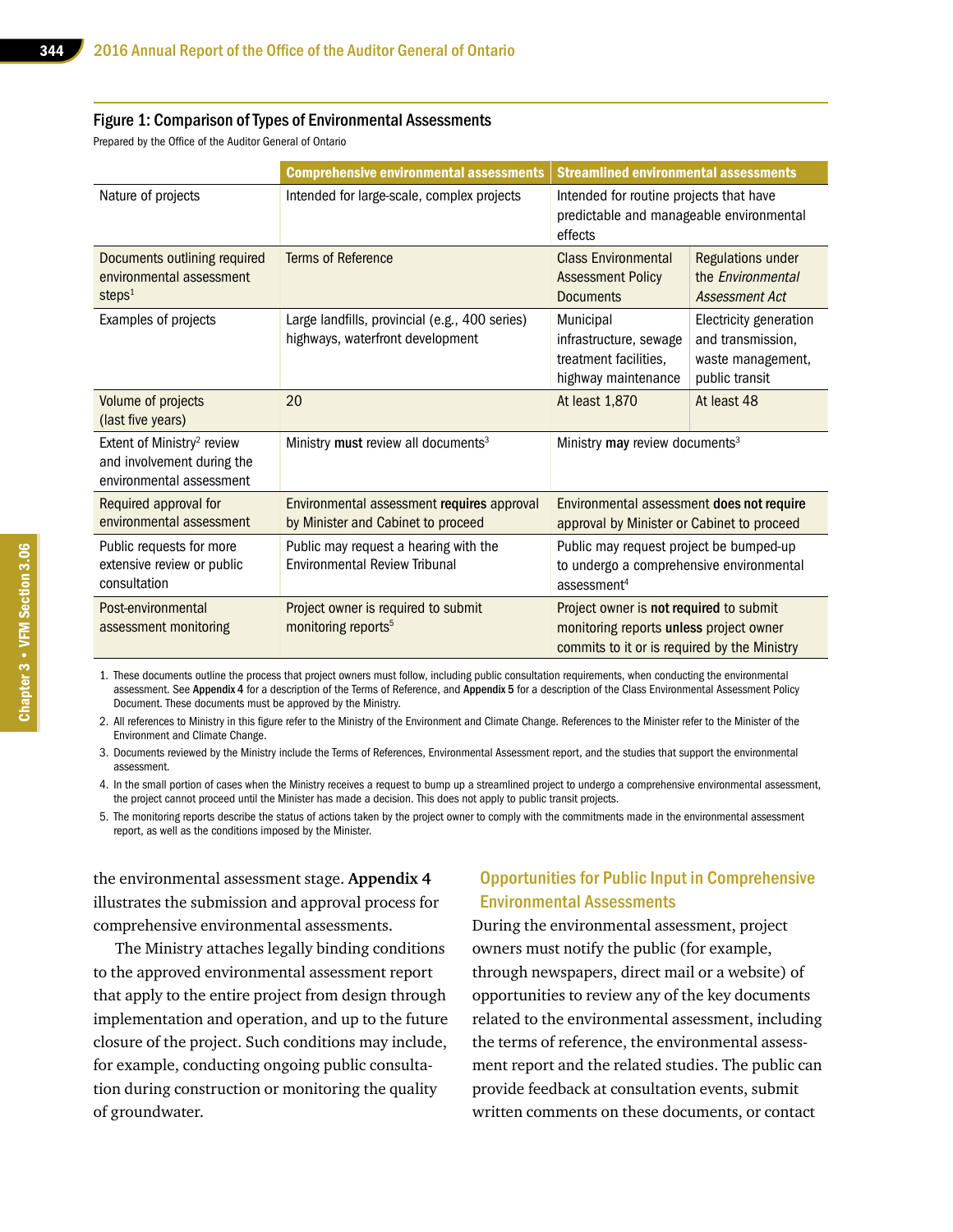#### Figure 2: Comprehensive Assessments by Project Type, 2010/11–2014/15

Source of data: Ministry of the Environment and Climate Change



- 1. These waste management projects include facilities that convert waste to energy.
- 2. The mining company voluntarily conducted an environmental assessment. Mining companies are usually not required to conduct a provincial comprehensive environmental assessment, and usually do not voluntarily do so.
- 3. The projects are related to the construction of infrastructure that would supply electricity to mining operations.

the project owner or the Ministry directly about their concerns about the project.

In addition, once the Ministry has reviewed the environmental assessment report, it is required to publish the results of its review and to solicit public comment on the Ministry's review. Any member of the public can request that the Minister refer the project to the Environmental Review Tribunal (Tribunal) for a public hearing or to a third-party mediator.

#### 2.3.2 Streamlined Environmental **Assessments**

Streamlined environmental assessments are to be conducted for projects that are considered to be routine, and have predictable environmental effects that can be readily managed. There are two types of streamlined assessments: class environmental

assessments (Class EAs) and regulated environmental assessments (regulated EAs). The main differences between Class EAs and regulated EAs are summarized as follows:

- **Types of projects:** While Class EAs are conducted for 11 groups (or "classes") of projects ranging from municipal infrastructure and transportation through forest management, regulated EAs are conducted for three specific types of projects—electricity generation, waste management and public transit. **Appendix 5** lists the types of projects covered in each of the 11 Class EAs and the three types of regulated EAs.
- **EA project rules:** For Class EAs, the rules on how to conduct the environmental assessment are set out in standardized environmental assessment documents, one for each of the 11 project groups. For regulated EAs, project owners must follow the standardized process outlined in the specific regulation (described in **Section 2.2.1**).

Planning and consultation activities for streamlined assessments are managed by the project owner, with little Ministry oversight—in contrast to the Ministry's active oversight with a comprehensive assessment. Also, in contrast to comprehensive assessments, project owners do not need Ministry approval to proceed with the project once it completes the environmental assessment.

**Appendix 6** provides an illustration of the streamlined environmental assessment process. In the last five years, at least 1,900 streamlined assessments have been completed for a range of projects.

#### Ministry Involvement in Streamlined Environmental Assessments

During a typical streamlined environmental assessment process, project owners must notify the Ministry at the start and completion of the environmental assessment. The Ministry is not required to review the environmental assessment report or provide feedback for each project. However, in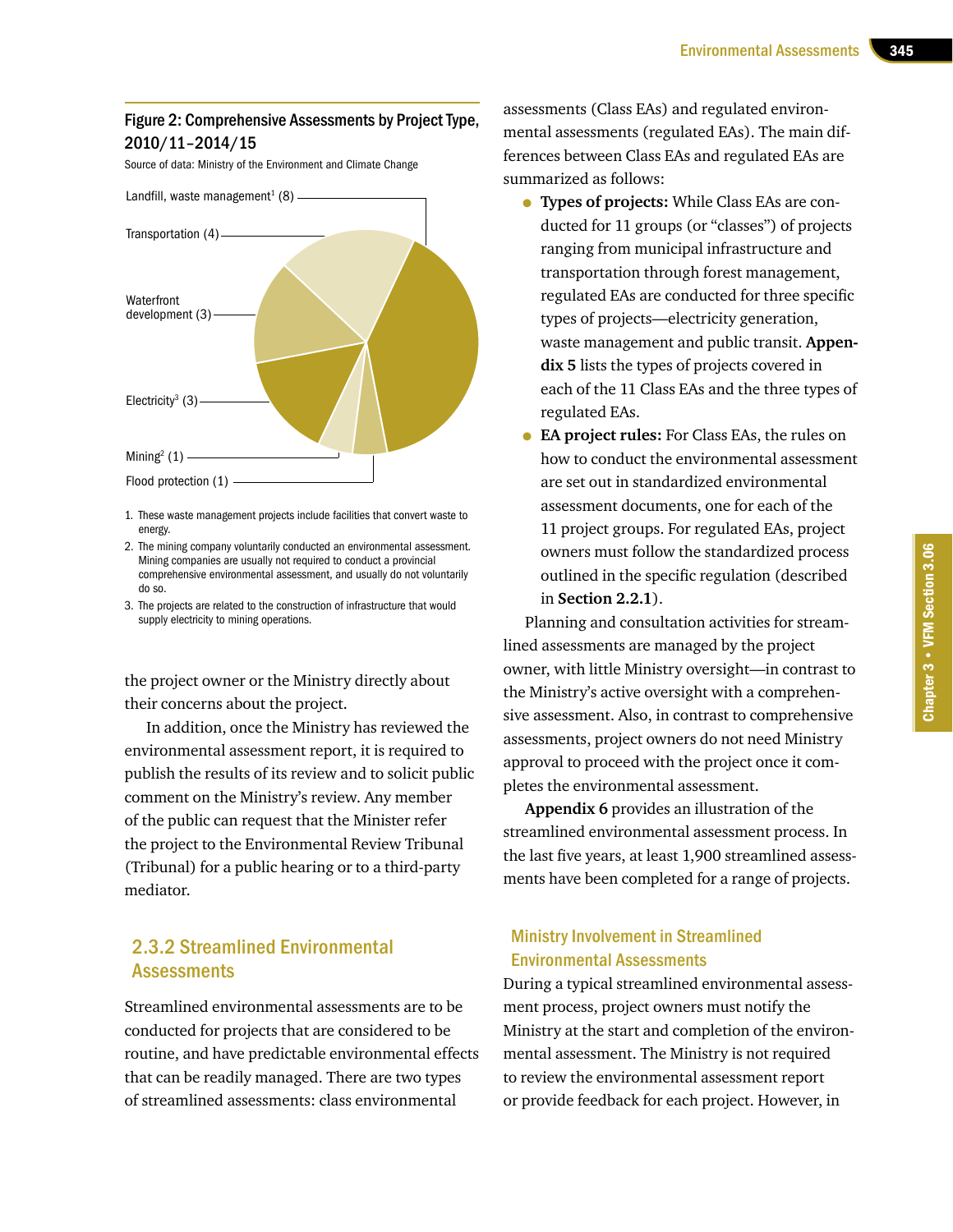some cases, the Ministry reviews the environmental assessment report for a particular project to determine whether the project owner has considered all environmental impacts, and comments on any concerns.

Public Requests for Comprehensive Assessment While project owners are conducting streamlined assessments, they must consult with the public through public meetings that are announced in local newspapers. Ministry policies state that the public should additionally have an opportunity to review the environmental assessment report once the project owner has completed the assessment. Members of the public and other provincial agencies, such as Conservation Authorities, can then request that the Minister "bump up" a streamlined project to require the project owner to conduct a comprehensive assessment.

Once a bump-up request is made, the project owner cannot proceed with the project until the Minister makes a decision. Even if the request is denied, the Minister may still impose conditions on the project owner to address public concerns raised in the request or other environmental concerns, if warranted.

# 2.4 Co-ordination with Federal Environmental Assessment

Some projects, such as certain electricity generation and transportation projects, require both provincial and federal environmental assessments. Federal environmental assessments are governed by the *Canadian Environmental Assessment Act, 2012*.

Both provincial and federal environmental assessment processes are based on the same key principles discussed in **Section 2.1.1**. However, as shown in **Appendix 7**, the types of projects covered and the impacts that are evaluated differ under each process. Specifically:

• A federal environmental assessment is required for projects that are specifically

listed in a regulation under the *Canadian Environmental Assessment Act, 2012*, including pipelines, large mines that meet certain production capacity thresholds, nuclear waste disposal facilities, airports, and offshore oil and gas facilities. The federal Act makes no distinction between public- and private-sector projects, unlike Ontario's *Environmental Assessment Act*, which requires a provincial environmental assessment for public-sector projects and two kinds of private-sector projects: electricity generation and waste management.

• Under the federal environmental assessment, project owners evaluate environmental effects based on the components of the environment that are within the federal legislative authority, such as fish and fish habitat, migratory birds and federal lands, as well as effects on Indigenous peoples. Under the provincial environmental assessment, project owners are required to evaluate economic, social and cultural factors that affect the community in addition to impact on the natural environment.

# 2.5 Chronology of Regulatory Approvals and Permits

Often, obtaining an approval for an environmental assessment is the first of many regulatory permits required by a project owner before its project can be implemented. Many projects require further permits, such as an environmental approval to emit contaminants into the land, air or water; work permits for any work on Crown land; as well as municipal and federal permits. **Section 3.05** of our Annual Report addresses environmental approvals. **Appendix 8** illustrates the chronology of obtaining the required regulatory approvals and permits, beginning with obtaining approval for an environmental assessment.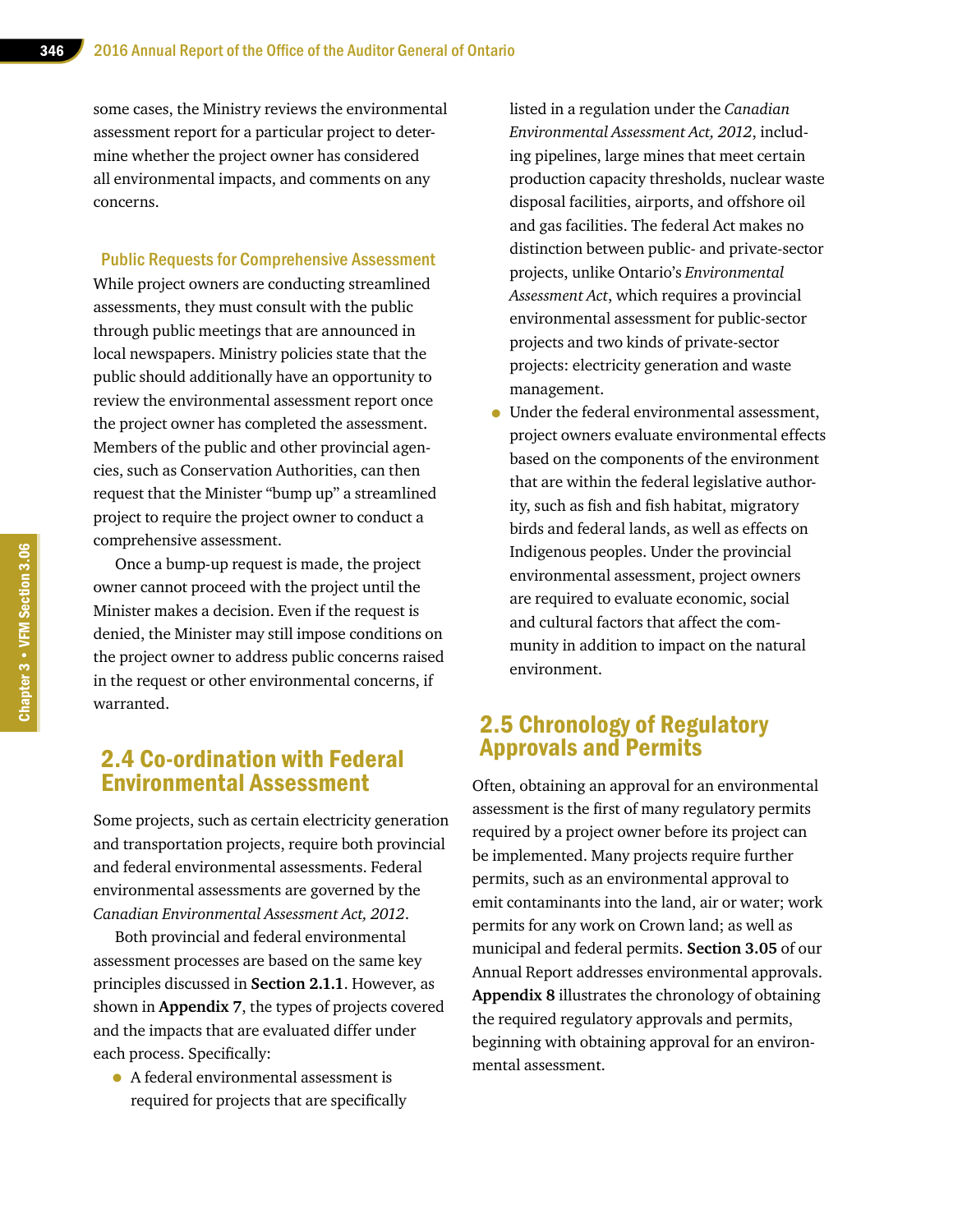# 3.0 Audit Objective and Scope

The objective of our audit was to assess whether the Ministry of the Environment and Climate Change (Ministry) has effective systems and processes in place to:

- ensure that projects that can have a negative impact on the environment and human health are appropriately planned, approved and carried out in compliance with relevant legislation, regulations and Ministry policies, and that such negative impacts are actually prevented or minimized through the law and its application; and
- assess and report on the effectiveness of its environmental assessment process in identifying and mitigating negative environmental effects of projects.

Senior management at the Ministry reviewed and agreed with our audit objective and related criteria.

Our audit work was conducted primarily at the Ministry's head office in Toronto between November 2015 and May 2016. We also visited three of the Ministry's five regional offices (Central, Northern and Southwest). In conducting our audit work, we reviewed applicable legislation, regulations, Ministry policies and relevant environmental assessment files, and other information. We also interviewed staff at the Ministry's head, regional and district offices.

We met with representatives from the Office of the Environmental Commissioner of Ontario and the Environmental Review Tribunal to obtain their perspectives on the environmental assessment process in Ontario. In addition, we interviewed staff from Hydro One, the Ministry of Transportation, and the Ministry of Natural Resources and Forestry to understand how they conduct class environmental assessments and to obtain their perspectives as initiators of class environmental assessment projects. We interviewed representatives from the

Municipal Engineers Association and surveyed and received responses from about 100 municipalities regarding their views on the environmental assessment process. We also met with representatives of private-sector groups such as the Residential and Civil Construction Alliance of Ontario and professional environmental assessment consultants who are involved in conducting environmental assessments.

As well, we interviewed non-governmental environmental groups such as the Wildlife Conservation Society of Canada, Nature Canada and the Canadian Environmental Law Association, to obtain their views on the environmental assessment process in Ontario. We met with representatives of the Canadian Environmental Assessment Agency to understand the federal environmental assessment process, and spoke with representatives from environmental assessment offices in British Columbia, Alberta, Saskatchewan, Manitoba, and Quebec.

In addition, we engaged an independent consultant with expertise in the field of environmental assessments to assist us on this audit.

# 4.0 Detailed Audit **Observations**

# 4.1 Environmental Assessment Not Conducted for Many Private-Sector Projects in Ontario

Ontario is the only Canadian jurisdiction in which environmental assessments are generally not required for private-sector projects. The only private-sector projects that must be assessed are electricity, waste management, and large municipal infrastructure projects by private developers.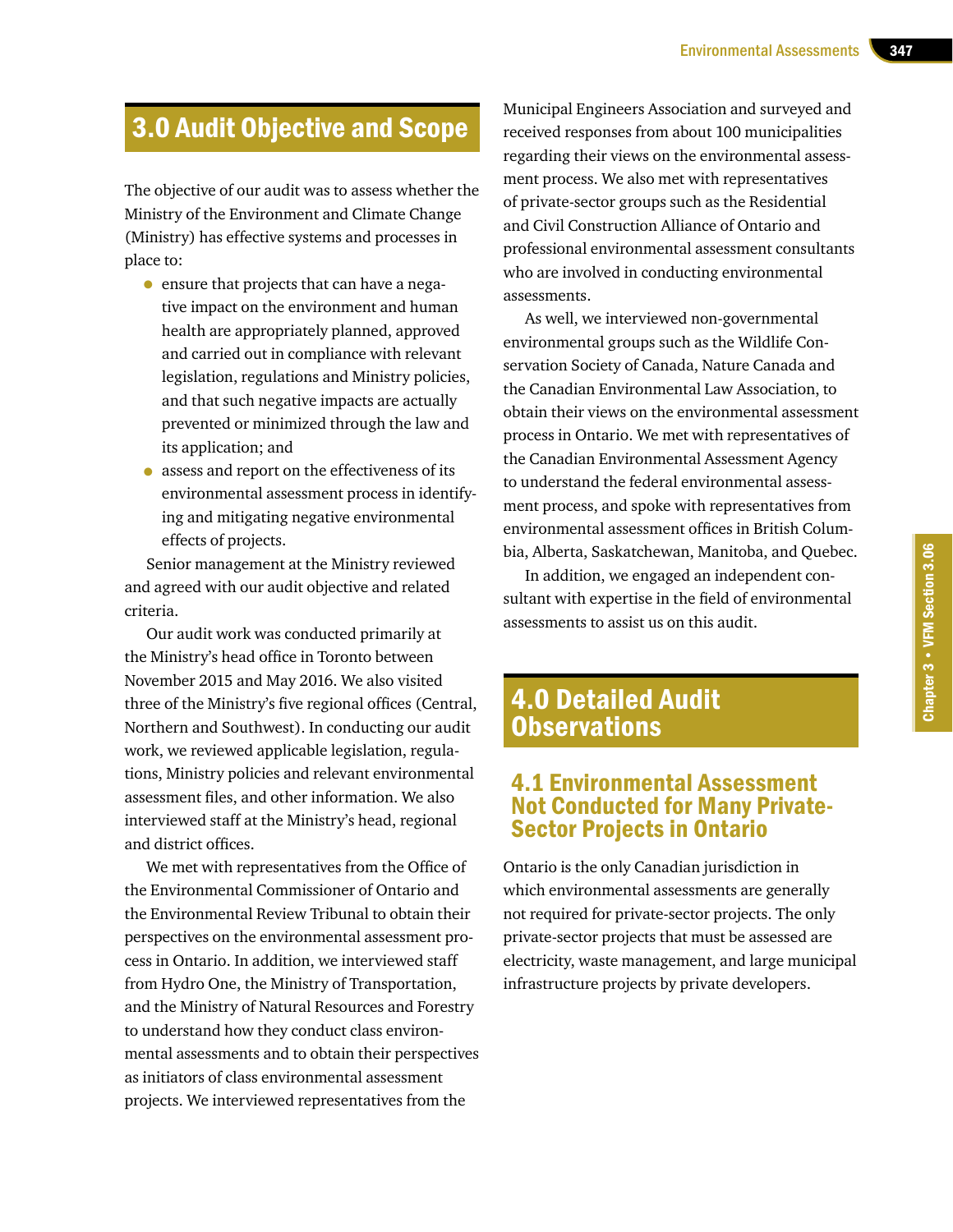#### 4.1.1 Environmental Assessment Act Has Not Been Revised to Reflect Changes in Project Ownership

The *Environmental Assessment Act* applies to all public-sector but only a small portion of privatesector projects. The Ministry informed us that when the Act was passed 40 years ago, it was intended to focus on large-scale infrastructure projects undertaken by the public sector. Since then, the private sector has taken on more projects that have significant impact on the environment.

Despite these changes, the Ministry has only expanded the scope of the Act to private-sector electricity, waste-management, and large municipal infrastructure projects. As a result, many privatesector projects with the potential to harm the environment go ahead without adequate consideration of their impacts, or even without determining whether the project should proceed in the first place. Such environmental harm may not be identified until many years or decades later after damage has occurred, and the effects may be long-lasting and irreversible.

Since the Act came into force, the Ministry has received public requests to require an environmental assessment for 42 private-sector projects that are not currently captured under the electricity or waste-management regulations (see **Figure 3**). The Ministry granted the requests for only seven of those projects.

The lack of environmental assessment requirements for private-sector projects was noted in the 2005 program review by the Environmental Assessment Advisory Panel. The panel recommended that the comprehensiveness and extent of an environmental assessment should depend on the environmental benefits and risks of a project rather than merely whether the project is undertaken by the public or private sector.

The Ministry indicated to us that in response to this recommendation it created streamlined processes for waste-management projects that extended to the private sector. Even though the Act gives the Ministry authority to require other private-sector project owners to conduct environmental assessments, the Ministry has still not reviewed whether projects such as mining and chemical manufacturing should be required to do so. **Figure 4** shows examples of private-sector projects and their negative environmental impact. Even though some of these projects were initiated prior to the passing of the *Environmental Assessment Act*, they provide insight into the impact private-sector projects can have on the environment.

Figure 3: Public Requests for Environmental Assessment for Private-Sector Projects,<sup>1</sup> 1976-2016

Prepared by the Office of the Auditor General of Ontario

|                                     | <b>Number of Projects the</b>                                          |                                                              |                                                                |
|-------------------------------------|------------------------------------------------------------------------|--------------------------------------------------------------|----------------------------------------------------------------|
| Type of Project                     | <b>Public Requested to Undergo</b><br><b>Environmental Assessments</b> | <b>Number of Projects Where</b><br><b>Request was Denied</b> | <b>Number of Projects Where</b><br><b>Request was Approved</b> |
| <b>Quarries</b>                     | 13                                                                     | 12                                                           |                                                                |
| Industrial facilities <sup>2</sup>  |                                                                        | 6                                                            |                                                                |
| Mining operations                   | 5                                                                      | 4                                                            |                                                                |
| Residential development             | 5                                                                      | 5                                                            |                                                                |
| Private infrastructure <sup>3</sup> |                                                                        | 3                                                            |                                                                |
| Other $4$                           | 8                                                                      | 5                                                            |                                                                |
| <b>Total</b>                        | 42                                                                     | 35                                                           |                                                                |

1. Figure includes requests related to private-sector projects that are not currently captured under the electricity or waste-management regulations.

2. Industrial facilities include 3 manufacturing plants, a refinery, a mineral processing plant, and 2 cement plants and kiln, and a pulp mill.

3. Private infrastructure projects include a marina expansion, a snowmobile trail, and a septic disposal system.

4. Other projects include an ecological restoration, a harbour remediation, an access road to an island, a grain storage facility, a municipal airport, an energyfrom-petroleum-coke generation station, a storage facility for dangerous goods, and a crematorium.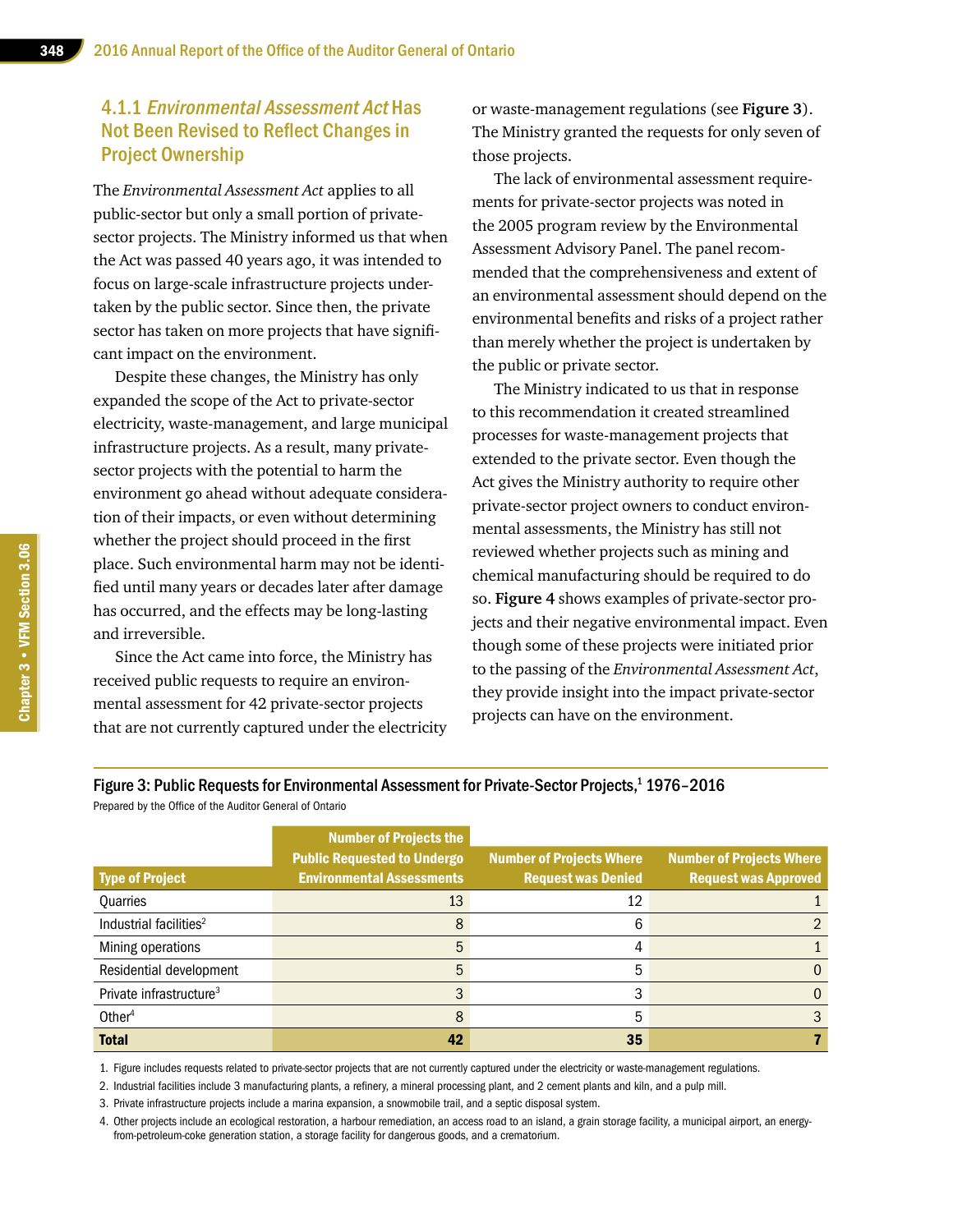| vivate-Sector Projects and Their Envir<br>Figure 4: Examples of Ph. | ho Auditor Coporal of |  |
|---------------------------------------------------------------------|-----------------------|--|

Project Name Year Project Description Description of Environmental Impact

**Project Description** 

Year

**Project Name** 

**Description of Environmental Impact** 

| Steep Rock Mine<br>River, Northern<br>(north of Rainy<br>Ontario)    | 1943-<br>1979    | the mine closed in 1979, the open pits were left to fill with water and<br>three large open pit excavation sites. When<br>eventually become lakes.<br>The iron mine included                                                                                                                                                                                                                                                                                                                                                                                                                      | hydrocarbon and metal contamination in the soils and groundwater, and<br>\$12 million on site clean-up, site monitoring and studies, and securing<br>the Ministry of Natural Resources and Forestry (MNRF) had spent over<br>flooding of contaminated water in the open pits. As of February 2016,<br>the site remains contaminated. The lakes formed in the open pits are<br>expected to overflow by 2070. The MNRF is currently seeking public<br>The abandoned mine has left acid rock drainage in surface waters,<br>hazards for public safety. Despite the MNRF's remediation efforts,<br>input on a long-term remediation plan. |
|----------------------------------------------------------------------|------------------|---------------------------------------------------------------------------------------------------------------------------------------------------------------------------------------------------------------------------------------------------------------------------------------------------------------------------------------------------------------------------------------------------------------------------------------------------------------------------------------------------------------------------------------------------------------------------------------------------|---------------------------------------------------------------------------------------------------------------------------------------------------------------------------------------------------------------------------------------------------------------------------------------------------------------------------------------------------------------------------------------------------------------------------------------------------------------------------------------------------------------------------------------------------------------------------------------------------------------------------------------|
| Chemtura Chemical<br>(Elmira, north of<br>Manufacturing<br>Waterloo) | present<br>1941- | In 1941, a chemical company in Elmira, Ontario began manufacturing<br>industries. Throughout the 1940s and 1960s, the company buried its<br>a wide range of chemicals for the agricultural, rubber, and plastics<br>waste as was the accepted practice at the time.                                                                                                                                                                                                                                                                                                                               | discharged by the buried waste. To this day, the over 9,000 residents of<br>wells and six private wells in Elmira were contaminated with chemicals<br>In 1989, the Ministry of Environment determined that two municipal<br>Elmira are unable to drink local groundwater.                                                                                                                                                                                                                                                                                                                                                             |
| (Dryden, Northern<br>Dryden pulp and<br>paper mill<br>Ontario)       | 1963-<br>1970    | as a chloralkali plant, which manufactures<br>Wabigoon river system since the mill's construction in 1913. From<br>A paper mill complex discharged organic waste into the English-<br>materials to bleach paper.<br>1963-1970, it operated                                                                                                                                                                                                                                                                                                                                                        | still being the case to this day. The local people of Grassy Narrows First<br>Between 1963 and 1970, the mill discharged approximately nine to 11<br>metric tonnes of mercury into the river system, contaminating the fish<br>with levels above those acceptable for human consumption, with this<br>Nation have suffered from mercury poisoning since then.                                                                                                                                                                                                                                                                         |
| (Niagara region)<br>Smithville PCB<br>storage site                   | 1978-<br>1985    | industrial park began transferring and storing PCB (polychlorinated<br>In 1978, a private waste management company located in an<br>Ontario.<br>biphenyl) in Smithville,                                                                                                                                                                                                                                                                                                                                                                                                                          | Grimsby. The remediation is ongoing and the pipeline is still in use today.<br>site to begin remediation. In 1988, the contamination was found to have<br>bedrock beneath the site. In 1985, the Ministry assumed control of the<br>to bring drinking water to the residents of Smithville from neighbouring<br>migrated to the town's drinking water, and a pipeline had to be built<br>Poor waste management led to PCB contamination of the fractured                                                                                                                                                                              |
| "Chemical Valley"<br>(Sarnia)                                        | present<br>2007- | undertaking, the proposed project was not subject to the requirements<br>environmental assessment. Shell Canada withdrew its proposal and<br>e to approximately 40% of all of Canada's<br>2007, Shell entered into a voluntary agreement with the Minister<br>of the Environment to make the proposed project subject to an<br>007, Shell Canada announced interest<br>n building a new oil refinery in the region. As a private-sector<br>of the Environmental Assessment Act. However, on March 7,<br>2008.<br>Currently, Sarnia is hom<br>cancelled the project in<br>chemical industry. In 20 | have been linked to asthma, smog, cancer, and developmental issues.<br>hospital admissions rates than nearby London. Air pollutants in Sarnia<br>Refineries also release mercury, sulphur dioxide, and volatile organic<br>The combined level of heavy industry in Sarnia has led to the region<br>having high levels of pollution. Sarnia also has significantly higher<br>compounds.                                                                                                                                                                                                                                                |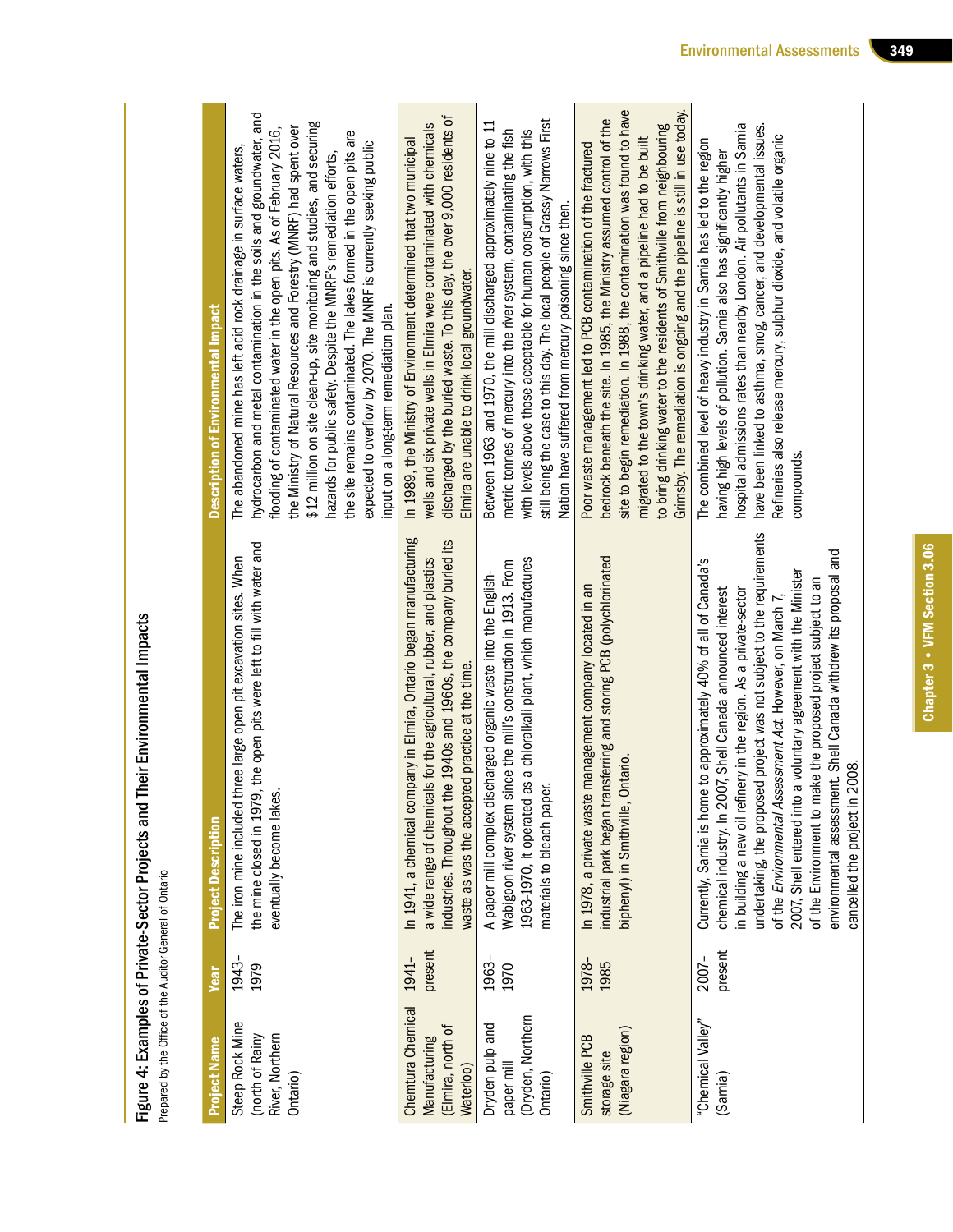#### Environmental Assessment Conducted for Both Public- and Private-Sector Projects in Other **Jurisdictions**

The environmental assessment laws in all other jurisdictions in Canada require environmental assessments for certain types of projects, regardless of whether the project owner is in the public or private sector (see **Appendix 9** for a summary of the larger provinces). For example:

- Laws in some jurisdictions—such as the federal government, British Columbia, Alberta, southern Quebec, New Brunswick and Nova Scotia—list those projects that require an assessment. These include mines, quarries, large tourist resorts, manufacturing and oil drilling.
- In other jurisdictions—such as Saskatchewan, Manitoba, northern Quebec and New Brunswick—the legislation uses broad criteria based on the characteristics of a proposed project (for example, location, impact on rare or endangered species, likely release of pollutants) to determine whether an assessment is required.

With the exception of electricity and waste-management projects, the *Environmental Assessment Act* in Ontario does not prescribe specific types of projects that require an assessment, nor does it use project-specific criteria to determine whether an assessment is required. Instead, the determination of whether to conduct an environmental assessment is based on who the project owner is.

#### 4.1.2 Potentially Significant and Long-Term Impacts of Mining Projects Not Assessed

Ontario is the largest mineral producer in Canada accounting for one-quarter of the total Canadian mineral production—but is the only jurisdiction in the country that does not require mining projects to be subject to a comprehensive environmental assessment before proceeding. While an environmental assessment may be required for certain components of a mine, such as the construction of

a road leading to the mine or the mine's electricity generation facility, each component is evaluated in isolation.

Although mining companies in Ontario require certain approvals and permits—such as approvals to conduct their activities on Crown land from the Ministry of Natural Resources and Forestry and the Ministry of Northern Development and Mines—a comprehensive evaluation of the impact of a mining operation is not required to determine whether the project should proceed in the first place. This is in contrast to all other jurisdictions in Canada. For example:

- In 2014, the Canadian Environmental Assessment Agency rejected a proposed open-pit copper/gold mine for the second time after the environmental assessment determined that the mine would cause significant adverse effects on water quality, fish and fish habitat, on the current use of lands and resources by certain Aboriginal groups, and would cause significant adverse cumulative effects on the South Chilcotin grizzly bear population.
- In 2012, the British Columbia Environmental Assessment Office rejected a proposed copper/gold mine project in British Columbia because the environmental assessment concluded that its potential long-term risks outweighed the potential benefits to the province. Risks included potential impact on a genetically unique sockeye salmon population and the potential for long-term provincial liability for future clean-up costs.

Of the 32 mining operations and related projects that were initiated after the enactment of the Act and are currently being planned or in production, only eight have undergone a provincial environmental assessment. For these eight, the mining companies voluntarily conducted the assessments because the project was already subject to a federal environmental assessment.

The environmental and financial costs of mining projects are well known, and continue long after the mine is closed. In particular: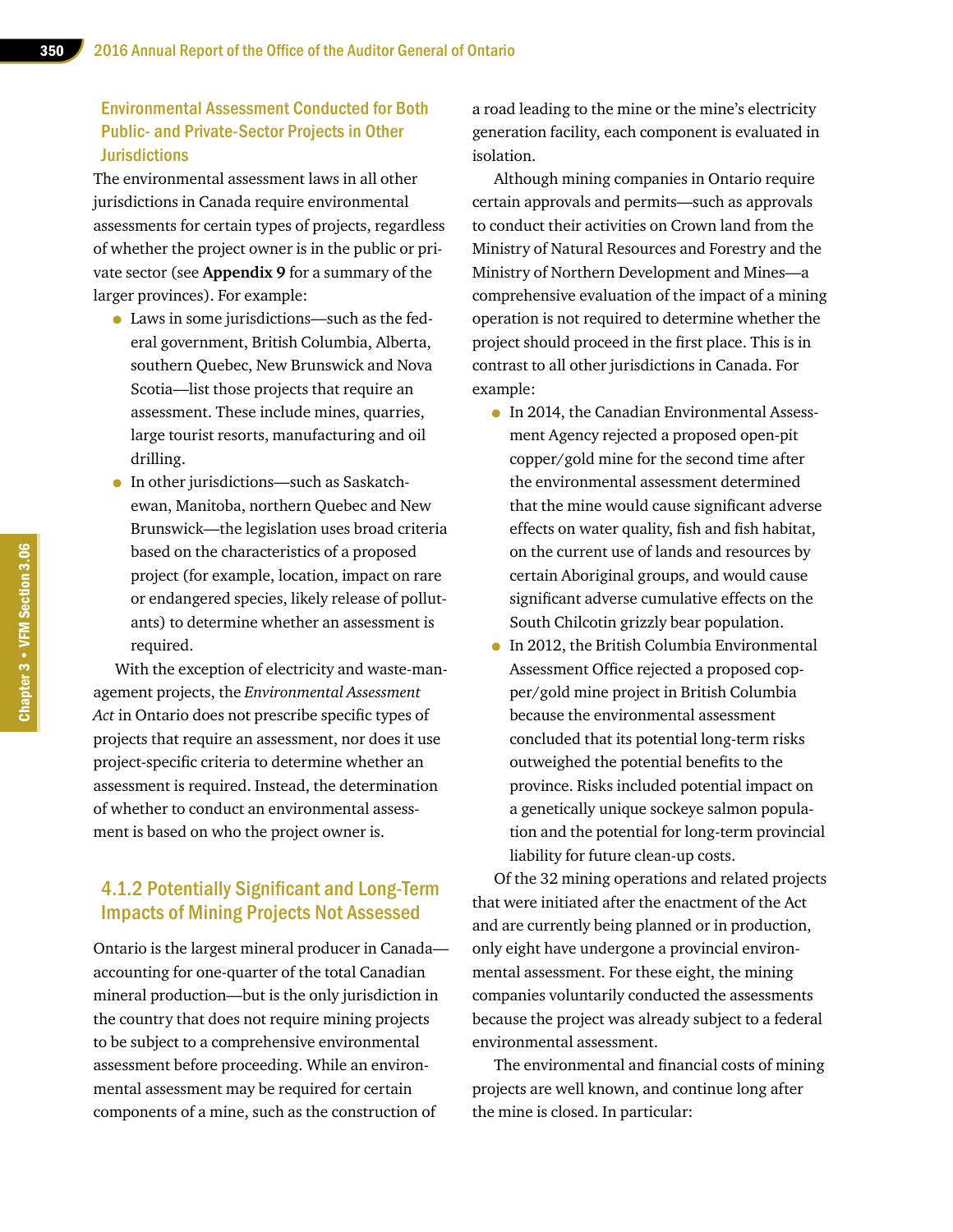- Mining permanently changes the natural landscape, for example, by stripping and flooding productive lands. In addition, toxic waste from mining activities can result in water and soil contamination that can affect ground and surface water, aquatic life, vegetation and wildlife.
- The Province is currently responsible for significant costs to clean up contamination caused by mining activities because mining companies have failed to do so. Our 2015 report on the management of contaminated sites noted that, of the 10 contaminated sites with the largest provincial rehabilitation cost, four are former mineral extraction sites facing a total estimated rehabilitation cost of \$968 million.

For the remaining 24 mining projects, the Ministry has not assessed their environmental impact as defined in the Act.

#### 4.1.3 Other Regulatory Processes No Substitute for Environmental Assessment

Private-sector projects may require other types of municipal, provincial or federal approvals and permits to begin operations. However, even though many of these are also meant to protect the environment, we noted that, even collectively, they do not result in the same level of comprehensive evaluation as an environmental assessment. **Figure 5** compares factors considered in an environmental assessment against those considered in other approvals.

While many other regulatory approvals for private-sector projects—such as mines, quarries, manufacturing plants and refineries—consider the natural environment, they do not include all key elements of an environmental assessment. For example, while operators of chemical manufacturing plants must obtain an environmental approval from the Ministry to emit contaminants into the land, air and water, the approvals do not consider the social, cultural and economic impacts of the emissions.

Figure 5: Comparison of Ontario's Environmental Assessment Process and Other Regulatory Processes Prepared by the Office of the Auditor General of Ontario

|                                                                                                                                                                                                                                  |                                                                                                 | <b>Other Regulatory</b>                                                                                                   |
|----------------------------------------------------------------------------------------------------------------------------------------------------------------------------------------------------------------------------------|-------------------------------------------------------------------------------------------------|---------------------------------------------------------------------------------------------------------------------------|
|                                                                                                                                                                                                                                  | <b>Environmental Assessments</b>                                                                | <b>Processes/Approvals*</b>                                                                                               |
| When is approval required?                                                                                                                                                                                                       | During project planning                                                                         | Prior to project construction<br>or operation, but after project<br>planning                                              |
| What is the overall purpose of the process?                                                                                                                                                                                      | To ensure that potential<br>environmental effects are<br>considered before a project<br>begins. | To establish rules for specific<br>activities in a way that helps<br>protect the natural environment<br>and human health. |
| Does the assessment consider:                                                                                                                                                                                                    | Yes                                                                                             | No                                                                                                                        |
| • alternatives to the project $-$ i.e., different ways of<br>addressing the need being addressed by the project; and<br>• alternative methods of carrying out the project $-$ i.e.,<br>different ways of doing the same project? |                                                                                                 |                                                                                                                           |
| Does the assessment consider potential environmental<br>effects on the natural, social, economic, cultural and built<br>environments and how they interrelate for every alternative<br>being considered?                         | Yes                                                                                             | No (only the natural<br>environment)                                                                                      |

Other approvals could include, but are not limited to, Environmental Compliance Approvals, permits to take water, work permits to conduct work on Crown lands, or endangered species overall benefit permits.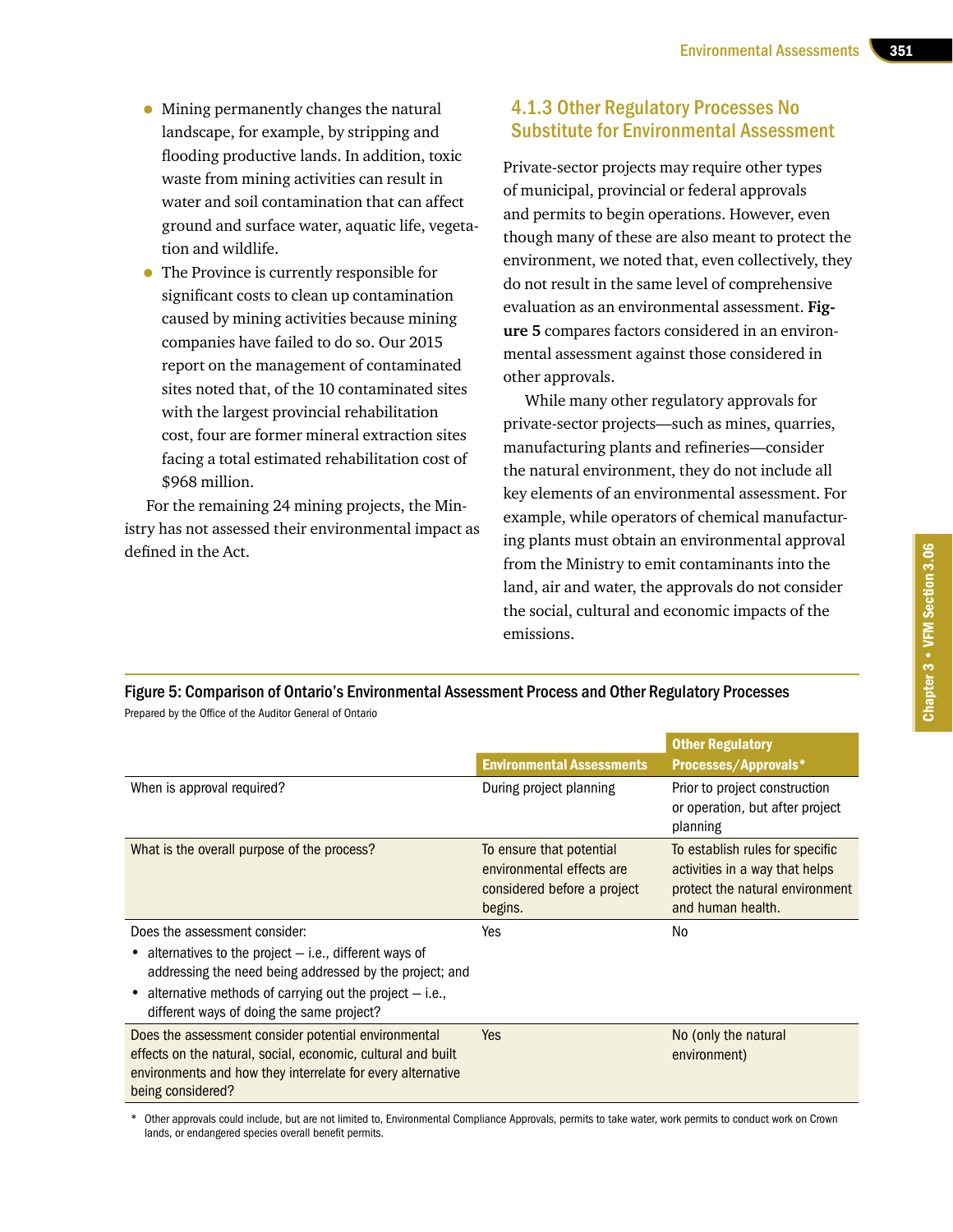# RECOMMENDATION 1

The Ministry of the Environment and Climate Change should review and update the requirements in the *Environmental Assessment Act* to ensure that projects with the potential for significant negative impact are assessed, regardless of whether the project is initiated by the public or private sector.

#### MINISTRY RESPONSE

The Ministry acknowledges that projects that can have a significant impact on the environment should be properly assessed.

The Ministry will make improvements in the short term to the environmental assessment program within the existing legislative framework, and will be incorporating the Auditor General's recommendations in this work. Substantial reforms, such as designating the private sector in the legislation, would require amendments to the Act and are being considered for long-term improvements.

The environmental assessment process is complex, and any changes involve a broad range of ministries and external stakeholders. That is why the Ministry is taking a phased approach to reform, looking to ways it can further improve the existing program now.

#### 4.2 Environmental Assessment Not Completed for Many Government Plans and Programs with Long-Term and Wide-Ranging Impacts

The Act requires an environmental assessment for proposals, plans and programs related to publicsector activities. Only streamlined assessments have been conducted, and only for forest-management plans; no environmental assessments have been completed for any other government plan or program since the early 1990s, when Ontario Hydro conducted, and later withdrew, an environmental

assessment of its Demand Supply Plan. The environmental assessment process highlighted deficiencies in the plan, which was also withdrawn.

Environmental assessments have not been conducted on any recent government proposals, plans or programs because:

- the Act is not clear regarding which types of public-sector proposals, plans and programs require an environmental assessment; and
- legislation related to many government initiatives specifically exempts the initiative and related activities from environmental assessment, thereby undermining the requirements of the Act.

Although the individual projects that are implemented through government plans and programs may require an environmental assessment, the impact of government plans and programs can be broader and longer-term compared to individual projects. Therefore, government plans and programs warrant a thorough assessment beyond that which is possible for individual projects.

Best practices highlight the need to carry out environmental assessments of government plans and programs. The International Association for Impact Assessment—a leading organization in best practices related to environmental assessments—calls for strategic assessments of energy plans, transportation plans, urban expansion plans, climate change strategies, and "actions that will affect large numbers of people."

#### 4.2.1 Environmental Assessment Act Not Clear on Which Plans and Programs Require Environmental Assessments

The Act is not specific on the types of public-sector proposals, plans and programs that must be assessed. This lack of clarity means that determining whether a government plan or program requires an assessment is open to interpretation by the provincial ministries and agencies that propose the plan or program. Consequently, the government has not conducted environmental assessments when it has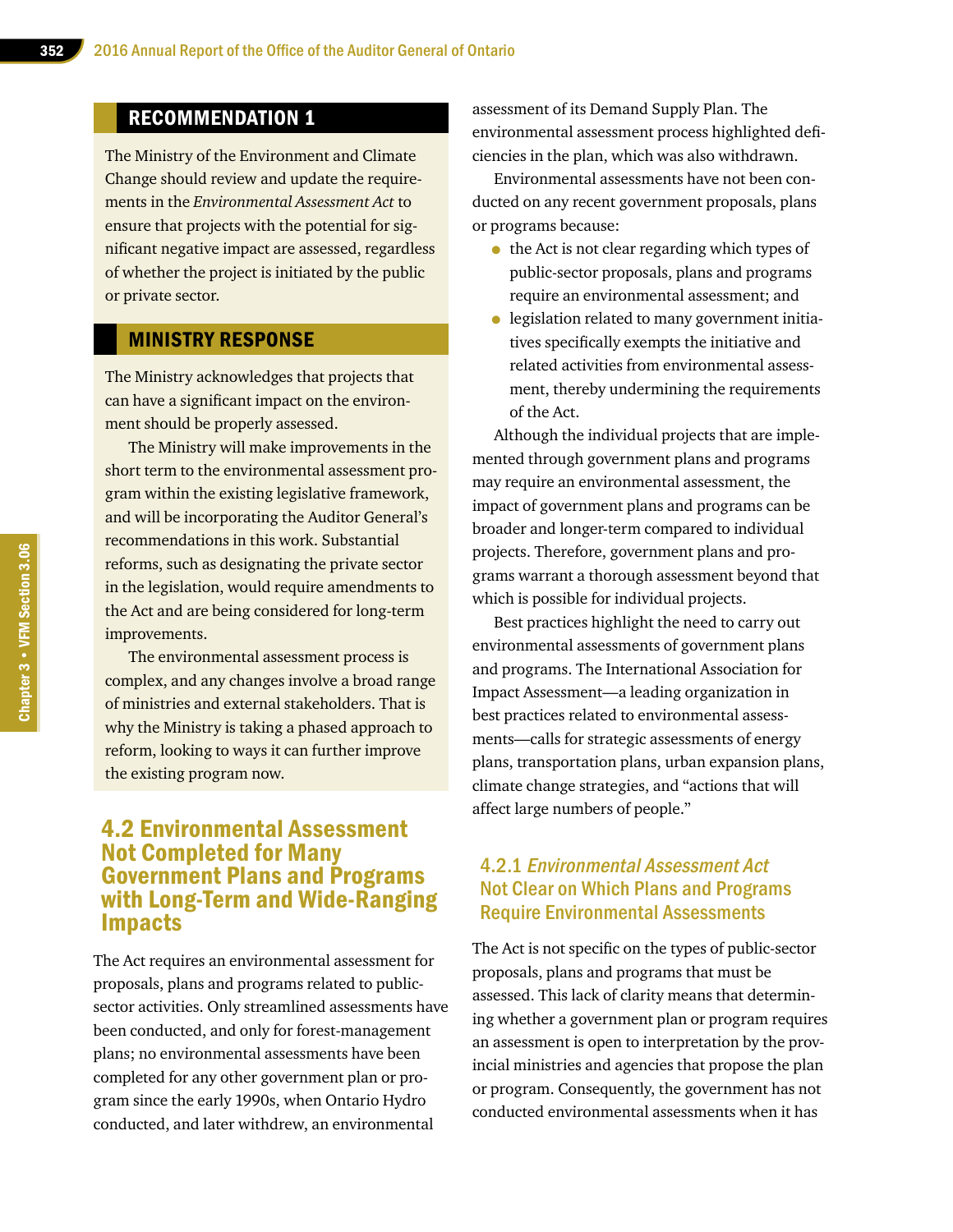wanted to implement certain plans more quickly. For instance:

- The Ministry of Energy did not conduct an environmental assessment of its 2013 Long-Term Energy Plan (Energy Plan). Our 2015 audit of the Electricity Power System Planning found deficiencies in the Energy Plan, including the lack of analysis of alternatives and insufficient stakeholder consultation—both of which are key components of an environmental assessment. A previous energy plan, the 2007 Integrated Power System Plan, was specifically exempted from environmental assessment through a regulation under the *Environmental Assessment Act* because it was the government's position that policy planning is not subject to an environmental assessment.
- The Ministry did not conduct an environmental assessment of its cap-and-trade program that will be launched in 2017 to help reduce greenhouse gas emissions. Our 2016 audit of the Ministry's climate change initiatives (see **Section 3.02** of this Annual Report) noted that the Ministry did not consider alternatives, or assess the impact on key stakeholders, before it decided to adopt the cap-and-trade model. It also did not assess the potential economic impact of cap-and-trade on key stakeholders such as northern and rural communities and First Nations communities, despite initially noting the need for such an assessment.

#### 4.2.2 Other Legislation Undermines the Role of Environmental Assessments

As shown in **Figure 6**, various laws related to many government initiatives specifically exempt certain plans and any related activities from having to undergo an environmental assessment. Although these laws still require public consultation, the processes do not require the evaluation of all environmental impacts and of alternatives. For example:

- The *Climate Change Mitigation and Lowcarbon Economy Act, 2016* exempted the Ministry's Climate Change Action Plan (Action Plan) from having to undergo an assessment. The Action Plan outlines the Ministry's plans for at least the next five years to reduce greenhouse gas emissions using revenues raised from the cap-and-trade program that will be implemented in 2017.
- The *Green Energy Act, 2009* expedited the development of renewable energy by overriding many of the government's usual planning and regulatory oversight processes. One of these regulatory requirements was the environmental assessment process. Since 2009, renewable energy projects have been exempt from environmental assessment requirements.

One result of this is the lack of opportunity for the public to evaluate options and provide feedback, which has contributed to public concerns about wind farm developments. Currently, 92 municipalities have passed resolutions as "unwilling hosts" to wind farm developments. These resolutions do not have the authority to stop any wind farm development project but highlight the Ministry's lack of public consultation in this regard. Public concerns regarding wind farms include possible health concerns from the noise, property devaluation and risks to wildlife. For example, a July 2016 report by Bird Studies Canada—using information from a database it developed with the Canadian Wind Energy Association, Canadian Wildlife Service, and the Ontario Ministry of Natural Resources and Forestry—estimated that over 42,000 bats and over 14,000 birds were killed by wind turbines in Ontario in a sixmonth period from May 1 to October 31, 2015.

#### RECOMMENDATION 2

The Ministry of the Environment and Climate Change should review and clarify the intent of the *Environmental Assessment Act* regarding the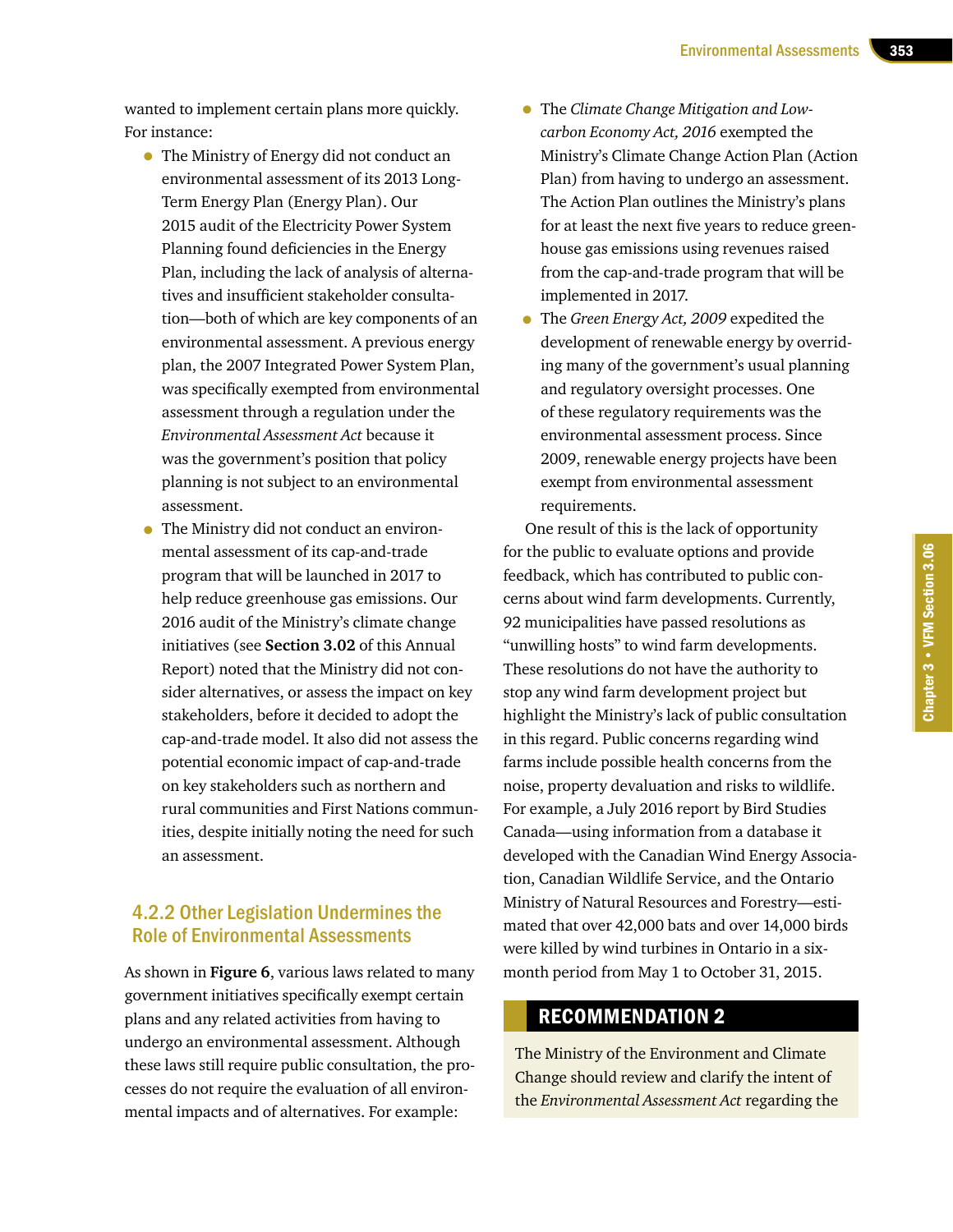#### Figure 6: Legislation That Exempts Government Plans from Environmental Assessment

Prepared by the Office of the Auditor General of Ontario

Note: The Environmental Assessment Act requires an environmental assessment for undertakings, which is defined as "an enterprise or activity or a proposal, plan or program in respect of an enterprise or activity by public bodies or municipalities".

| Year | <b>Legislation</b>                                           | Plans not subject to an Environmental Assessment referred to in the Legislation                                                                                                                                                                             |
|------|--------------------------------------------------------------|-------------------------------------------------------------------------------------------------------------------------------------------------------------------------------------------------------------------------------------------------------------|
| 2001 | Oak Ridges Moraine<br><b>Conservation Act</b>                | The Act states: The Oak Ridges Moraine Conservation Plan is not an undertaking as<br>defined in the Environmental Assessment Act.                                                                                                                           |
|      |                                                              | The Oak Ridges Moraine Conservation Plan provides direction regarding land use to<br>ensure that only those uses that maintain the ecological functions of the area are<br>permitted.                                                                       |
| 2005 | Places to Grow Act                                           | The Act states: A growth plan is not an undertaking as defined in the Environmental<br>Assessment Act.                                                                                                                                                      |
|      |                                                              | Growth plans are long-term plans that identify where and how growth should occur<br>within a region, and help guide government investments.                                                                                                                 |
|      | The Greenbelt Act                                            | The Act states: The Greenbelt Plan is not an undertaking as defined in the<br><b>Environmental Assessment Act.</b>                                                                                                                                          |
|      |                                                              | The Greenbelt Plan identifies where urbanization should not occur in order to<br>permanently protect about 1.8 million acres of environmentally-sensitive and<br>agricultural land in the Golden Horseshoe.                                                 |
| 2006 | Clean Water Act                                              | The Act states: A source protection plan is not an undertaking as defined in the<br>Environmental Assessment Act.                                                                                                                                           |
|      |                                                              | Source protection plans contain policies to reduce, eliminate or manage identified<br>risks to drinking water sources.                                                                                                                                      |
| 2008 | <b>Lake Simcoe Protection Act</b>                            | The Lake Simcoe Protection Plan to protect and restore the ecological health of Lake<br>Simcoe and its watershed is not an undertaking as defined in the Environmental<br>Assessment Act.                                                                   |
| 2009 | Metrolinx Act                                                | Transportation planning policy statements issued by the Minister of Transportation<br>and municipalities' transportation master plans are not undertakings as defined in the<br>Environmental Assessment Act.                                               |
| 2010 | <b>Far North Act</b>                                         | The Act states: The Far North policy statements and the Far North land-use strategy<br>and plan are not undertakings as defined in the Environmental Assessment Act.                                                                                        |
|      |                                                              | The Far North policy statements and land-use strategy identify where development can<br>occur, and where land is dedicated to protection in the Far North of Ontario.                                                                                       |
| 2015 | <b>Great Lakes Protection Act</b>                            | An initiative to protect and restore the health of the Great Lakes-St. Lawrence River<br>Basin that is approved under the Great Lakes Protection Act is not an undertaking as<br>defined in the <i>Environmental Assessment Act</i> .                       |
| 2016 | <b>Climate Change Mitigation</b>                             | The government's action plan to reduce greenhouse gas emissions and any revisions<br>and Low-carbon Economy Act to it are not undertakings as defined in the Environmental Assessment Act.                                                                  |
|      | <b>Energy Statute Law</b><br>Amendment Act, 2016             | To the extent that any plan, directive, direction or other document issued or otherwise<br>provided in relation to long-term energy planning is an undertaking as defined in the<br>Environmental Assessment Act, that undertaking is exempt from that Act. |
|      | <b>Resource Recovery and</b><br>Circular Economy Act (Waste- | The Act states: The Strategy [for a Waste-Free Ontario: Building the Circular Economy]<br>is not an undertaking for the purposes of the Environmental Assessment Act.                                                                                       |
|      | Free Ontario Act)                                            | The Waste-Free Ontario Strategy aims to reduce waste and increase the reuse and<br>recycling of waste across all sectors of the economy, etc.                                                                                                               |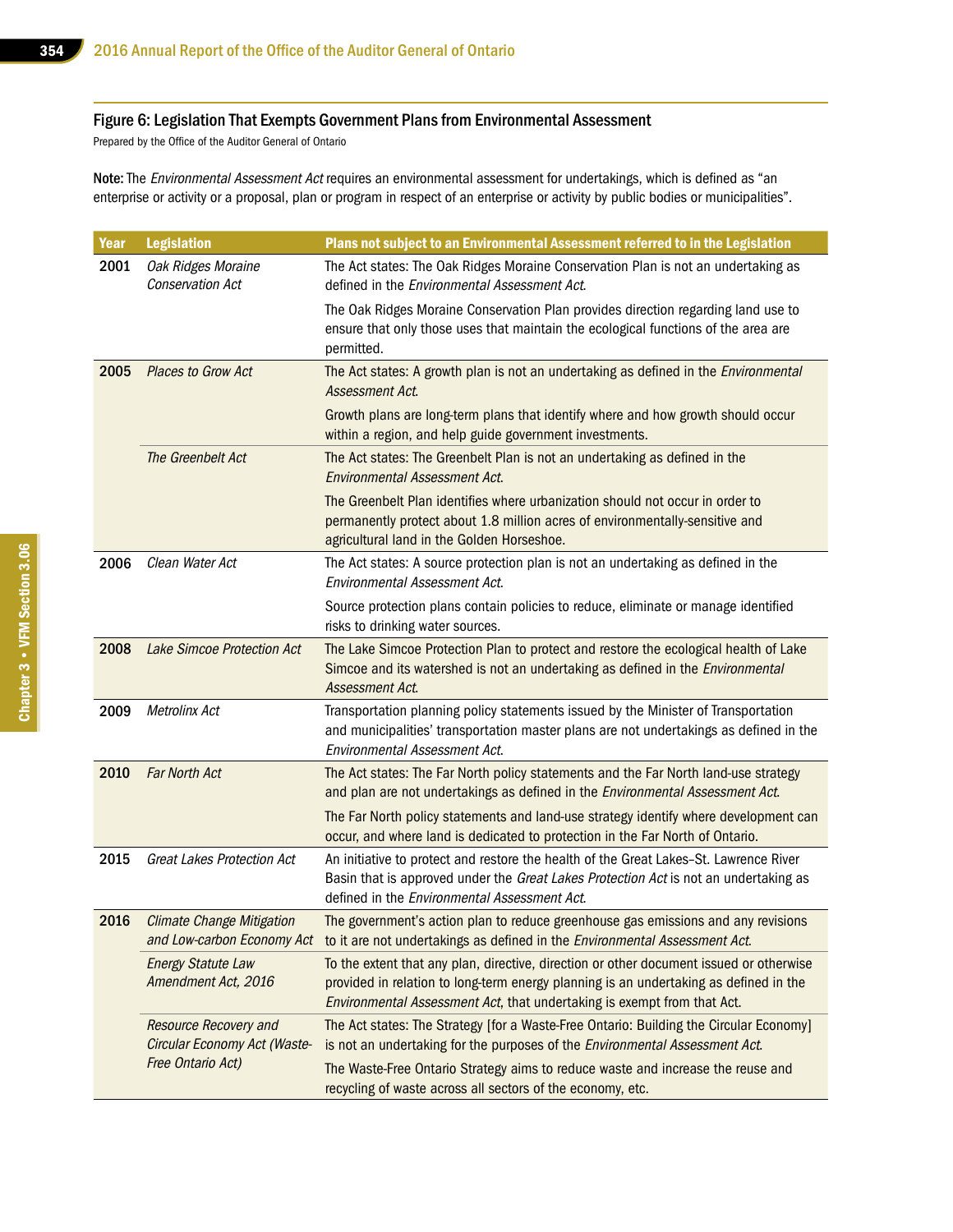types of government plans and programs that must undergo an environmental assessment.

#### MINISTRY RESPONSE

The Ministry agrees with the Auditor General's recommendation.

As noted in our response to Recommendation 1, more substantial reforms, such as clarifying the types of government plans and programs that must undergo an environmental assessment, would require amendments to the Act. These reforms are being considered for long-term improvements. However, the Ministry does not have the final decision when other legislation exempts certain plans and programs from the *Environmental Assessment Act*.

# 4.3 Thoroughness of Environmental Assessment Not Based on Project's Environmental Risk

It is reasonable that the public would expect those projects that present greater risks to the environment to receive a more comprehensive environmental assessment. However, we noted this was often not the case, since the basis for deciding between a comprehensive or a streamlined assessment often depends on a project's size, scale and cost, rather than its potential environmental impact.

#### 4.3.1 Projects with Greater Risk Are Not Always Thoroughly Assessed

The criteria for determining whether a comprehensive or streamlined assessment is required for a particular project are primarily based on its size, scale and cost. A 2014 report by the Residential and Civil Construction Alliance of Ontario observed that Ontario is the only jurisdiction in Canada in which the cost of infrastructure projects is one of the primary bases for determining the degree of public consultation and environmental assessment

requirements. Using such quantitative criteria to determine the thoroughness of an assessment means that other relevant factors that may be more likely to reflect the project's potential impact such as the level of public interest or concern, or the potential location—may be disregarded. In contrast, in Saskatchewan, one of the criteria to determine whether an environmental assessment is required is the possibility of causing widespread public concern over "potential environmental changes."

For example, landfills with capacity of less than 100,000 m<sup>3</sup> require only a streamlined assessment. Based on this threshold, a small landfill situated in a heavily populated urban area with the potential for significant impact on the environment and human health would undergo a streamlined assessment, whereas a large landfill situated in a sparsely populated region with little impact on human health would undergo a comprehensive assessment.

We found instances where streamlined assessments were completed for projects that have the potential for significant environmental impact and/or public concern. In the following example, members of the public requested a comprehensive assessment because they believed that the significant risks associated with the project warranted a more in-depth assessment than a streamlined assessment would have entailed.

In 2014, a streamlined assessment was completed for a 230 kilovolt transformer station in the Oak Ridges Moraine—a federally and provincially protected area where thousands of plant and animal species, 88 species at risk, and over 466 rare species found mainly on moraines, have been identified. The Ministry received public requests, including many from environmental groups, for a comprehensive assessment given the project's high-risk location. Concerns about the project included its potential impact on the wildlife in the sensitive areas of the moraine and toxic leaks into the watershed affecting source-water quality. The Ministry denied the requests after reviewing studies presented by the project owner and the requesters.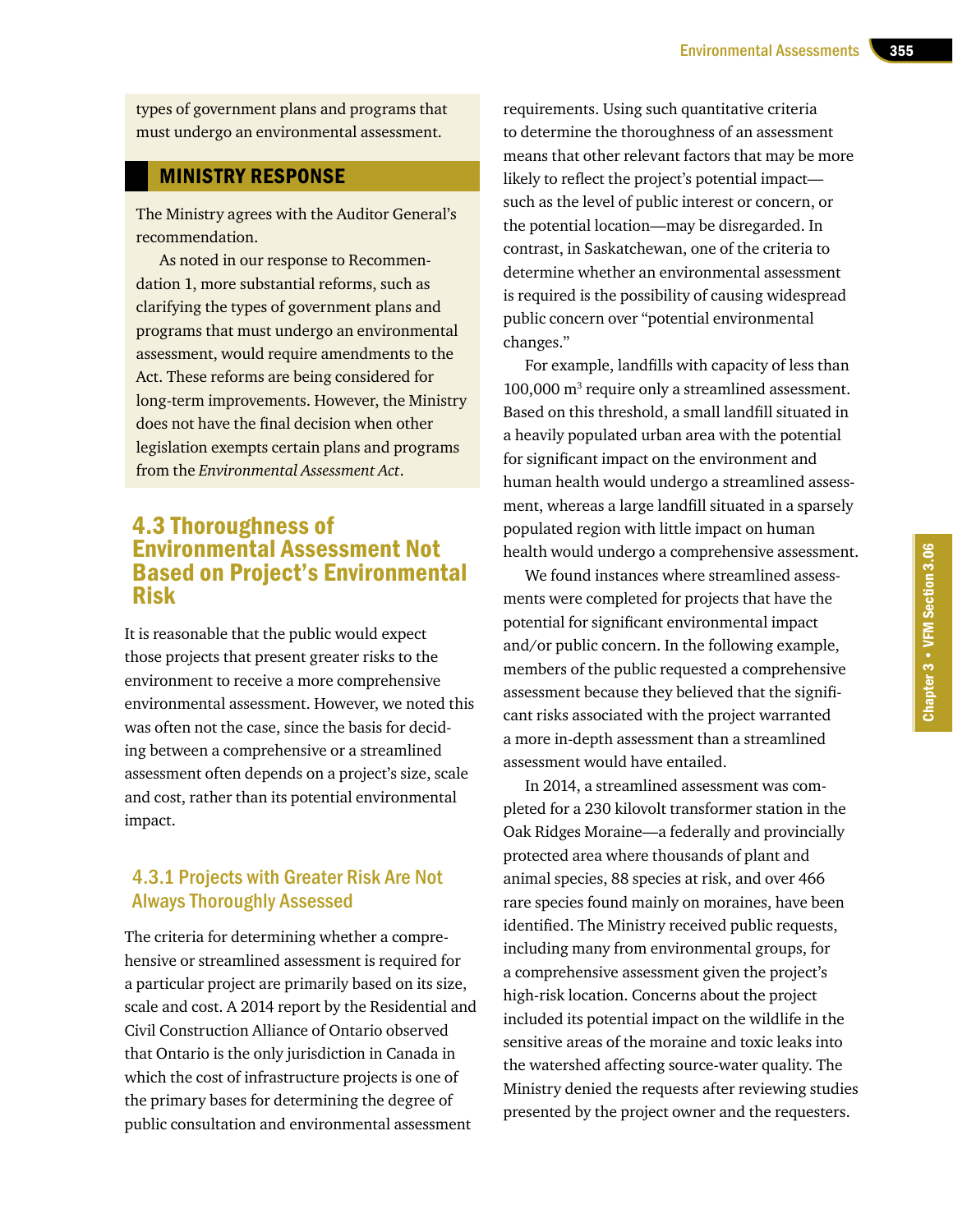This, despite Ministry documentation of its review, which acknowledged that members of the public did not have an adequate opportunity to assess potential alternative solutions for the project. The project owner subsequently submitted additional documentation to the Ministry describing the rationale for the chosen option. A comprehensive environmental assessment would have allowed for more extensive public consultation, documentation and Ministry involvement.

#### RECOMMENDATION 3

The Ministry of the Environment and Climate Change should review and revise its criteria for determining whether a comprehensive or streamlined environmental assessment is required to ensure that the thoroughness of assessment is commensurate with the project's risk and potential impact.

#### MINISTRY RESPONSE

The Ministry agrees with the Auditor General's recommendation.

The Ministry is committed to working with streamlined assessment project owners to assess risk and review the criteria in their streamlined assessment documents, during the five-year review anniversaries of their documents. This will ensure there is alignment between a project's environmental risk and the thoroughness of the environmental assessment required. The public will be consulted on any changes required.

The Ministry will also review its environmental assessment codes of practice and guides to determine if additional guidance is required for how project owners assess risks from their projects.

As a modern regulator, the Ministry believes that the level of environmental risk and potential impact of a project is a fundamental consideration in determining the level of assessment.

### 4.4 Ministry Has Little Information on the Volume or Quality of Streamlined Assessments

The majority of projects that are subject to an environmental assessment in Ontario are assessed under a streamlined process. The Ministry has limited involvement in these assessments. While the Ministry is responsible for administering the *Environmental Assessment Act*, it does not know how many streamlined assessments are completed annually, nor does it have assurance that these assessments are being done properly.

#### 4.4.1 Many Streamlined Assessments Completed without Ministry's Knowledge

The Ministry does not have information on how many streamlined assessments are completed by project owners every year, or even estimates of the volume of such projects.

The Ministry becomes aware of streamlined assessment projects—which represent over 95% of all environmental assessments—only if it is notified by project owners. In the last five years, the Ministry's regional offices received information pertaining to approximately 1,200 streamlined assessments.

We analyzed the information provided to us by the Ministry's regional offices regarding these 1,200 streamlined assessments and compared the results to the number of assessments reported by the project owners. We noted instances where the number of streamlined Class EAs conducted by project owners was significantly higher than those known to the Ministry. When the Ministry does not know about assessments, it has no opportunity to ensure they were properly conducted. For example, the Ministry was only aware of:

• about 20% (185) of the 888 class EAs that the Ministry of Transportation has conducted in the last five years; and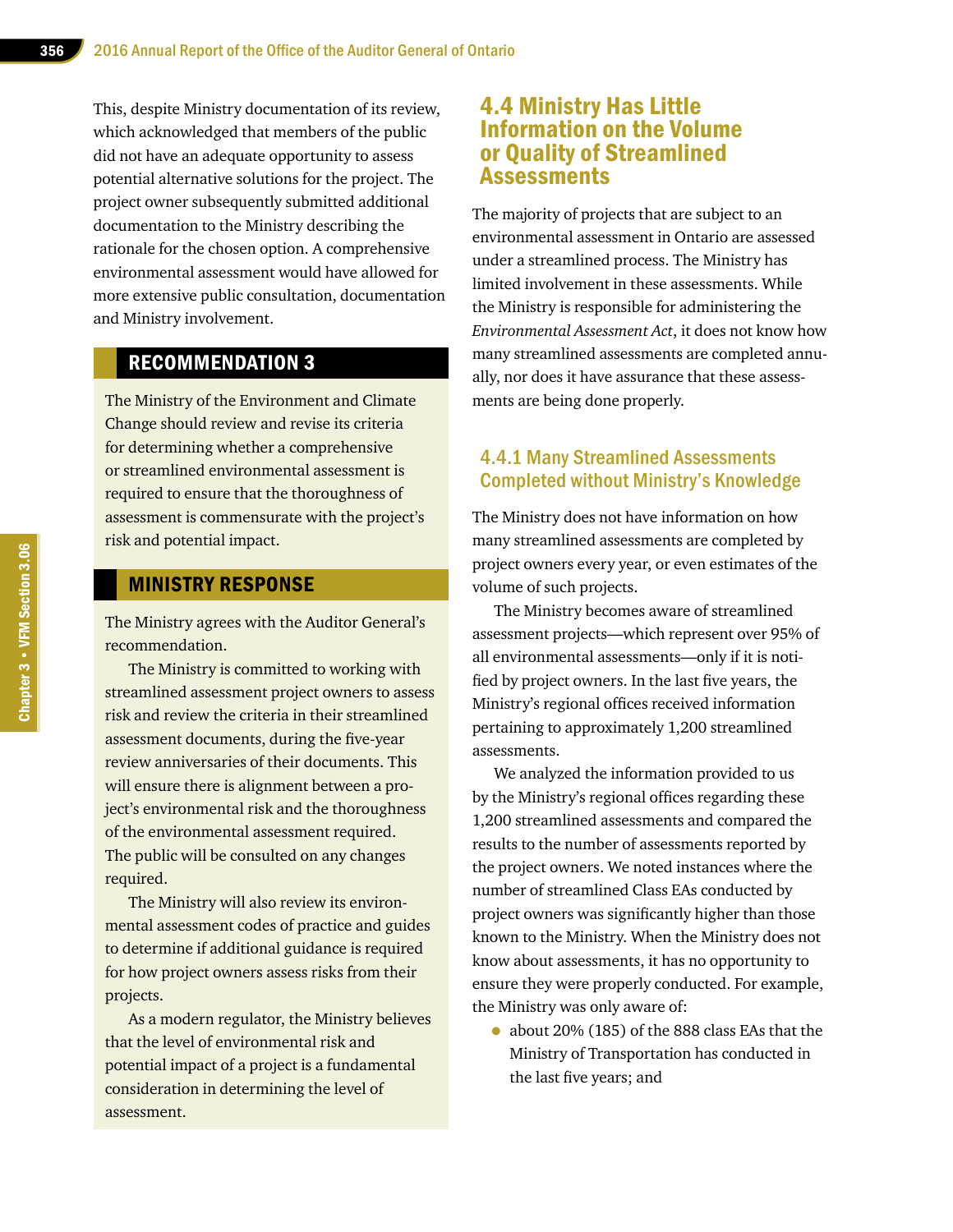• about 6% (17) of the 278 class EAs that Infrastructure Ontario has conducted in the last five years.

Ministry policy regarding streamlined assessments states that project owners are to notify the Ministry at the start of the environmental assessment and when the environmental assessment report is available for review. We found, through our review of a sample of streamlined assessments that were known to the Ministry, that project owners often did not notify the Ministry at key stages of the assessment. For example:

- In over 40% of the assessments we reviewed, the project owner did not inform the Ministry that it was starting an environmental assessment.
- In almost 25% of the assessments we reviewed, the project owner did not inform the Ministry that the environmental assessment report was available for the Ministry's review and comments. In these cases, the project commenced without an opportunity for the Ministry to provide any input.

Ministry staff also informed us that in some instances the Ministry became aware of a Class EA project only through bump-up requests from the public. Staff at the Ministry's regional offices had no previous information on approximately one-quarter of the 177 Class EA projects for which the Ministry had received bump-up requests in the last fiveand-a-half years. In these cases, the project owner had already conducted public consultation and prepared the assessment report before the Ministry became aware of the project. As a result, the Ministry missed opportunities to contact project owners in the early stages of the assessment to ensure that all the risks are identified and addressed.

For example, Ministry regional office staff were not made aware at an early stage of a project that involved widening a road next to a provincially designated Area of Natural and Scientific Interest. The Ministry only learned of it after it received a bump-up request. A local Conservation Authority had expressed concerns to the project owner

throughout the streamlined assessment process, suggesting that wildlife ecopassages (structures that allow animals to cross human-made barriers safely) be added to the project design. When the project owner disagreed due to the extra costs, the Conservation Authority submitted a bump-up request. Only after reviewing the bump-up request did the Ministry require the project owner to prepare a wildlife road crossing safety plan, monitor for species-at-risk, and minimize impacts to sensitive areas by consulting with the Ministry of Natural Resources and Forestry and the Conservation Authority. Without a bump-up request, the Ministry would not have known about the project and have had an opportunity to provide input.

#### RECOMMENDATION 4

To ensure that the Ministry of the Environment and Climate Change (Ministry) has an opportunity to provide input on projects undergoing streamlined assessments, it should:

- clearly communicate publicly the requirement to notify the Ministry of the start and completion of environmental assessments; and
- assess the appropriateness of penalties for project owners, particularly for municipalities or private-sector project owners, that do not adequately inform the Ministry at all required stages of an environmental assessment.

#### MINISTRY RESPONSE

The Ministry agrees with the Auditor General's recommendation to improve notification practices for streamlined environmental assessments.

• It is vitally important that project owners follow the requirements of streamlined assessment processes by providing the proper notifications to the Ministry, the public and other ministries and agencies that may have an interest in their projects, each and every time. The Ministry chairs a committee with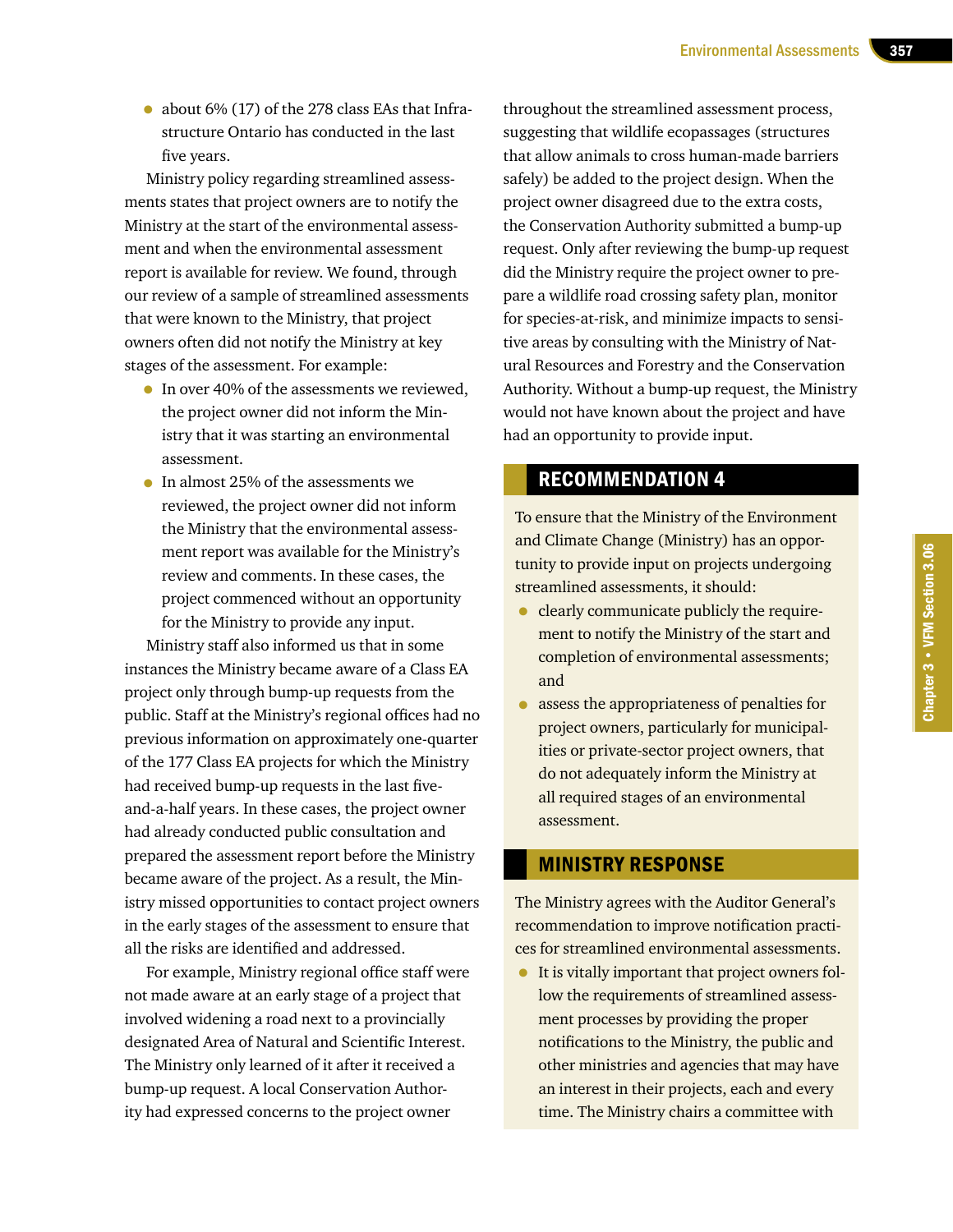owners of the streamlined environmental assessment documents, called the Class Environmental Assessment Proponents Working Group. This committee meets several times a year to provide an open forum for discussion of any process issues or common questions. In 2017, the Ministry will work through this committee to discuss proper notification in order to improve awareness of project owners' requirements to notify the Ministry about environmental assessment processes. This work will occur in combination with the commitments made in our responses to Recommendations 6 and 10, including improving guidance to proponents and public transparency for notifications.

• The Ministry has existing tools it can apply when project owners do not adequately inform the Ministry about their environmental assessment projects. Typically, the approach would involve education and outreach, but the Ministry can use other compliance tools should they be required.

#### 4.4.2 Oversight of Streamlined Assessments Hampered by Lack of Resources and Direction

Each of the Ministry's five regional offices has between one and three staff members who are responsible for co-ordinating the review of the environmental assessment reports. At the time of our audit, the caseload of active projects ranged from three to 20 projects per person across the five regional offices. These staff also had responsibility for a range of other programs, and the Ministry had not assessed the resources needed at its regional offices to adequately oversee the environmental assessment program.

The 2005 program review by the Environmental Assessment Advisory Panel noted that fees, if

collected from project owners, could be used to support key aspects of environmental assessments, which were under-resourced. It noted that "the absence of fees under the Act is highly anomalous, particularly in light of the significant Ministry resources that are required to review highly technical and often complex environmental assessments." It recommended charging application fees to project owners similar to the user fees levied in other programs, such as the environmental approvals issued under the *Environmental Protection Act*. The Ministry has not implemented this recommendation because the project owners are primarily provincial ministries and municipalities.

Overall, we could not conclude on the extent of Ministry oversight of the approximately 1,200 streamlined environmental assessments that the Ministry had received information on over the last five years. This is because the Ministry did not track which of these it had reviewed. Our review of a sample of these streamlined assessments indicated that Ministry staff evaluated only about half of these.

While the Ministry has an information system to track environmental assessments, regional staff do not have access to this system, because it was designed to be used only by head office staff to track comprehensive assessments and those streamlined assessments for which the Ministry received bump-up requests. Without a means of using this information system to monitor Class EAs, each regional office tracks Class EA projects differently: while some have used information systems designed for other programs (specifically, the system used for the environmental approvals program), others have developed their own recordkeeping systems.

The Ministry's head office has not provided guidelines to its regional office staff to ensure that streamlined assessments for at least higher-risk projects are consistently reviewed. Staff at the three regions we visited informed us that they use their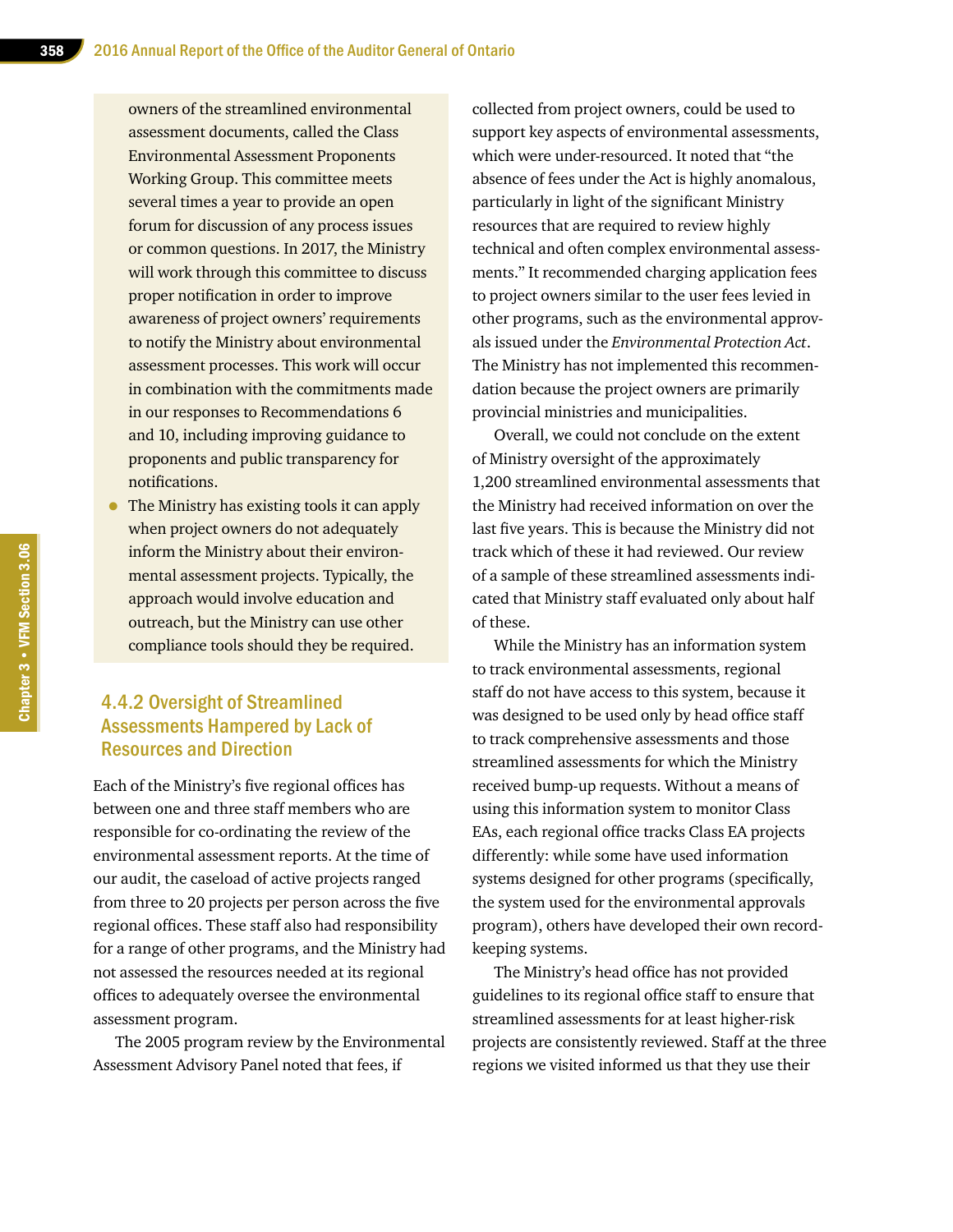own judgment to determine which projects should be reviewed. Accordingly, we noted inconsistencies among the regions in the types of projects that are reviewed. For example, one region stated that its staff seldom review assessments concerning the right to use Crown land. Another region stated that it was given "internal direction" to not review assessments for transportation projects. Other regions did not specifically exclude any types of assessments from being reviewed. The lack of overall guidance from the Ministry's head office was noted in the 2010 survey of staff at the regional offices, which stated that "despite being the face of the Ministry for all streamlined assessment-related work, there is no communication or direction from Toronto [the Ministry's head office]."

# RECOMMENDATION 5

To ensure that the Ministry of the Environment and Climate Change provides useful feedback on streamlined environmental assessments for higher-risk projects, it should:

- develop risk-based criteria to be used to determine which streamlined environmental assessments should be reviewed; and
- assess its current staffing levels at all regional offices and determine the amount of resources necessary to conduct required reviews.

#### MINISTRY RESPONSE

The Ministry agrees with the Auditor General's recommendation to develop risk-based criteria for the review of streamlined assessments.

• The Ministry will be revising guidance material for staff involved in environmental assessment reviews, including regional offices. As part of this work, the Ministry will incorporate guidance regarding the prioritization of the Ministry's reviews of streamlined environmental assessments, taking into account the environmental risk of the project and regional environmental conditions. The updated guidance is expected in 2017.

• The Ministry will continually review its workload to ensure the regional offices have adequate resources to deliver the environmental assessment program. For example, the Ministry has added and reallocated resources to regional offices to help manage short-term workload increases.

#### 4.4.3 Streamlined Assessments Not Always Done Properly

Ministry regional office staff reviews of streamlined assessments often identified deficiencies in the environmental assessment done by project owners. Such deficiencies confirm the need for the Ministry to provide feedback on streamlined assessments.

In our review of a sample of streamlined assessments, we found that the Ministry identified deficiencies in about three-quarters of the assessments it reviewed. Such deficiencies include insufficient public and Indigenous consultation, lack of details to support the project owner's assessment of environmental impact, and additional measures needed to mitigate impact on the environment. Many of these deficiencies would otherwise not have been detected and corrected, since the only other means of identifying these would have been through a public request for a bump-up to a comprehensive assessment—which occurs with less than 10% of projects.

Our survey of municipalities further confirmed the importance of the Ministry's involvement in the streamlined assessment process. For example, over half of the municipalities that responded to our survey stated that they did not have the internal expertise to conduct the assessments for municipal projects, and those that do have the resources stated that the process is "extremely subjective" and that "more direction could be provided to assist the [project owner] with selecting the appropriate project description." A few also mentioned that Ministry staff have "stopped answering questions or giving advice regarding process, procedures and interpretation of the guidelines," and when Ministry staff have been contacted, "they typically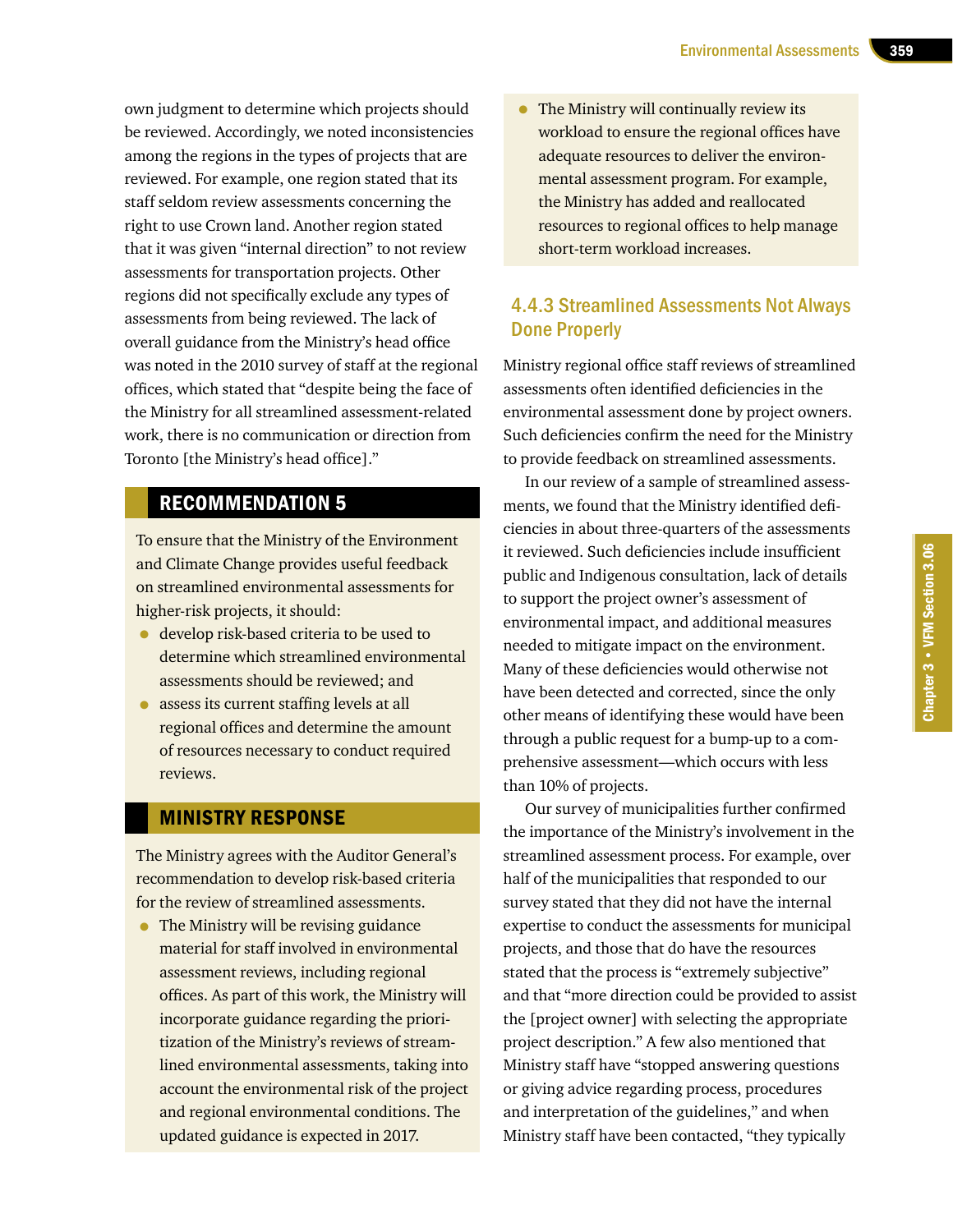decline to provide guidance, and have advised that they will only review a project if a bump-up request is received from the public."

# RECOMMENDATION 6

To ensure that streamlined assessments are conducted properly, the Ministry of the Environment and Climate Change should:

- consult with stakeholders to determine which areas of the streamlined assessment process require further guidance to be provided; and
- provide clear direction to staff at the regional offices regarding their responsibilities to provide advice to stakeholders.

#### MINISTRY RESPONSE

The Ministry agrees with the Auditor General's recommendation.

- In 2017, the Ministry will work through the Class Environmental Assessment Proponents Working Group to discuss areas where project owners need additional guidance from the Ministry to support them when they carry out their environmental assessment processes. The Ministry will also assess how its existing environmental assessment compliance audit program may provide insights into where additional guidance to project owners is needed.
- The Ministry also has an internal committee for the regional environmental assessment co-ordinators within the five regional offices, called the Regional Environmental Assessment Coordinators Committee. This committee provides an ongoing forum to communicate common challenges and improvements in carrying out the regions' streamlined assessment reviews. In 2017, the Ministry will use this committee to discuss their advisory roles to project owners and where additional guidance may be needed to assist regional staff in filling this role.

# 4.5 Lengthy Ministry Reviews of Bump-Up Requests Cause Unnecessary Project Delays

The Ministry consistently exceeds the prescribed time frames for reviewing and deciding on public requests to bump up a streamlined to a comprehensive assessment. The lengthy Ministry reviews cause project delays, which result in financial and non-financial costs to project owners.

Class EA policy documents prescribe certain time frames by which the Ministry is to approve or deny a bump-up request (usually within 45–60 days of receiving the request). As shown in **Figure 7**, in the last five and a half years, the Ministry has completed its work within these time frames only a few times—in less than 5% of the 177 requests—often exceeding them significantly.

#### 4.5.1 Multiple Layers of Reviews Add to Delays, But Do Not Add Value to Project

Each bump-up request for class EA projects is reviewed by at least half a dozen Ministry staff. This includes four levels of sign-off—by the Director, Assistant Deputy Minister, Deputy Minister and, finally, the Minister for final approval—after the reviewer makes the initial recommendation to approve or deny the request.

Based on the Ministry's analysis of time taken to review all requests received in the last five-anda-half years, the median time for Director sign-off was 80 days, and subsequent sign-offs added an additional 110 days. We reviewed a sample of bump-up requests and found that in all but one of the requests we reviewed, the post-Director review did not substantively change the outcome of the review. We found these reviews generally resulted in grammatical wording changes or merely restated existing commitments in the assessments.

The Act allows the Minister to delegate the authority to approve or deny these requests to the Director. However, the Ministry has only delegated this authority for projects related to forest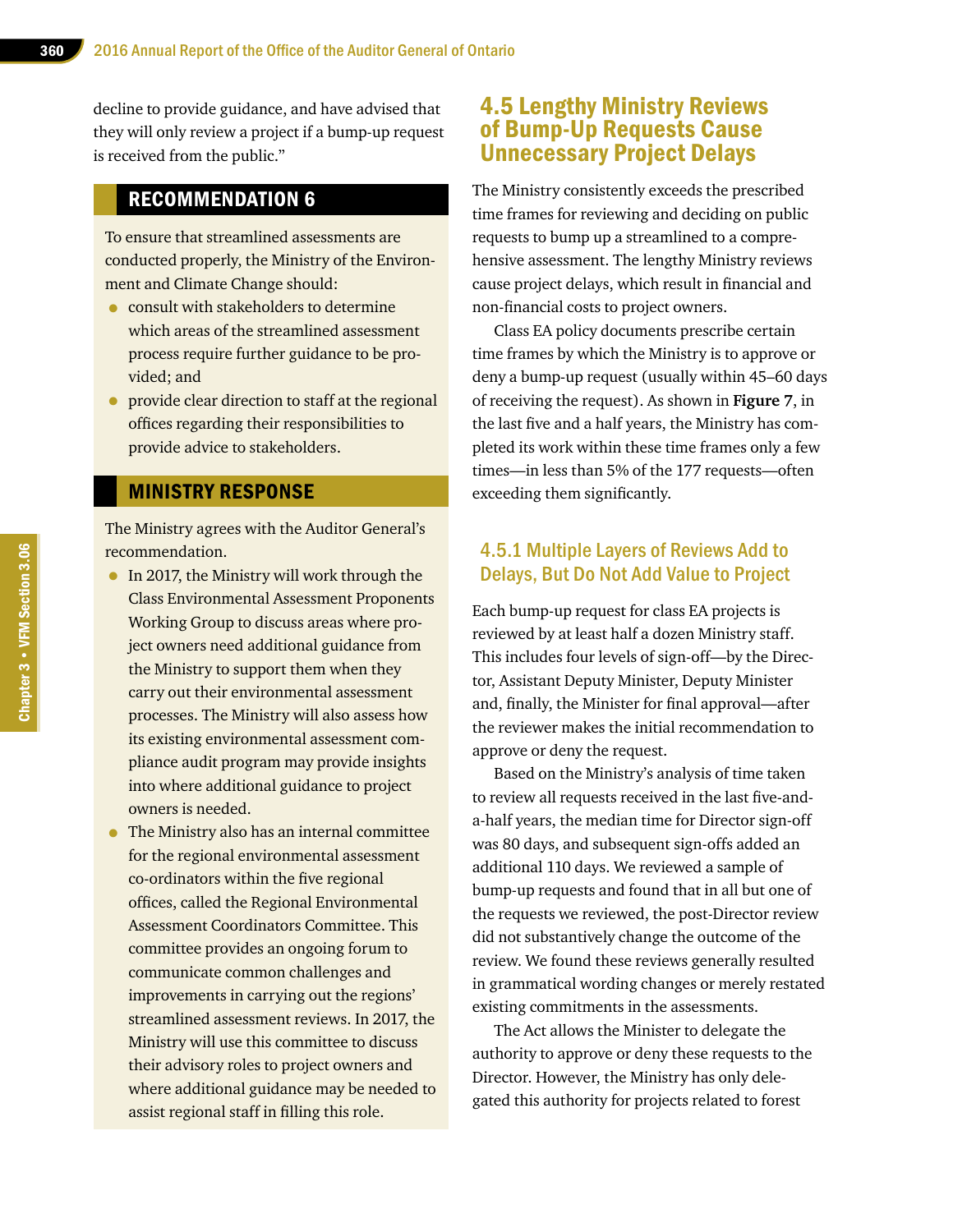#### Figure 7: Ministry Review Time for Bump-Up Requests, April 2010 to January 2016

Prepared by the Office of the Auditor General of Ontario

|                                                      |                               |                     | <b>All Reviews<sup>2</sup></b>   |                                      |
|------------------------------------------------------|-------------------------------|---------------------|----------------------------------|--------------------------------------|
|                                                      | # of projects<br>with bump-up | Target <sup>3</sup> | # of Reviews<br><b>Completed</b> | <b>Average</b><br><b>Review Time</b> |
| Types of projects <sup>1</sup>                       | requests                      | (Days)              | within target                    | (Days)                               |
| <b>Public Works</b>                                  | 3                             | 66                  | 0                                | 149                                  |
| Forest Management Class EA                           | 14                            | 45                  | $\overline{2}$                   | 94                                   |
| <b>Minor Transmission Facilities</b>                 | 6                             | 66                  | $\mathbf{0}$                     | 196                                  |
| Municipal Infrastructure Projects                    | 116                           | 66                  | 3                                | 240                                  |
| <b>Provincial Parks &amp; Conservation Reserves</b>  | 4                             | 66                  | $\mathbf{1}$                     | 297                                  |
| <b>Provincial Transportation Facilities</b>          | 16                            | 45                  | $\mathbf{1}$                     | 192                                  |
| Remedial Flood & Erosion Control Projects            | 1                             | 66                  | $\mathbf{0}$                     | 67                                   |
| Resource Stewardship & Facility Development Projects | 16                            | 66                  | $\mathbf{1}$                     | 152                                  |
| <b>Waterpower Projects</b>                           | 1                             | 45                  | $\mathbf{0}$                     | 215                                  |
| <b>Total</b>                                         | 177                           |                     | 8                                | 213                                  |

1. See Appendix 5 for examples of projects for each type.

2. Includes initial review by Ministry staff up to Branch Director and reviews by the Assistant Deputy Minister, Deputy Minister, and the Minister.

3. Targets are prescribed in relevant Class Environmental Assessment Policy Documents.

management, electricity and waste management. As a result, the average review time for bump-up requests related to forest management projects was about half that of the other types of class EA projects.

The 2005 program review by the Environmental Assessment Advisory Panel recommended that the Ministry create new procedures that would support a more efficient process for reviewing bump-up requests, but the Ministry has not acted on this recommendation.

#### 4.5.2 Delays Result in Financial Costs to Project Owners

Class EA project owners and other stakeholders (such as representatives of the construction industry) informed us that delays from the lengthy Ministry review result in significant financial costs. For example, the Municipal Engineers Association (Association)—who developed the Class EA framework for municipal infrastructure projects—stated in its *2015 Annual Report* that the lengthy Ministry reviews "are unnecessarily hold-

ing up key infrastructure projects, increasing costs and slowing growth and economic development. Equally important are the multitude of projects where a delay of a year just cannot be accepted, and the municipalities are forced to make poor and/ or expensive decisions to avoid a bump-up request even though the concern really does not have merit."

Our survey of municipalities confirmed the Association's comments. Over half of the respondents indicated that in many cases when projects have been delayed due to bump-up requests, the delay has negatively impacted the municipality. Municipalities indicated that the delay increases costs in the form of consultant fees "to deal with the requester and comments from the Ministry that may be entirely unrelated to the underlying request"; in additional construction costs if a construction season is lost or work needs to be done in off-season conditions; and in the loss to the public of not having the infrastructure in place when it is needed. For example:

• One municipality stated that the ongoing Ministry delay—which has now exceeded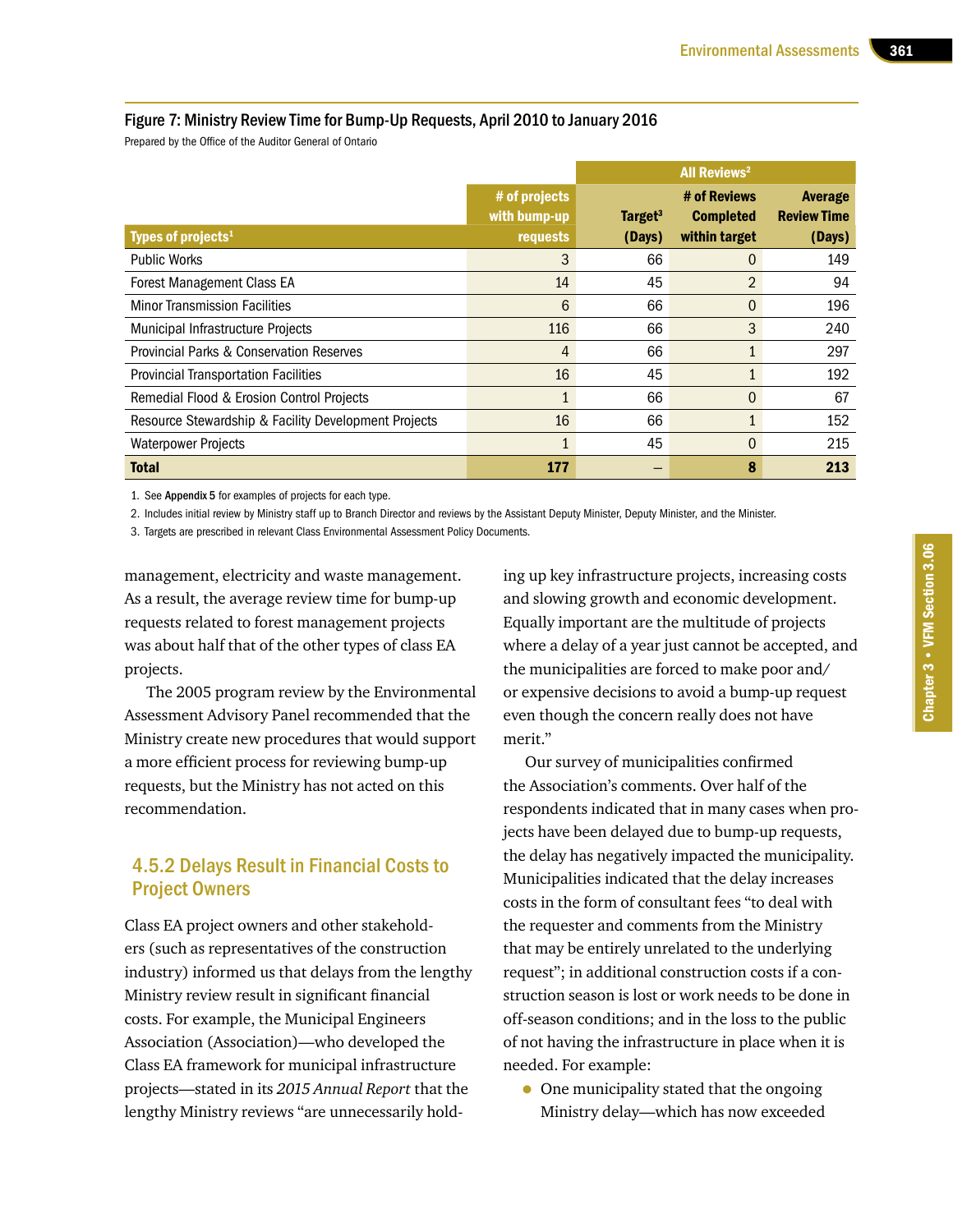two years—in constructing an arterial road has compromised the city's ability to plan for infrastructure and capital budgeting. The municipality stated it is close to implementing short-term measures (the cost of which are expected to exceed \$1 million) that "will ultimately be considered redundant" once the arterial road is built.

• Another municipality stated that "the bumpup request can also result in significant additional capital costs, for example, aesthetic treatments that are important to only a few people."

#### 4.5.3 Delays from Ministry Review Also Result in Non-Financial Costs

Delays in the Ministry's review of bump-up requests also have significant non-financial implications. For example:

- The Ministry took one year to make its decision regarding a bump-up request for a road realignment project that was intended to improve safety, enhance storm-water management and support growth.
- The Ministry took approximately two years to deny a bump-up request regarding measures to reduce the white-tailed deer population in two provincial parks experiencing overpopulation of that species. The requester was opposed to killing deer. However, independent studies show that deer overpopulation has "devastating and long-term effects on forests" (foraging deer affect the growth of vegetation, leading to reduced plant diversity). The reduction measures were on hold for two years, during which deer populations increased at both parks. The Ministry of Natural Resources and Forestry informed us that the delay resulted in "net negative effects to each park's ecosystem," including reduced diversity of plant species such as ginseng and trilliums, and decline in forest cover.

#### RECOMMENDATION 7

The Ministry of the Environment and Climate Change should improve the timeliness of its process for reviewing bump-up requests to ensure that its review does not cause unnecessary delays to projects.

#### MINISTRY RESPONSE

The Ministry agrees with the Auditor General's recommendation.

The Ministry will review its bump-up request process to determine where opportunities exist to improve the timeliness of this process.

The timeliness of the Ministry's review can be affected by not having sufficient detail in the bump-up request about the environmental concerns with the project and how a comprehensive environmental assessment might address those concerns. Therefore, as part of improvements to the environmental assessment program in the short term, the Ministry will prepare guidance to the general public that would complement existing guidance on submitting bump-up requests.

This guidance is expected to be made available for public comment in 2017.

### 4.6 Impacts of Projects Are Assessed in Isolation

#### 4.6.1 No Requirement to Consider Cumulative Effects of Large, Complex Projects Covered by Comprehensive **Assessments**

Cumulative effects—meaning the combined impact of past, present and planned future activities in an area, including both human-initiated activities and natural processes—do not usually factor into the Ministry's environmental assessment decision-making. The Ministry encourages, but does not require, project owners to assess the cumulative effects of a particular project. Failure to assess cumulative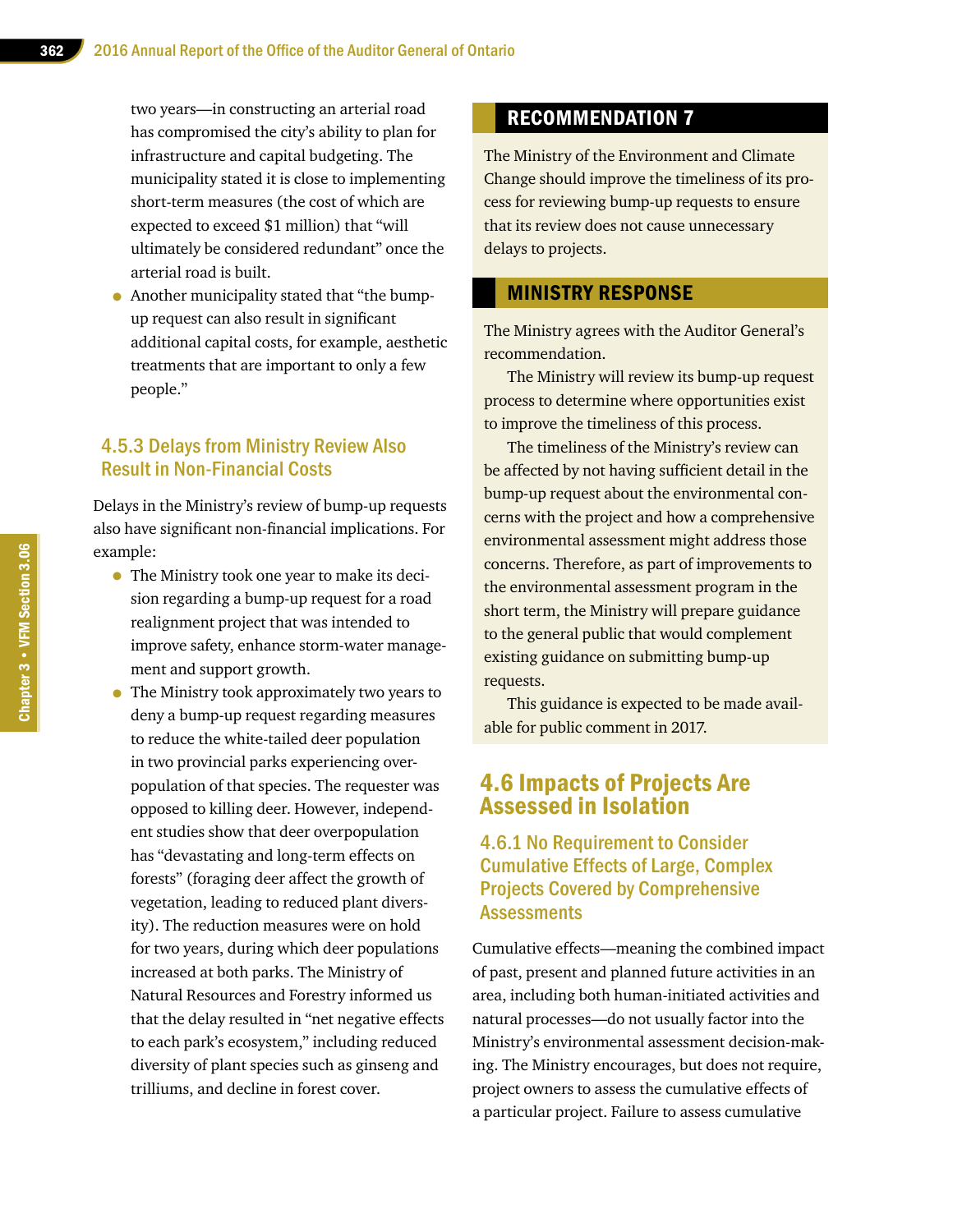effects can result in projects being approved without consideration of all the risks involved.

In 14 of the 20 comprehensive assessments approved in the last five years, the project owners did not assess the cumulative effects of the project. As discussed in **Section 2.3**, projects subject to comprehensive assessments are complex projects associated with environmental impacts that are difficult to manage.

Where project owners assessed their project's cumulative effects, the results of the assessment further confirmed the importance of such an assessment. For example, the cumulative effect assessment for a proposed landfill resulted in the project owners identifying a need for additional mitigation measures. These included controlling the timing of construction projects to reduce air quality, noise and groundwater contamination, as well as restoring wetland and forests damaged by the project.

Other jurisdictions in Canada—including Alberta, British Columbia, Saskatchewan, the Northwest and Yukon Territories, and the federal government—require project owners to assess the cumulative effects of projects.

#### 4.6.2 Streamlined Assessments Also Do Not Consider Cumulative Effects

Except for two defined groups of projects—those related to provincial parks and conservation reserves, as well as any development or other activity on Crown lands—the Ministry does not require project owners to assess the cumulative effects of projects that undergo a streamlined assessment.

In reviewing a sample of streamlined Class EA projects, we did not find any evidence that the Ministry assessed cumulative effects in its review of the environmental assessment documents. The 2005 program review by the Environmental Assessment Advisory Panel also questioned whether the cumulative effects of such projects are being properly monitored by the project owners or the Ministry. We noted the following examples where a cumulative effects assessment should have been conducted:

- **Mercury contamination in the Grassy Narrows First Nations community:** In 2014, the Ministry of Natural Resources and Forestry completed a Class EA to renew an ongoing forest management plan involving clear-cut logging in the vicinity of the Grassy Narrows First Nation community. The Ministry received a request for a comprehensive environmental assessment initiated collectively by a non-governmental organization and the Grassy Narrows First Nation. The people of Grassy Narrows were concerned about the cumulative effect of clear-cut logging in light of the current state of mercury contamination in their local environment. Studies indicated that clear-cut logging increases the transfer of mercury into aquatic systems. The Ministry denied the request for a comprehensive assessment, stating that the forest management plan included best practices to minimize activities associated with the spreading of mercury, such as a ban on clearcutting of trees within 30 metres of a body of water. However, we noted that other than these best practices, the forest management plan did not include any mercury monitoring or mitigation measures.
- **Sensitive wildlife area:** In 2012, the Government announced that a new gas plant would be constructed three kilometres from a small island with many endangered species—Heritage Canada named it as one of the top 10 "endangered places" in Canada in 2013. The island has also been recognized for at least three decades as an Important Bird Area of Global Significance by international wildlife organizations. The Ministry did not measure the impact on this natural area of the cumulative effects of the proposed gas plant in addition to:
	- an existing power generating station (adjacent to the proposed gas plant);
	- a large cement manufacturing facility already located on the small island; and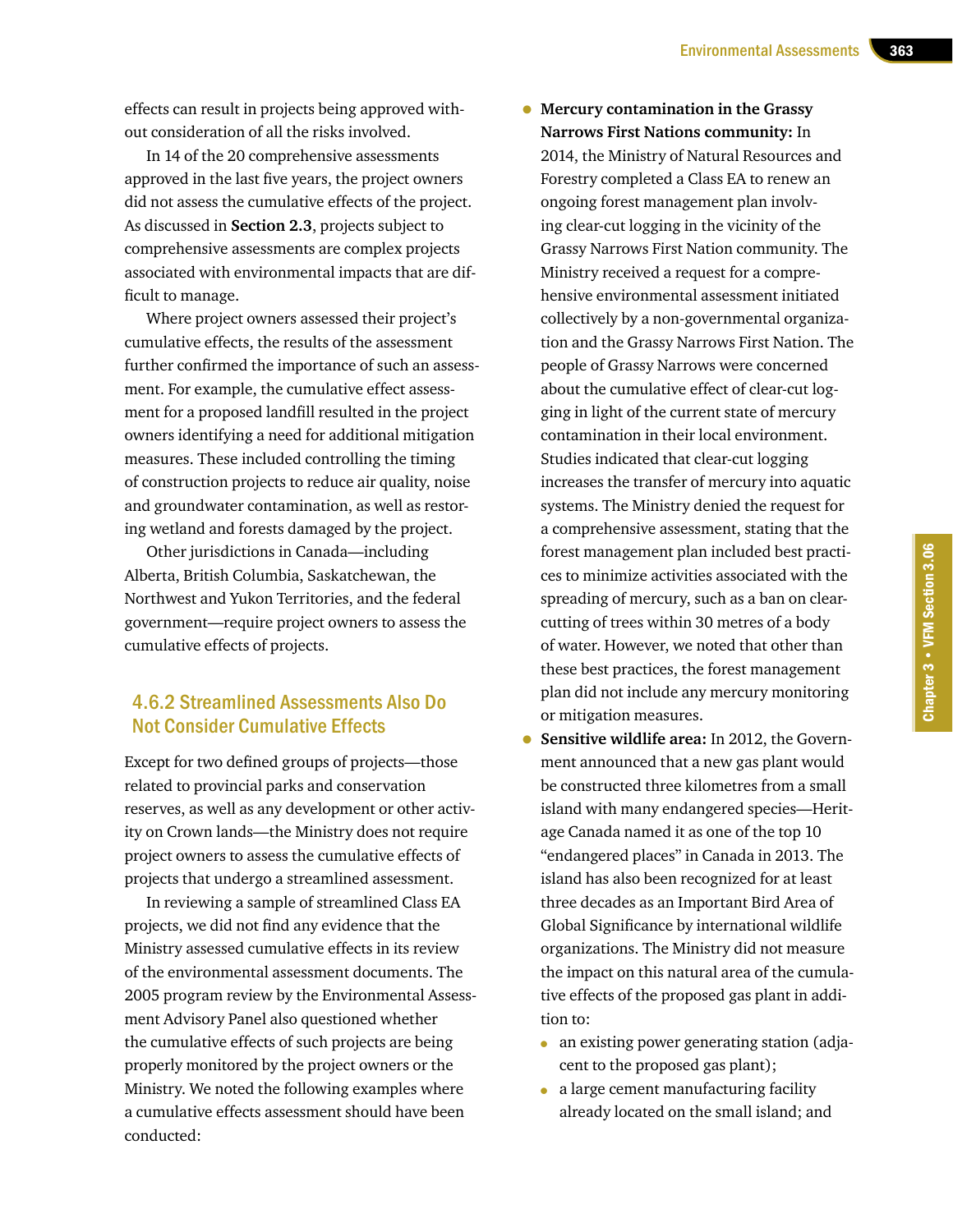• a proposal to install up to 27 wind turbines 50 storeys high on the island.

During the environmental screening process for the new gas plant, the Ministry received three public requests to bump up the project to a comprehensive assessment, citing concerns about the cumulative impact of the four projects on the small, environmentally significant area. All bump-up requests were denied. The Ministry responded that "any consideration of cumulative effects would have to be done in future project evaluations." It further stated that "wind projects are not assessed cumulatively with other sources unless they are other wind projects."

Previous program reviews in 1992 and 2005 recommended that the Ministry should require consideration of cumulative effects in environmental assessments. In 2014, the Ministry updated its environmental assessment guidelines to encourage project owners to include cumulative effects in both comprehensive and streamlined assessments but did not provide direction on how to do so. The Ministry informed us that it is currently developing guidelines to help project owners assess the cumulative effects of their projects, and Ministry staff when reviewing the project owner's assessment. At the time of our audit the Ministry did not have a time frame for when the guidance document will be finalized, or when cumulative effects assessment will be a requirement.

# RECOMMENDATION 8

To ensure that the cumulative effects of projects are assessed to prevent or minimize environmental damage, the Ministry of the Environment and Climate Change should finalize its guideline for assessing the cumulative effects of projects as soon as possible. The guideline should:

• apply to both comprehensive and streamlined environmental assessments;

- identify specific factors that must be considered when assessing cumulative effects; and
- include direction for Ministry staff to ensure they weigh the cumulative impact of projects in their decision-making process.

#### MINISTRY RESPONSE

The Ministry agrees with the Auditor General's recommendation.

The Ministry is committed to incorporating cumulative effects in environmental assessment decision-making.

The Ministry is finalizing a guideline for assessing cumulative effects of a project. At this time the guideline is expected to apply specifically to comprehensive environmental assessments, which are the highest-risk projects that have the greatest potential to contribute to cumulative effects. The specific factors recommended for a proponent to consider are currently under development. When the draft guideline is completed in 2017, it will be posted on the Environmental Registry to provide an opportunity for the public to comment on it before it is finalized and published. The Ministry anticipates working with key stakeholders, including industry, environmental and community groups and Indigenous communities, before finalizing the guide.

# 4.7 Public at a Disadvantage in Assessment Process

The Act requires public consultation throughout the environmental assessment process. However, this requirement is undermined because certain key decisions regarding public requests are at the Minister's discretion without clear criteria or an independent body to ensure the objectivity of such decisions—in particular:

• when to grant public requests to bump up streamlined assessments, which have minimal public consultation, to comprehensive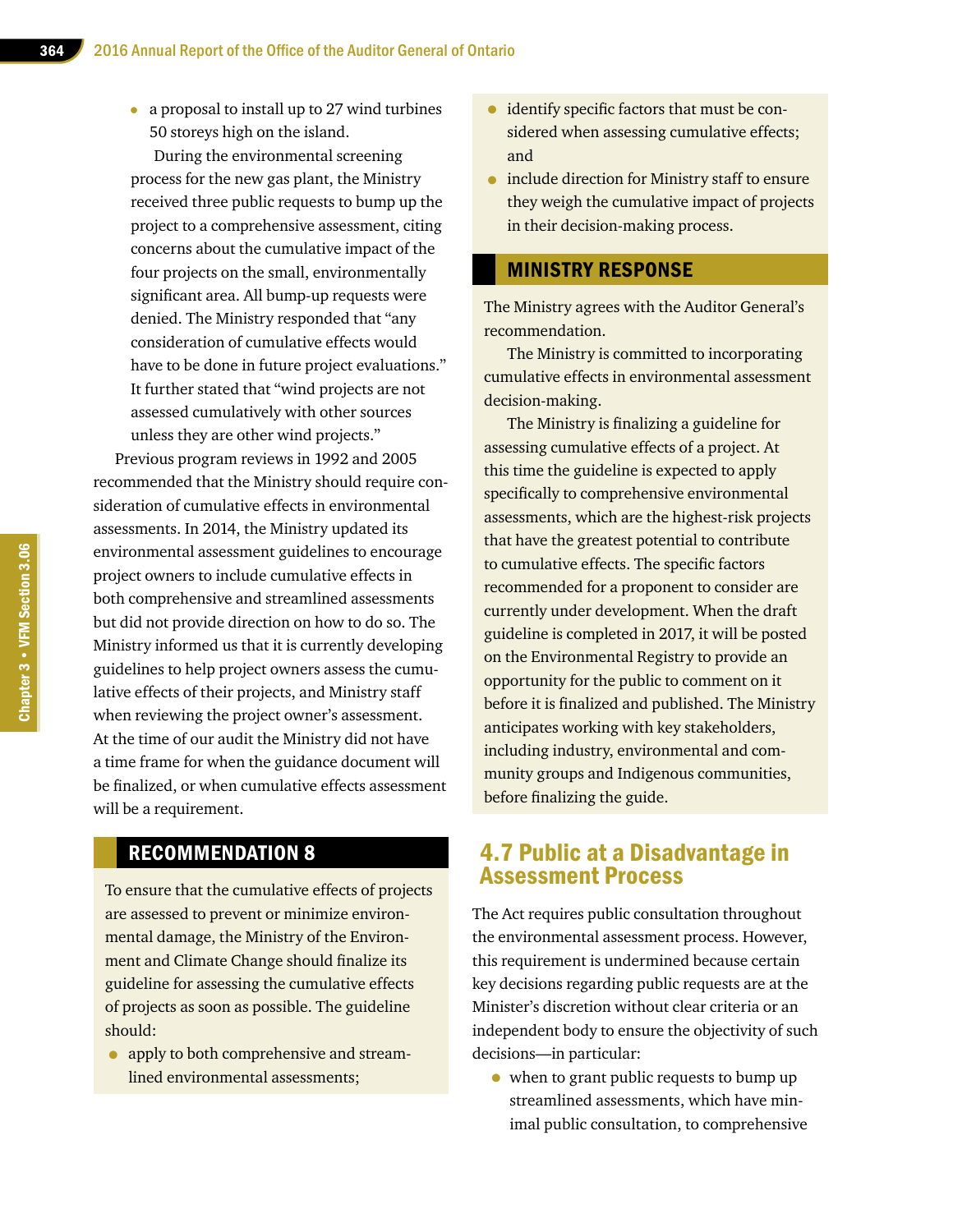assessments, which include extensive public consultation; and

• when to grant public requests for hearings for comprehensive assessments (since there is no option for hearings with streamlined assessments).

Also, the public may not be adequately informed about most projects, and therefore cannot fully participate in the environmental assessment process.

#### 4.7.1 No Clear Criteria or Independent Body to Ensure Decisions about Public Requests Are Made Objectively

Legislative changes made in 1996 gave the Minister unilateral discretion over key decisions related to public requests such as whether to require that a streamlined assessment be bumped up to a comprehensive assessment, or which environmental assessments to refer for a public hearing. Consequently, the environmental assessment process lacks two important mechanisms to ensure that decisions on projects are made objectively and for the protection of the environment:

• **No specific criteria to direct decisionmaking:** Factors the Ministry considers in reviewing public requests for a comprehensive assessment, or for a public hearing by the Environmental Review Tribunal, are largely subjective—for example, whether the request has "merit and substance" or if it is "being pursued to delay the implementation of the project," or whether the hearing "will be a wise use of resources."

The 2005 program review by the Environmental Assessment Advisory Panel also raised concerns about the lack of clear criteria for deciding on these public requests. The Panel stated that the environmental assessment process had become unpredictable because of uncertainties about whether a project may be bumped up to a comprehensive assessment or referred to the Tribunal. The government acknowledged the importance of public hearings when it originally proposed the Act, noting the benefits of a venue for discussing and reconciling viewpoints. Such a process provides better support for public involvement, since not all project owners have the resources or inclination to engage in a more extensive public consultation process.

• **No independent body to solicit public input and provide impartial advice:** The 2005 program review also raised concerns about the lack of an arm's-length advisory body even though the Act authorizes the Minister to appoint advisory committees. From 1983 to 1995, the Environmental Assessment Advisory Committee (Committee) served as an impartial body that advised the Minister—and frequently solicited public input—on contentious projects and systemic issues such as identifying the need for possible legislative reform. The Committee was disbanded when the government made major legislative and administrative changes to the environmental assessment program in 1996. While the Environmental Review Tribunal could serve in this capacity, the Minister is responsible for deciding when the Tribunal should be involved—and the Minister has referred only two projects to the Tribunal since 1998.

#### Public Requests Denied in Contentious Projects

The public has raised concerns regarding the apparent trend of the Ministry denying almost all public requests. In the last five-and-a-half years, the Minister has denied all but one of the requests related to bump-ups for 177 streamlined assessments. Also, all 190 hearing requests related to four projects have been denied for reasons that include the Ministry being satisfied with the project owner's compliance with the agreed-upon terms of reference and that the process has adequately addressed any concerns raised. The Ministry's decision to deny some of these requests may be justified given the level of evidence presented. However, we noted the following instances where the decision-making process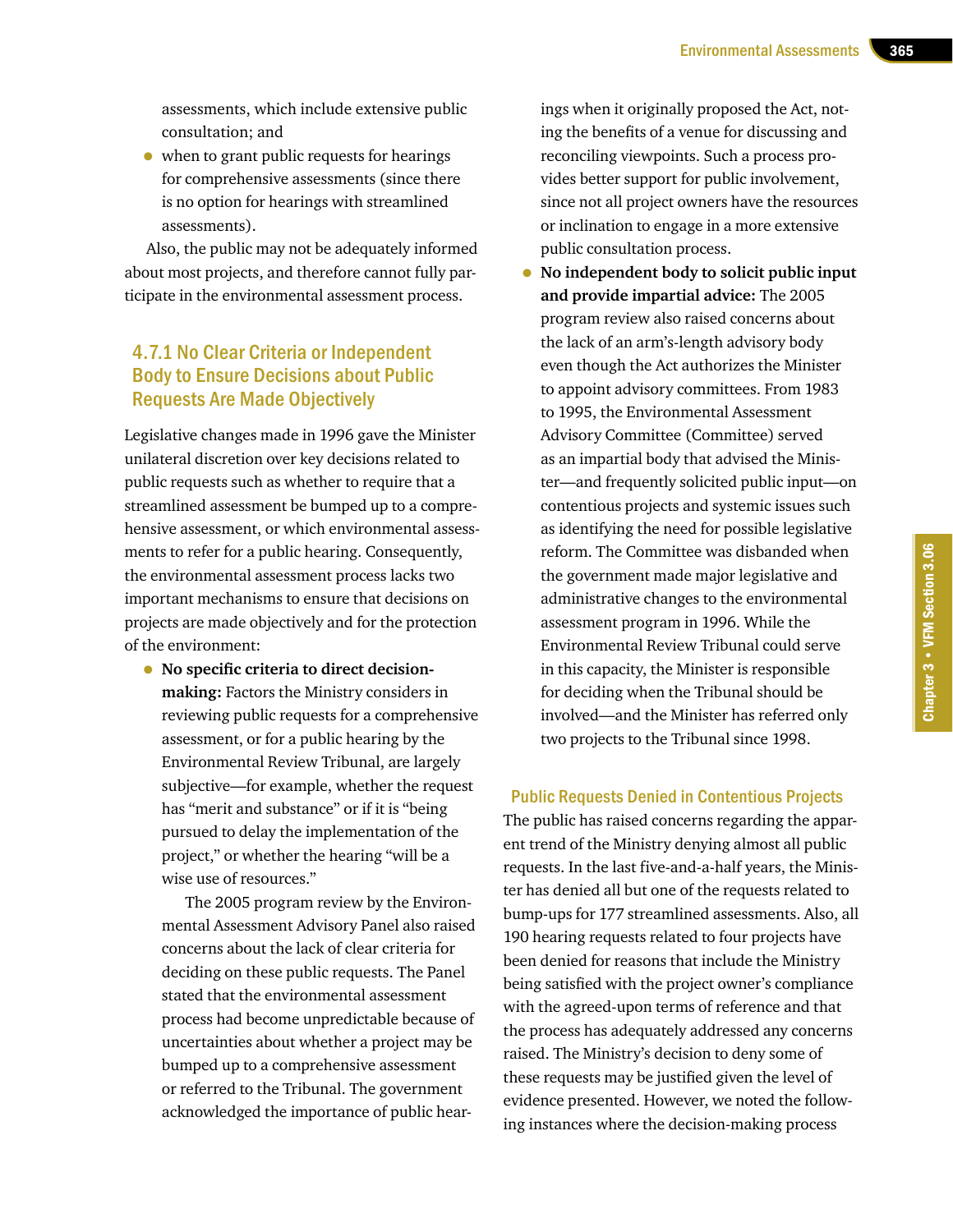could have benefited from either more meaningful criteria to give the public confidence about the Ministry's decision or from having an independent body adjudicate the contentious issues:

- Between 2005 and 2008, the Ministry received 12 requests from the City of Mississauga, Region of Peel Medical Officer of Health, City of Toronto Medical Officer of Health, and various citizens and citizens' groups to carry out a comprehensive assessment of the proposed Mississauga gas plant. The requesters were concerned about the potential impact of emissions on human health and on the surrounding environment. The Ministry denied all these requests, stating that "the health impacts were assessed to an appropriate degree." Continuing public opposition to the project due to perceived unresolved concerns eventually led to the government's decision to cancel the plant at a cost that we estimated to be approximately \$275 million (see our 2013 Special Report on the Mississauga Power Plant Cancellation Costs). Literature as far back as the late 1970s has recognized the importance of environmental assessments in resolving disputes and increasing public acceptance of decisions. Experts in the field of environmental assessments even warned that "without a full and frank examination of the political, emotional and technical issues associated with a particular project, public hostility and resentment … may well spell [its] demise."
- The Ministry received 185 public hearing requests regarding an energy-from-waste facility, citing concerns about impacts on air and water quality, lack of transparency in the process, insufficient commitment from the project owner regarding emissions monitoring, and the need for cumulativeeffects assessment. The Ministry denied all the requests, stating that it was "satisfied that the concerns have been addressed or will be addressed through proposed conditions of EA approval."

The Ministry approved the environmental assessment in 2010, and the facility started operations in February 2015. In May 2016, the facility reported that emissions were nearly 12 times the Ministry's limits for dioxins and furans—toxic by-products that can result from burning waste. The project owner shut down a portion of the facility, while the Ministry required the owner to submit a plan to investigate the cause of this exceedance. The investigation found that an operational issue affected the facility's pollution control equipment.

In this case, a public hearing would have allowed for a closer examination of the evidence presented by the project owner to determine whether its measures would be sufficient to keep emissions within the established limits.

The benefits to the environment of holding a public hearing were evident in one of the last projects referred for such a hearing. In 1990, citizens raised concerns regarding a proposed hazardouswaste-processing facility. The public hearing determined that the facility would have contaminated 1,200 hectares of groundwater, requiring up to hundreds of thousands of dollars in remediation costs. The project was rejected by the board that conducted the hearing.

#### Other Jurisdictions Have Independent Advisory Bodies

While ministerial discretion is not unique to Ontario, other jurisdictions—such as Quebec, Manitoba, Alberta, Nova Scotia, and the federal government—have processes and criteria to support a more objective determination of which projects or plans should be referred to an independent panel or committee review. For example:

• In northern Quebec, environmental assessments are reviewed by boards composed of First Nation, provincial and federal representatives. The Minister makes the final decision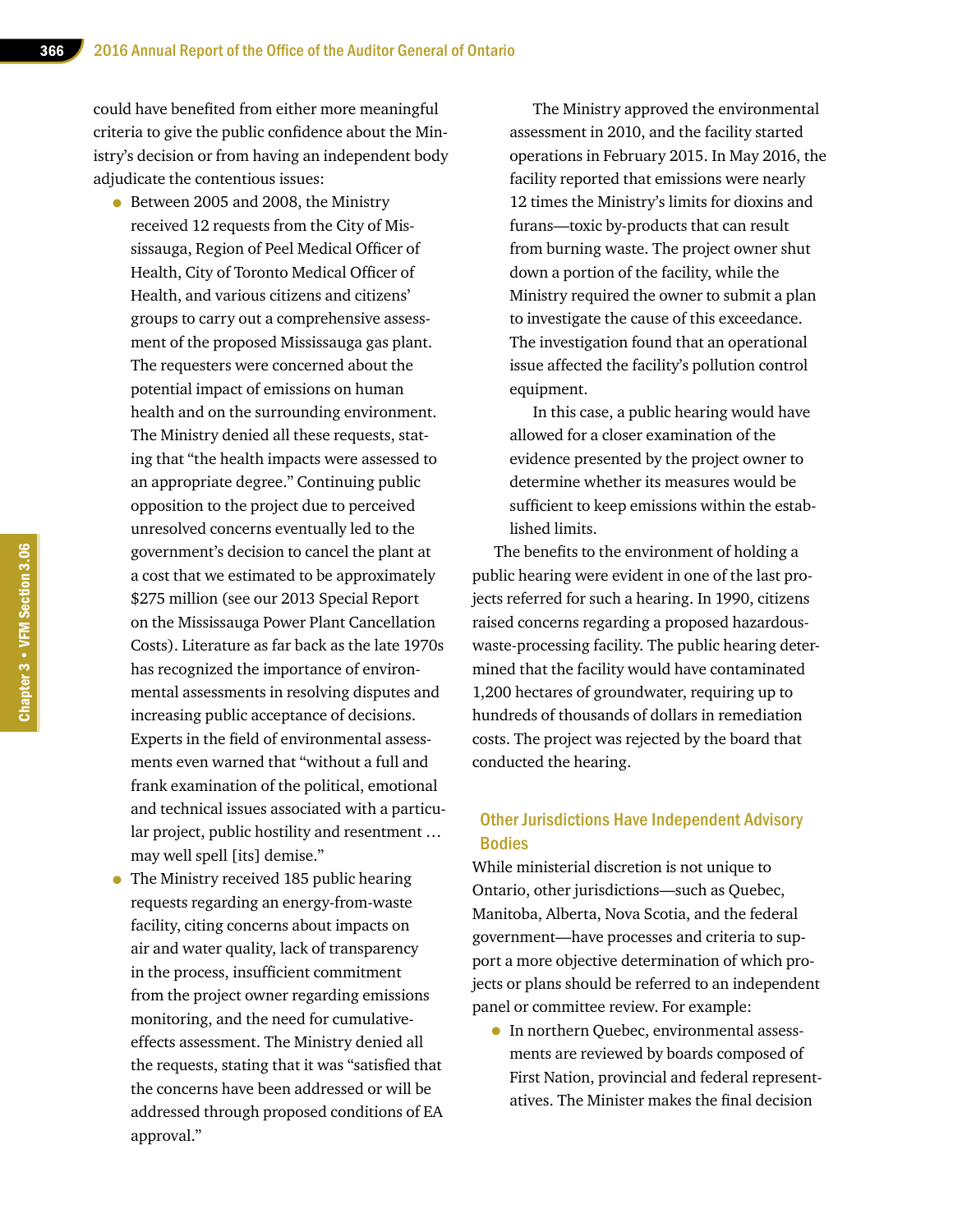on the project based on the recommendations of these boards.

- In Manitoba, the public may request that projects be submitted to the Clean Environment Commission for a public hearing. The Commission, composed of independent members who may not be employed by any level of government, conducts the hearings, reviews evidence, and presents a report to the Minister containing a recommendation on how to proceed. The Minister makes a final decision on the project.
- In the federal environmental assessment process, the Minister may refer the environmental assessment of a project to a review panel made up of independent experts who conduct the environmental assessment and must hold public hearings.

The International Association for Impact Assessment states that, for the environmental assessment process to be credible, it should be subject to independent checks and verification. Also, "facilitation of public participation by a neutral facilitator improves impartiality of the process.... It also increases the confidence of the public to express their opinions and to reduce tensions, the risk of conflicts among participants, and opportunities for corruption."

# RECOMMENDATION 9

To ensure that decisions regarding environmental assessments are appropriate and transparent, the Ministry of the Environment and Climate Change should:

- clarify the criteria for ministerial decisionmaking regarding public requests for a comprehensive assessment or a public hearing; and
- assess whether to appoint an independent body to provide objective advice on projectspecific and systemic issues as needed, especially for projects considered to significantly impact the environment.

#### MINISTRY RESPONSE

The Ministry agrees with the Auditor General's recommendation to clarify the criteria for decision-making on bump-up and hearing requests, as appropriate.

As part of improving the environmental assessment program in the short term, the Ministry is committed to reviewing the codes of practice and consulting with key stakeholders to consider if additional clarity is required in these documents.

For project-specific issues, there are two mechanisms: first the Environmental Review Tribunal (ERT) has the authority to make project specific decisions when referred by the minister. Secondly Section 31 of the *Environmental Assessment Act* allows the minister to appoint an advisory committee on any matter related to the administration of the Act and provides considerable scope for the minister to seek advice, perspectives and views. The Ministry will assess the effectiveness of these mechanisms.

#### 4.7.2 Public Not Fully Informed about **Projects**

Representatives from environmental groups have informed us that it is often difficult for the public to find out about streamlined Class EA projects given the lack of centralized, online records of such projects. Project owners are required to notify the public about their projects and the related environmental assessments through notices in local newspapers and direct mail. Some of the municipalities that we surveyed also suggested that a more systematic, centralized notification might be more appropriate. For example, one municipality stated that the notification system should be "modernized to … maximize efficiency of outreach and increase response rates. Project owners are still mandated to incur the cost and issue public notices in a newspaper that may result in only a few people becoming aware of a project."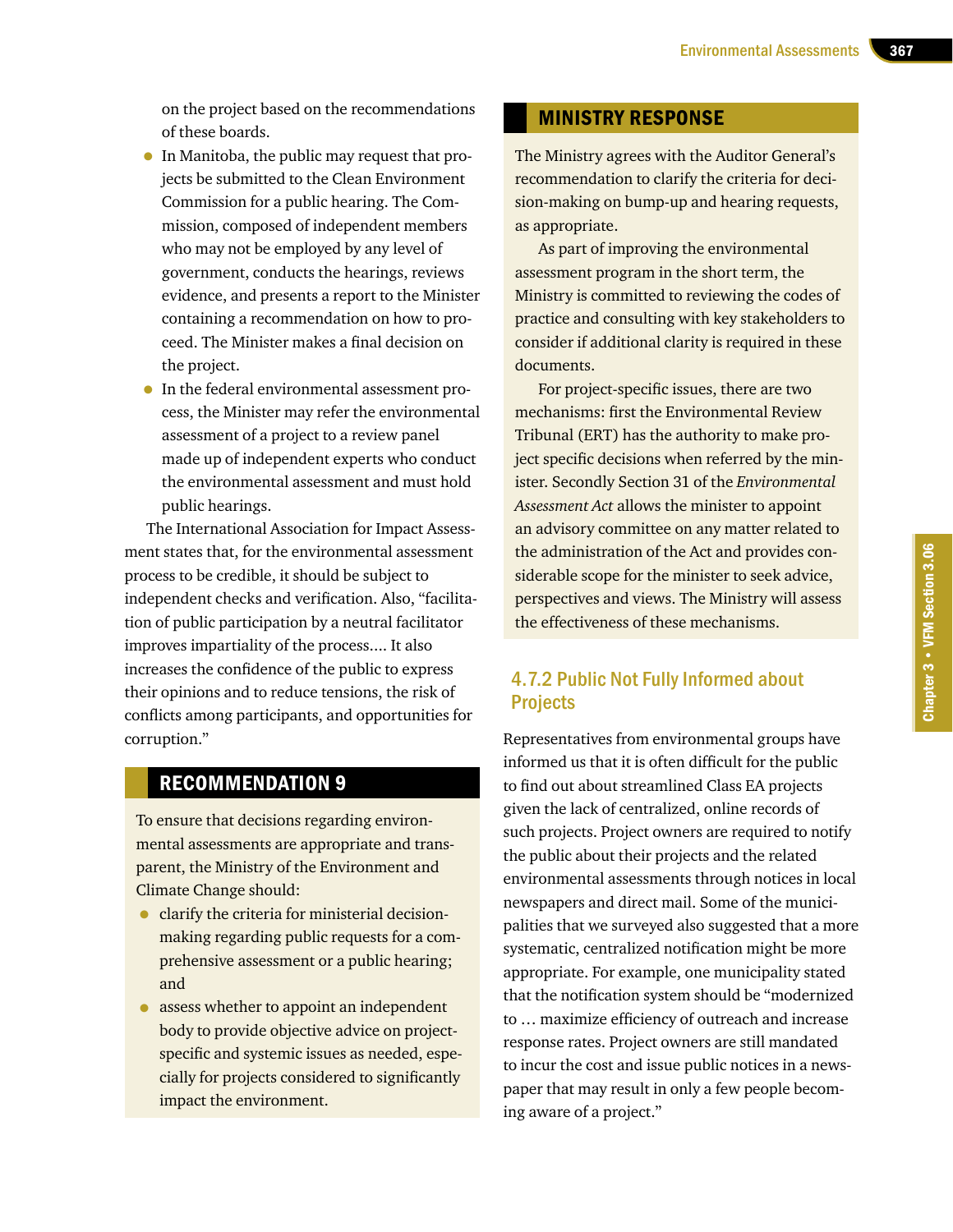The Act requires the Ministry to make relevant documentation about projects available to the public upon request. However:

- While the Ministry's website has summary information about comprehensive assessments, it did not include detailed project information. Such detailed information is maintained in paper files (at the Ministry's head office in Toronto) and is made available only if the Ministry receives a request, which relies on members of the public being aware of their right to do so. The Ministry's website does not inform the public of this right, nor does it provide any instructions on how to make such a request.
- As discussed in **Section 4.4.1**, the Ministry has incomplete information on streamlined assessments, and so is not in a position to provide the public with project information.

The 2005 program review recommended that the Ministry create a website "to enable proponents [i.e., project owners] and stakeholders to electronically track the status of the matter under consideration (for example, Ministry review or bump-up request) and to access information or supporting documentation about the matter, and other documentation relating to the environmental assessment program." Although the Ministry has created a website for the small number of comprehensive assessments, the website does not include information about any of the streamlined assessments, or even those for which it received bump-up requests.

In comparison, the Canadian Environmental Assessment Agency, British Columbia and Alberta each maintain an online database of projects that have been approved and those that are currently undergoing an environmental assessment. These online databases also include relevant ministry documents and studies. In addition, the Canadian Environmental Assessment Agency, British Columbia and Saskatchewan also have interactive maps of the projects. Members of the public may also opt to automatically receive information about any project that has been proposed.

### RECOMMENDATION 10

To enable the public to fully participate in the environmental assessment process, the Ministry of the Environment and Climate Change should update its website so that the public has access to all relevant information, including the status, for all environmental assessments.

#### MINISTRY RESPONSE

The Ministry agrees with the Auditor General's recommendation. Public participation opportunities are vitally important for the environmental assessment program. The ideas, questions and concerns that the public and Indigenous communities have are valuable inputs into the project owners' environmental planning and into the Ministry's decisionmaking process.

The Ministry will examine ways to be more transparent in providing environmental assessment information, including through the use of websites. To that end, the Ministry will work with project owners, through the Class Environmental Assessment Proponents Working Group and five-year review anniversaries of their streamlined assessment documents, to discuss ways to improve online access to environmental assessment information. The Ministry is currently undertaking a scoped review of the *Environmental Bill of Rights*, which will include reviewing consultation requirements related to environmental assessments.

# 4.8 No Way of Knowing if Assessments Were Effective

The Ministry cannot determine if the environmental assessment process is effective in preventing and/or mitigating the negative environmental impact of assessed projects, because the Ministry:

• does not have effective processes to ensure projects are implemented as planned; and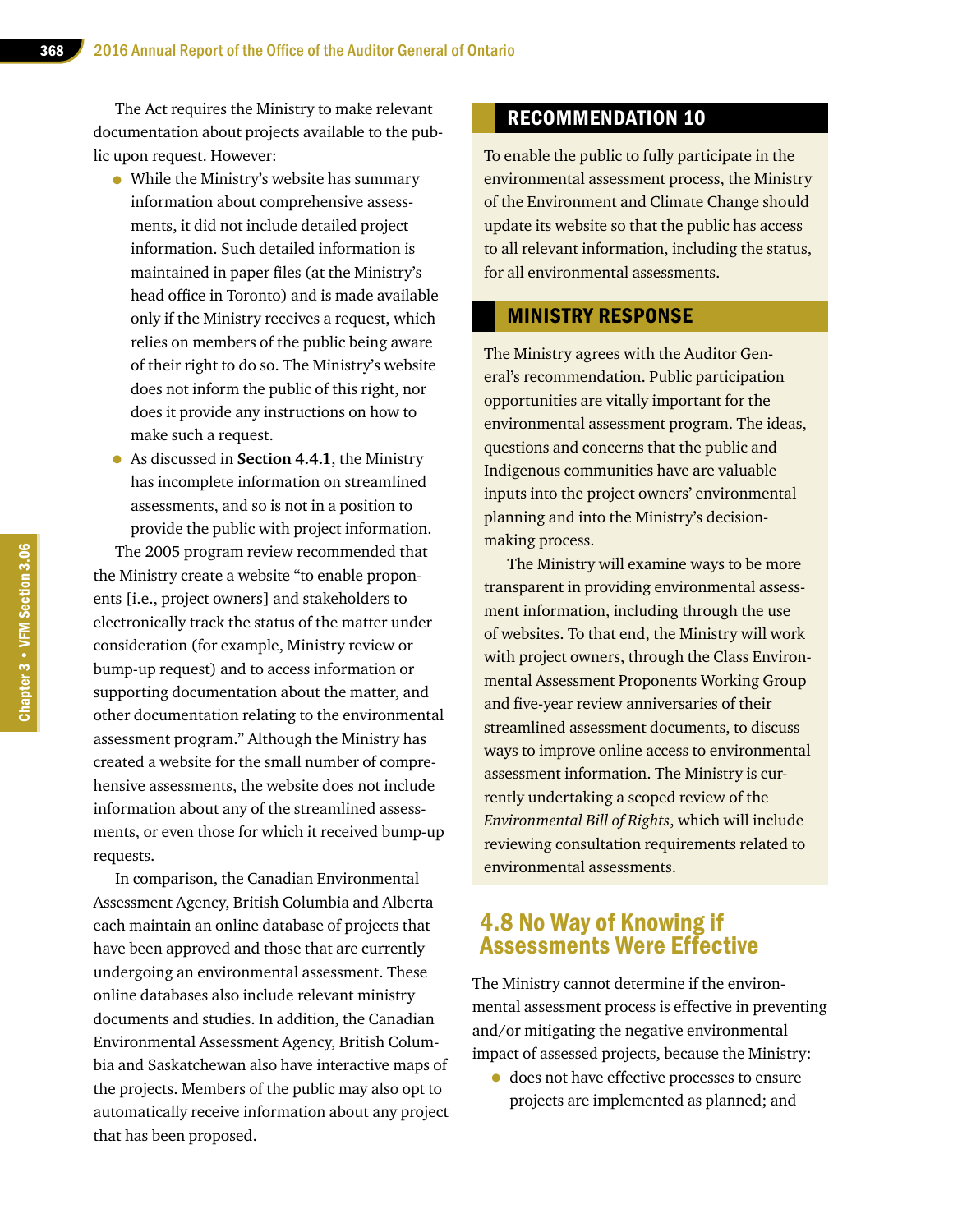• has not established measures against which to evaluate the results of the environmental assessments.

#### 4.8.1 Post-Assessment Processes Not Enough to Ensure Projects Are Implemented as Planned

#### No Ministry Field Inspection During Project Development

The Ministry does not conduct field inspections during project construction or development to determine whether the project is being implemented according to commitments made by the project owners or conditions imposed by the Ministry.

Ministry policy states that the Ministry's field inspectors are responsible for enforcing various laws, including the *Environmental Assessment Act*. However, we interviewed inspectors in the three regions we visited, and none of them have ever inspected a project under either a comprehensive or streamlined assessment process, to determine compliance with the commitments and conditions of the environmental assessment. In the last five years, the Ministry inspected only one of the 20 projects that had been subject to a comprehensive assessment and none of the streamlined assessment projects.

The Ministry informed us that inspections were not necessary because environmental assessments are a planning process, and when subsequent environmental approvals are issued—for example, those issued under the *Environmental Protection Act*—they are followed up with inspections to ensure compliance with approval conditions. However, the Ministry does not have an established process to ensure that subsequent environmental approvals include the mitigation measures agreed to in the environmental assessment.

In addition, we noted that:

• Environmental approvals under the *Environmental Protection Act* are required only for projects that emit pollutants. Projects such

as highways, even though they require an environmental assessment, do not require subsequent environmental approvals. Half of the comprehensive environmental assessments in the past five years did not require any subsequent environmental approvals. Also, the Ministry does not inspect such projects to determine whether the project owners are complying with its commitments and the conditions of the environmental assessment after the environmental assessment is approved.

For example, in 2010 the Ministry approved the environmental assessment for a highway extension that would pass through sensitive lands in Ontario's Greenbelt and Oak Ridge's Moraine. Due to the complexity of the project, the Ministry imposed 20 conditions of approval. These conditions included technical monitoring plans and reports ranging from surface water monitoring to vegetation restoration plans. An environmental approval was not required for the project. In 2015, a Conservation Authority informed the Ministry that the project owner had altered the design that had been approved in the environmental assessment. The Conservation Authority was concerned about the impacts that would result from these changes. Subsequent to the Ministry being informed of the issue, the project owner conducted further consultation with the Conservation Authority to determine a more appropriate design. Had the Conservation Authority not identified these issues, they would not have been resolved.

- Inspections under the *Environmental Protection Act* begin only once the facility is operating—and potentially causing environmental harm—not during construction.
- Our 2016 audit of the Ministry's Environmental Approvals program (see **Section 3.05** of this Annual Report) found that the Ministry annually inspects very few Ontario polluters. Specifically, our audit found that the Ministry was not aware of many polluting activities,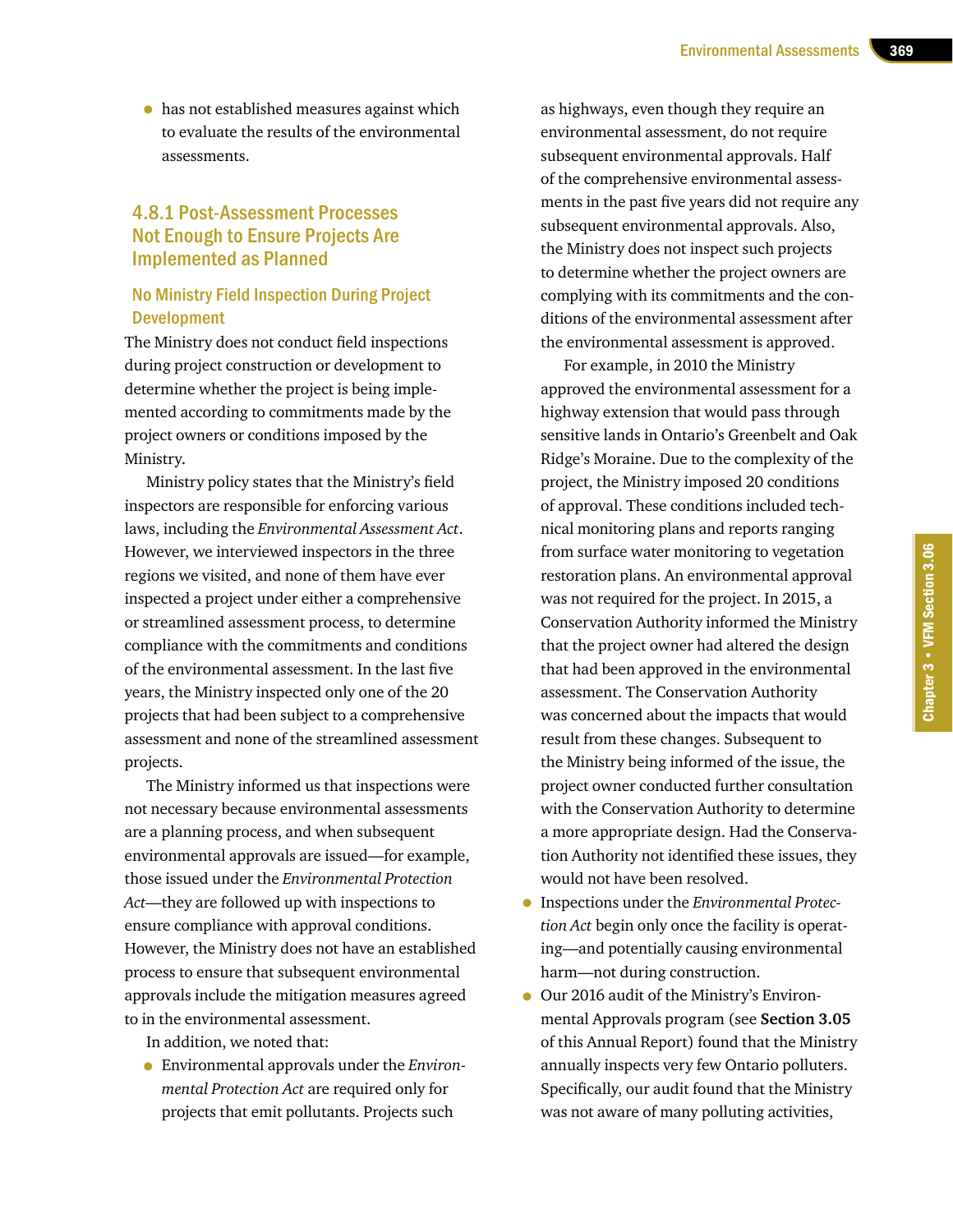and of those it was aware of, it inspected less than 10% annually.

We noted that the Canadian Environmental Assessment Agency, British Columbia, Saskatchewan, Manitoba and Quebec conduct compliance inspections of approved environmental assessments.

#### Ministry Does Not Monitor Actual Impact of Approved Projects

All comprehensive assessments require project owners to provide data to the Ministry on the project's impact on the environment. However, for four of the 20 projects that had undergone a comprehensive assessment in the last five years, the Ministry has not been ensuring that project owners are providing this data as required. In August 2015, the Ministry found that over the previous four years, reports had not been submitted for these projects. One of these projects was a landfill expansion that was approved in 2010. The municipality was required to submit annual reports to the Ministry regarding results of its water sampling, but had not done so for four years. When the municipality finally submitted all outstanding reports upon the Ministry's request, the reports showed that the municipality had only taken one-third of the required water samples.

In addition, there is no requirement for project owners that undertake streamlined assessments to provide data to the Ministry on the project's impact on the environment unless the project owner commits to providing the information. These commitments would be included in the final environmental assessment report. However, we found that in over one-third of the streamlined assessments we reviewed, the Ministry had not received the final assessment report.

The International Association for Impact Assessment states that the environmental assessment has little value without post-approval monitoring of a project's environmental impact because the outcomes and consequences of the decision to

approve the project will be unknown. Canada and Quebec also require project owners to submit follow-up reports that show how the environmental assessment process helped reduce impacts on the environment.

#### RECOMMENDATION 11

To assess the effectiveness of environmental assessments, the Ministry of the Environment and Climate Change should ensure that it:

- receives and analyzes information about the actual impact of all assessed projects in the project stages that follow the environmental assessment; and
- compares project impact information with the impacts described in the environmental assessment and follows up on any significant discrepancies.

#### MINISTRY RESPONSE

The Ministry agrees with the Auditor General's recommendation.

The Ministry acknowledges it can do more to ensure that environmental assessments are effective at assessing and planning for potential impacts of a project.

- The Ministry will examine further measures to improve practices for post-environmental assessment effects monitoring. These measures may include using existing tools such as conditions of environmental assessment approval and strengthening our internal business processes to link the environmental assessment and environmental approvals programs.
- The Ministry will review its internal practices and procedures for review and follow-up of project owners' compliance reports for ways to improve the Ministry's analysis of actual impacts compared to predicted impacts.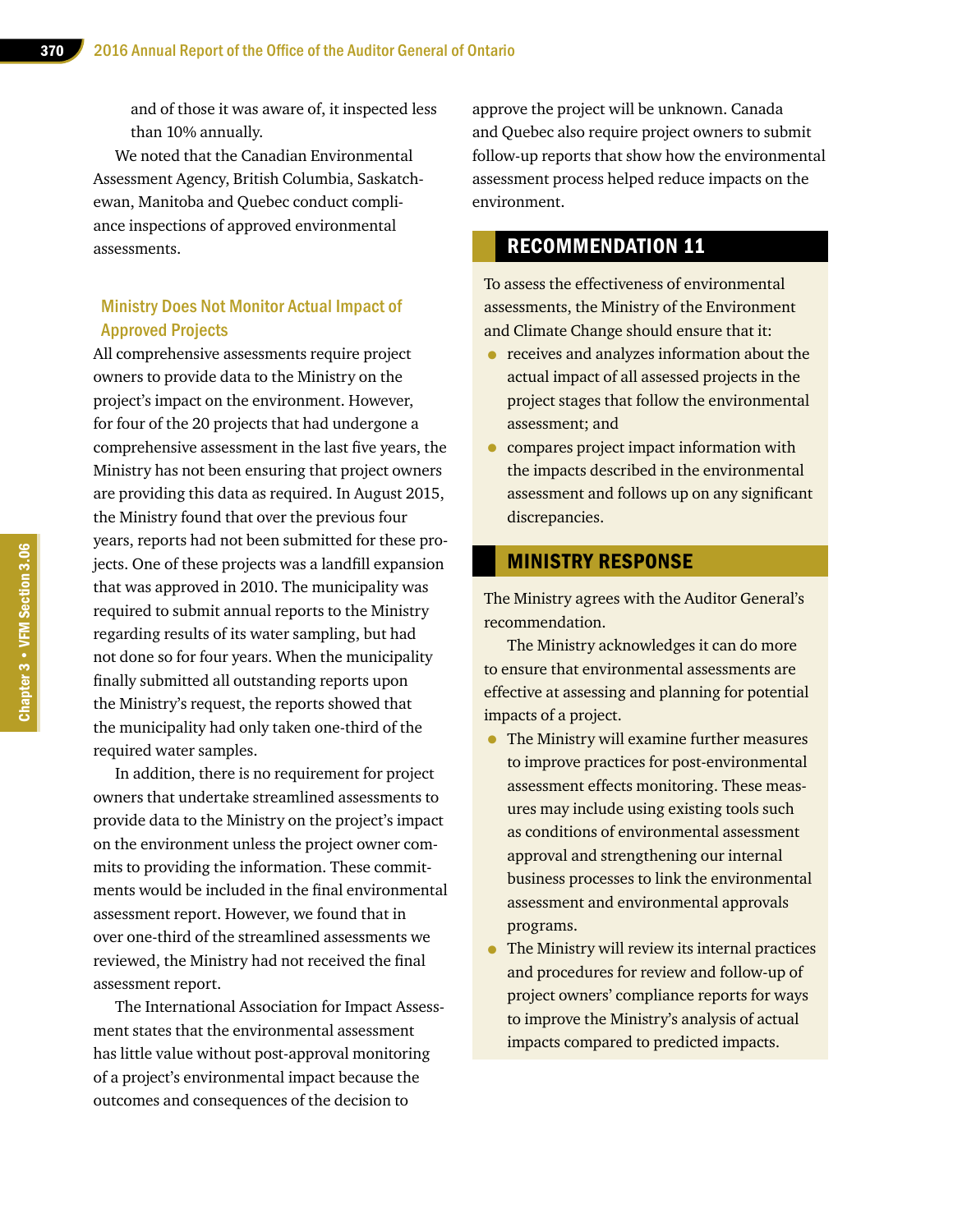#### 4.8.2 Assessments Are Costly and Time-Consuming but Ministry Lacks Performance Measures against Which to Evaluate Their Results

Given that environmental assessments involve significant time and money, for both the Ministry and project owners it is particularly important to ensure these resources are achieving improved environmental outcomes. These are some examples of the cost and time required:

- The 20 comprehensive assessments that were approved in the last five years took an average of almost five years from the submission of the terms of reference to the approval of the environmental assessment. A 2014 report by the Residential and Civil Construction Alliance of Ontario stated that streamlined assessments for municipal infrastructure projects took an average of 26 months to complete.
- Environmental consultants—who conduct environmental assessments on behalf of project owners—informed us that the costs range from \$100,000 to \$200,000 for streamlined assessments, and from \$1 million to \$6 million for comprehensive assessments.

Despite such significant time and money invested in environmental assessments, the Ministry has not assessed whether such investment has resulted in the best solutions—or even good solutions—for the environment and the community. We noted that other jurisdictions have measures to help assess how effective their strategies are in achieving their goals. For example:

• British Columbia's Environmental Assessment Office (Office) tracks and reports on the percentage of reviews that are completed within legislative timelines. In addition, to assess how well it is monitoring the projects once they are approved, the Office tracks the number of compliance inspections completed on approved projects, and the percentage of compliance reports from project owners that are reviewed by Office staff and posted online within six weeks of receipt.

• Similarly to British Columbia, the Canadian Environmental Assessment Agency (Agency), a department of the federal government, tracks and reports on the percentage of assessments that are completed within legislative timelines. In addition, the Agency gauges the effectiveness of the assessment process by tracking the percentage of projects where mitigation measures were effective in limiting environmental impact. The Agency also assesses whether the assessment process included meaningful participation of Indigenous groups by measuring how many groups with potential for being impacted provided comments on the assessment documents.

#### RECOMMENDATION 12

To assess the effectiveness of environmental assessments, the Ministry of the Environment and Climate Change should develop measurable performance indicators against which it can evaluate its delivery of the environmental assessment program.

#### MINISTRY RESPONSE

The Ministry agrees with the Auditor General's recommendation. We acknowledge the importance of having a system in place to assess the effectiveness of our environmental assessment program.

The Ministry will develop internal performance measures for the environmental assessment program. The Ministry is targeting fall 2017 to build a performance measurement framework.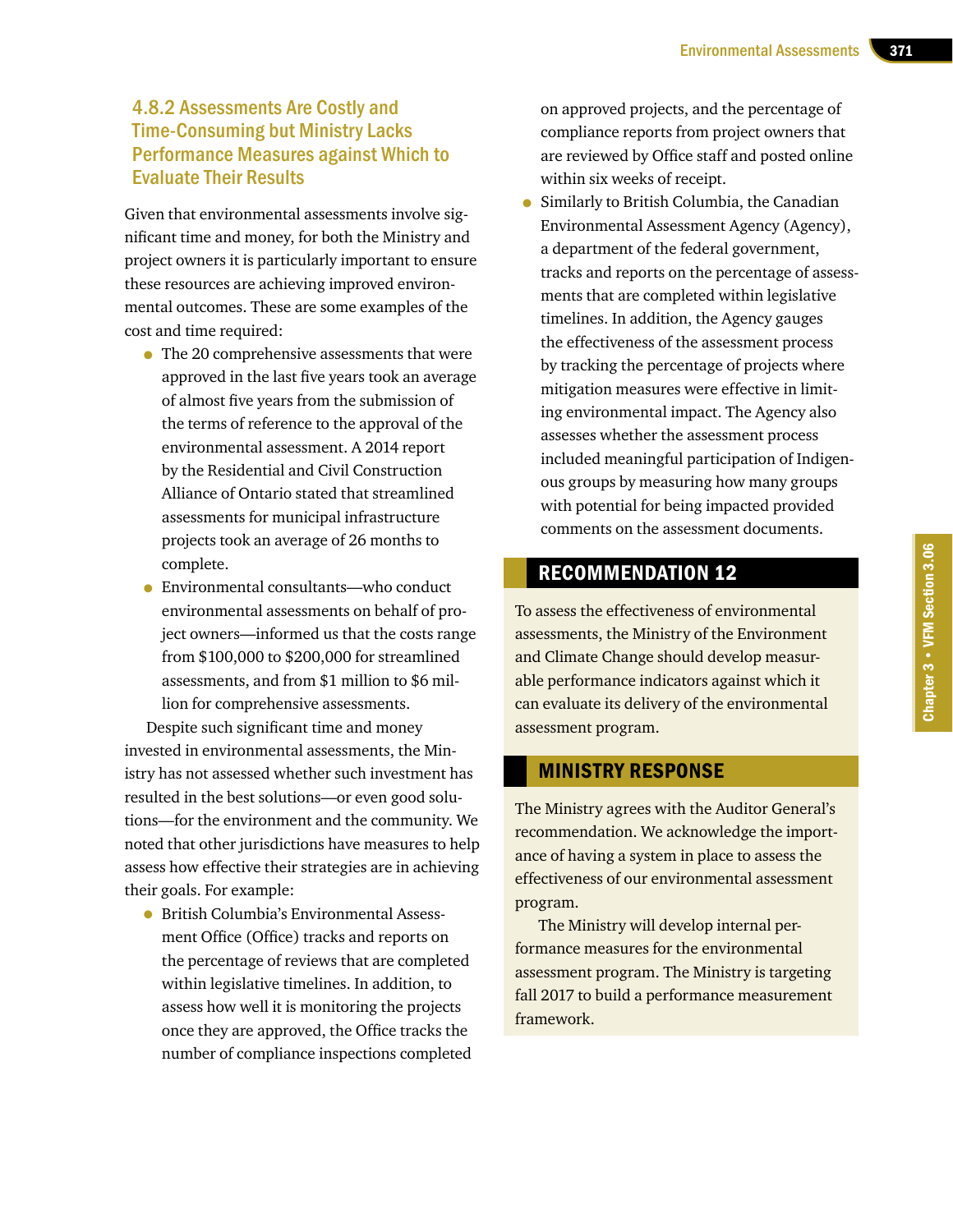# Appendix 1: Chronology of Significant Developments in Environmental Assessment in Ontario

Prepared by the Office of the Auditor General of Ontario

| <b>Legislative Developments</b>                                                                                                                                   |      |      | <b>Non-Legislative Developments</b>                                                                                                                               |
|-------------------------------------------------------------------------------------------------------------------------------------------------------------------|------|------|-------------------------------------------------------------------------------------------------------------------------------------------------------------------|
| Ontario's Environmental Assessment Act (Act) came<br>into force                                                                                                   | 1976 |      | 1983 Government appointed the Environmental Assessment<br>Advisory Committee to advise the Minister on<br>environmental assessment issues                         |
| Scope of the Act was extended to private-sector waste<br>management projects such as landfills and energy-<br>from-waste projects                                 | 1987 |      |                                                                                                                                                                   |
| Government passed the Intervenor Funding Project 1988<br>Act to provide funding to ordinary people to assist in<br>participating in environmental assessments     |      |      | 1988 First major review of the environmental assessment<br>program (ended in 1992). See Appendix 3 for status of<br>recommendations                               |
|                                                                                                                                                                   |      |      | 1995 Government dissolved the Environmental Assessment<br><b>Advisory Committee</b>                                                                               |
| Government repealed the Intervenor Funding Project Act 1996                                                                                                       |      |      |                                                                                                                                                                   |
| Government passed significant amendments to the<br>Environmental Assessment Act (see Section 2.2.1)                                                               | 1997 |      |                                                                                                                                                                   |
| Government passed a Deadlines Regulation to impose<br>time frames for the Ministry's review of environmental<br>assessment documents                              | 1998 |      |                                                                                                                                                                   |
|                                                                                                                                                                   |      |      | 2000 Environmental Assessment Board was renamed the<br>Environmental Review Tribunal, and independent Board<br>chair was replaced with a provincial civil servant |
| Government passed the Electricity Projects Regulation 2001<br>to establish a streamlined process for public- and<br>private-sector electricity projects           |      |      |                                                                                                                                                                   |
|                                                                                                                                                                   |      |      | 2004 Second major review of the environmental assessment<br>program (ended in 2005). See Appendix 3 for status of<br>recommendations                              |
| Government passed the Waste Management Projects 2007<br>Regulation to establish a streamlined process for<br>public- and private-sector waste management projects |      |      | 2007 Government announced MoveOntario 2020 to fund 52<br>rapid-transit projects throughout the Greater Toronto<br>and Hamilton area                               |
| Government passed the Transit Projects Regulation to 2008<br>establish a streamlined process for transit projects in<br>response to MoveOntario 2020 announcement |      |      |                                                                                                                                                                   |
|                                                                                                                                                                   |      | 2015 | Minister announced third major review of environmental<br>assessment program to begin in fall 2015                                                                |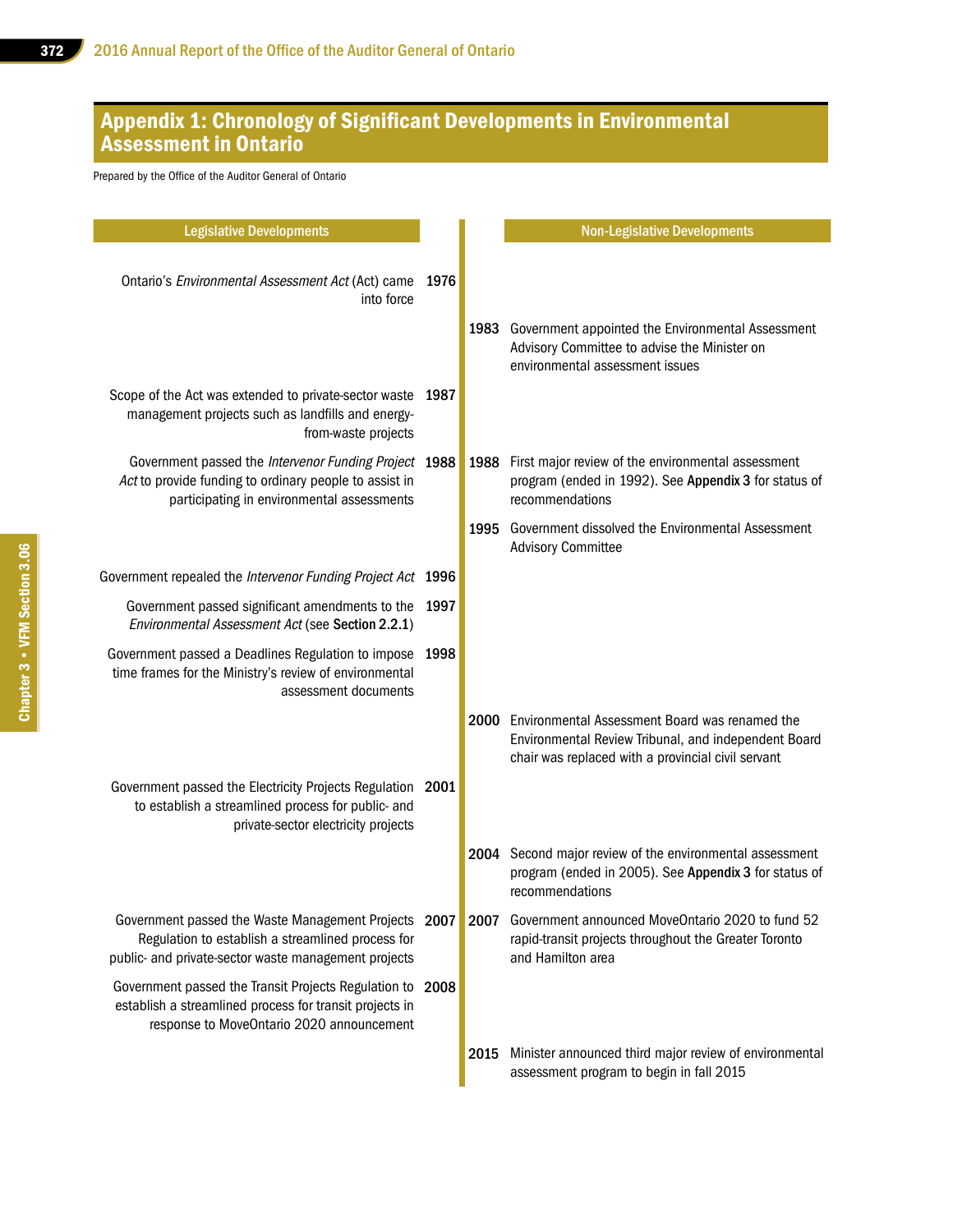#### Appendix 2: Status of Key Recommendations from 1992 and 2005 Program Reviews

Prepared by the Office of the Auditor General of Ontario

#### IMPLEMENTED

• Develop policies and procedures to provide guidance on how to apply the Act (1992, 2005).

#### SOME ACTION TAKEN

• Develop a framework such that the nature and extent of documentation, notification and planning depend on the environmental risks of the project (2005)

Ministry action: Streamlined processes for waste management and transit projects, but criteria are not based on risk of projects.

- Revise public consultation guidelines to ensure that the public, First Nation and Aboriginal communities receive timely and effective notification about projects, and have adequate comment opportunities (2005) Ministry action: Developed public consultation guidelines, but notification methods do not support timely and effective notification about projects.
- Establish a website to enable stakeholders to electronically track the status of environmental assessments, and to access supporting documentation about projects and other documentation related to the environmental assessment program (2005) Ministry action: Developed a website, but does not allow for electronic tracking of status of environmental assessments, nor access to supporting documentation about projects.
- Develop a compliance strategy to improve the monitoring and reporting, including third-party audits, inspection protocols, and training for staff (1992 and 2005)

Ministry action: Developed a compliance strategy, but strategy is limited in scope. For example, the requirement to report on actual environmental impact of projects is limited to those approved through comprehensive assessments. The strategy also does not include field inspections of approved projects.

#### NO ACTION TAKEN

- Establish an independent advisory body to provide advice to the Ministry and solicit public input (2005)
- Refer projects for public hearings, alternative dispute resolution or mediation in circumstances where, for example, there is significant unresolved public controversy about the proposed project (2005)
- Review and/or upgrade the environmental assessment information system to ensure that it is accessible by all ministry regional offices (2005)
- Create a formal adjudicative process (administered by an independent body) to expeditiously review and decide bump-up requests (2005)
- Amend the *Environmental Assessment Act* to authorize the Ministry to prescribe fees for certain matters under the Act (2005)
- Review the adequacy of time frames and deadlines for the Ministry's review of environmental assessment documents (2005)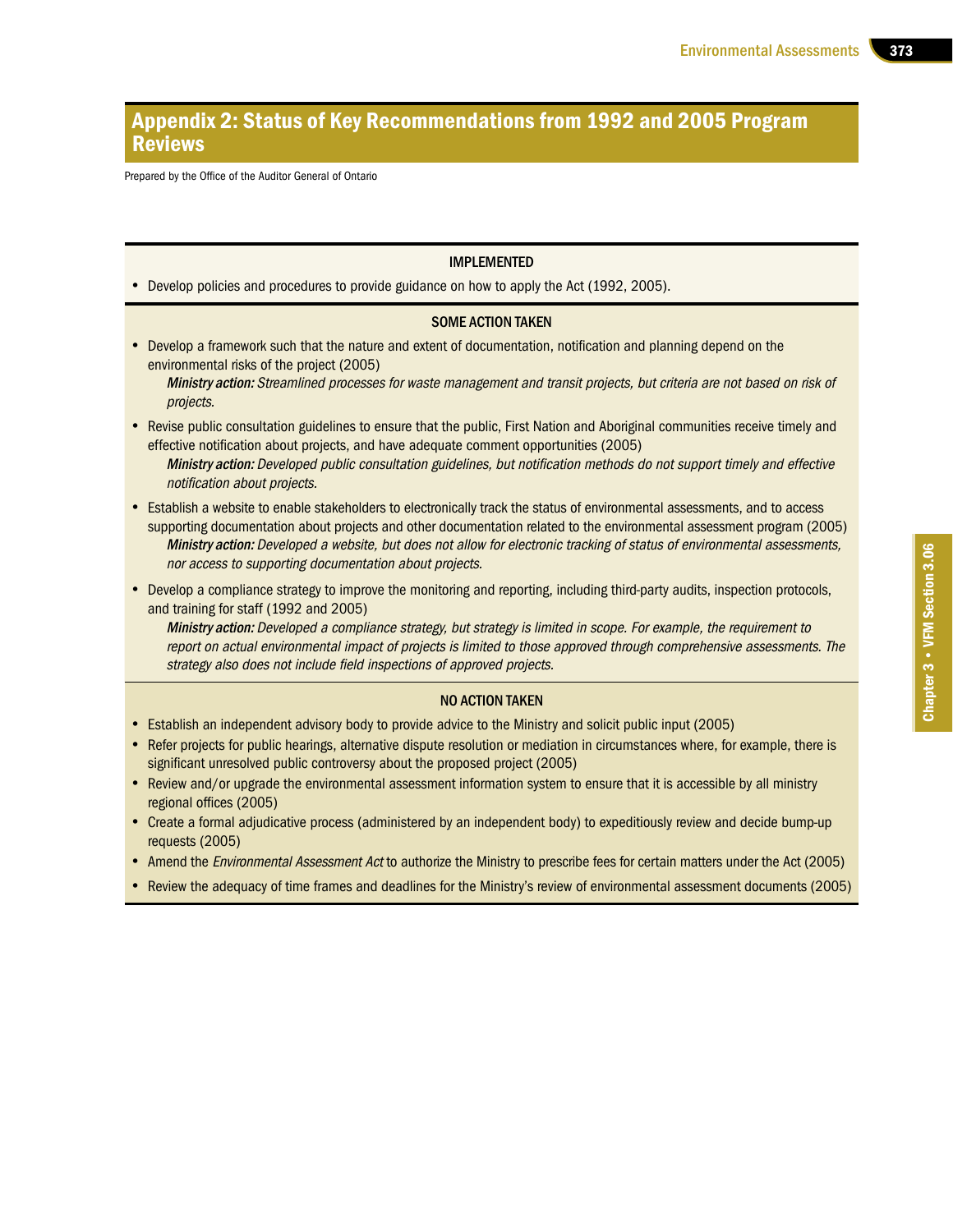Chapter 3 • VFM Section 3.06 Chapter 3 • VFM Section 3.06

# Appendix 3: Comprehensive Environmental Assessments Completed from 2010/11 to 2014/15 Appendix 3: Comprehensive Environmental Assessments Completed from 2010/11 to 2014/15

Prepared by the Office of the Auditor General of Ontario Prepared by the Office of the Auditor General of Ontario

|                |                                                                                 |                                                                                                                                                                                                                        |                                                 | Environmental<br>Date |                                             |
|----------------|---------------------------------------------------------------------------------|------------------------------------------------------------------------------------------------------------------------------------------------------------------------------------------------------------------------|-------------------------------------------------|-----------------------|---------------------------------------------|
|                |                                                                                 |                                                                                                                                                                                                                        |                                                 | Assessment            | Project's                                   |
| #              | <b>Project Name and Location</b>                                                | <b>Description of Project</b>                                                                                                                                                                                          | Project Owner                                   | <b>Was Approved</b>   | <b>Current Status</b>                       |
|                | <b>Waste Management Projects</b>                                                |                                                                                                                                                                                                                        |                                                 |                       |                                             |
| $\overline{ }$ | Clean Harbors Lambton Facility<br>(St. Clair, near Sarnia)                      | cubic metres of space to extend its projected lifespan by<br>the capacity of an existing landfill by an additional 4.5 to<br>approximately 25 years.<br>To expand<br>5.0 million                                       | Clean Harbors<br>Canada Inc.                    | July 2015             | Construction                                |
| $\sim$         | (Northumberland, near Peterborough)<br>Brighton Landfill Expansion              | additional disposal capacity to an existing landfill to allow<br>to continue to operate the landfill through the year 2023.<br>To provide<br>the County                                                                | Northumberland<br>County of                     | February 2015         | Pre-construction                            |
| S              | West Carleton Environmental Center<br>(Ottawa)                                  | metres as part of a waste management development complex known<br>a new landfill with a total capacity of 6.5 million cubic<br>as the West Carleton Environmental Centre.<br>To develop                                | Management of<br>Canada<br>Waste                | August 2013           | operational<br>Project                      |
| 4              | Gerdau Ameristeel Recycling Shredder<br>By-Product Disposal Site (Whitby)       | recovery and re-use of landfilled material for use in the steel mill<br>the on-site landfill and provide for future extraction,<br>operation or for the production of saleable products.<br>To expand                  | Gerdau Ameristeel                               | March 2013            | Construction                                |
| 5              | Maple Lake Landfill Site Expansion<br>(Haliburton County)                       | the existing waste disposal site to accommodate waste for<br>the next 25 years.<br>To expand                                                                                                                           | Township of<br>Algonquin<br>Highlands           | March 2011            | Pre-construction                            |
| $\circ$        | Hanover/Walkerton Landfill Expansion<br>(Municipality of Brockton)              | 347,000 cubic metres of disposal capacity for municipal<br>waste to service the Hanover and Walkerton communities for 25<br>the existing Hanover/Walkerton landfill to provide an<br>To expand<br>additional<br>years. | Town of Hanover/<br>Municipality of<br>Brockton | March 2011            | Operational                                 |
| Ľ              | Township of Horden, northern Ontario)<br>Moosonee, Town Landfill Expansion      | To expand the existing Moosonee Area Development Board landfill to<br>provide additional waste disposal capacity for 40 years.                                                                                         | Town of Moosonee                                | December 2010         | Pre-construction                            |
| $\infty$       | Durham and York Residual Waste<br>(Municipality of Clarington)<br>Study         | To construct and operate a thermal treatment waste management<br>facility.                                                                                                                                             | Durham and York<br>Regions of                   | November 2010         | Operational                                 |
|                | <b>Transportation</b>                                                           |                                                                                                                                                                                                                        |                                                 |                       |                                             |
| တ              | Markham Bypass Extension - Donald<br>Cousens to Morningside Avenue<br>(Markham) | To construct a four-lane urban arterial roadway extension and widen<br>roadways.                                                                                                                                       | Municipality of<br>Regional<br>York             | January 2013          | Project awaiting<br>finalization<br>funding |
|                |                                                                                 |                                                                                                                                                                                                                        |                                                 |                       |                                             |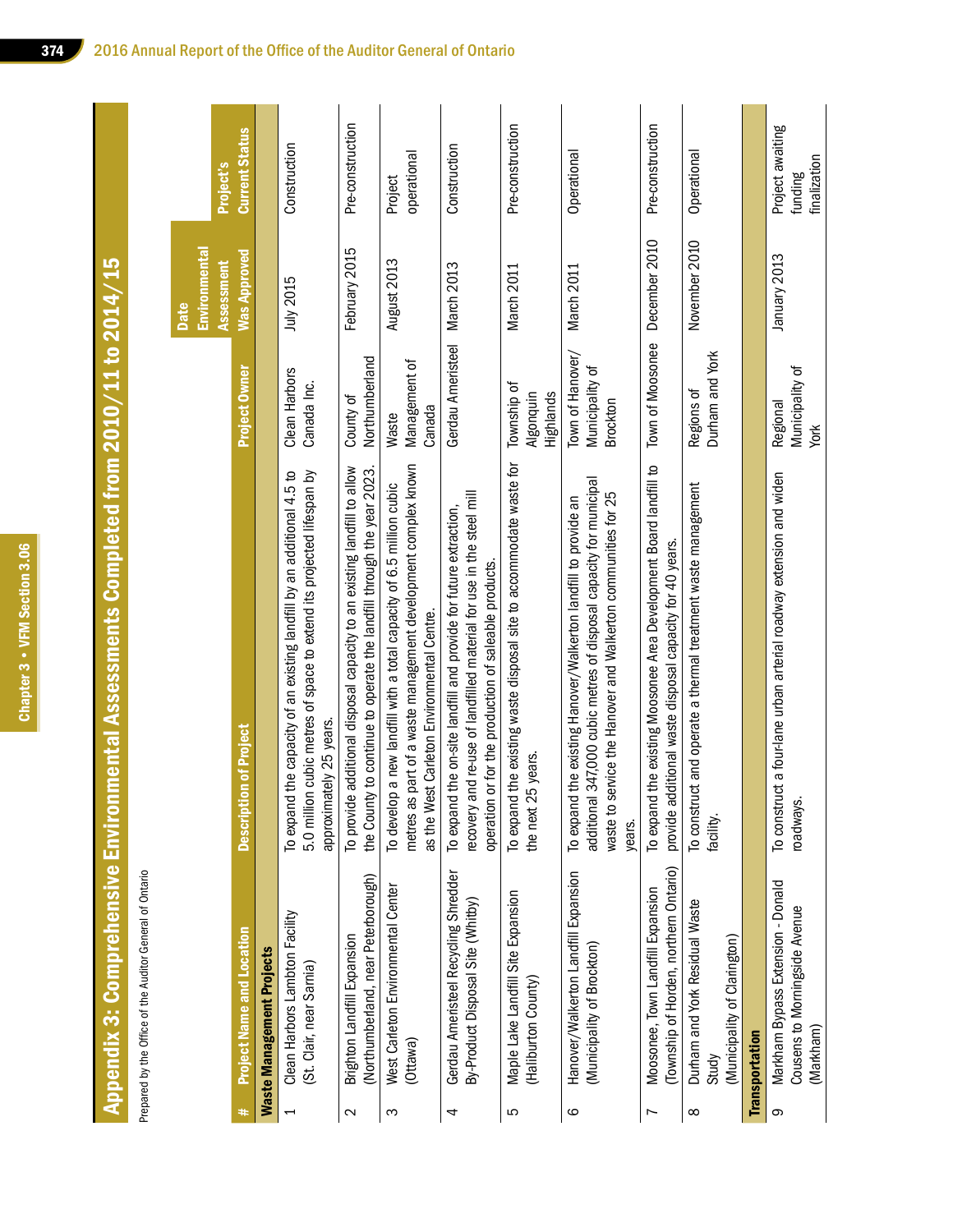| Electricity-Generation for Mining Operations<br>Detour Lake Contingency Power Project<br>Musselwhite Mine-Main Power Supply<br>(103 km north of Pickle Lake, Northern<br>Highway 427 Extension Transportation<br>Project-Power System Expansion<br>MTO Highway 407 East Extension<br>Western Vaughan Transportation<br>(185 km northeast of Cochrane,<br>Lakeview Waterfront Connection<br>(Cochrane, northeast Ontario)<br>Goderich Harbour Expansion<br><b>Project Name and Location</b><br>Environmental Assessment<br>Detour Lake Power Project<br>Improvements (Vaughan)<br><b>Waterfront Development</b><br>(Region of Durham)<br>Corridor (Vaughan)<br>northeast Ontario)<br>(Mississauga)<br>(Goderich)<br>Ontario)<br>$\overline{2}$<br>13<br>$\frac{1}{6}$<br>$\overline{a}$<br>$\overline{4}$<br>15<br>17<br>11<br># |                                                                                                                                                                                              |                                                     | Assessment    | Project's                                                                        |
|---------------------------------------------------------------------------------------------------------------------------------------------------------------------------------------------------------------------------------------------------------------------------------------------------------------------------------------------------------------------------------------------------------------------------------------------------------------------------------------------------------------------------------------------------------------------------------------------------------------------------------------------------------------------------------------------------------------------------------------------------------------------------------------------------------------------------------|----------------------------------------------------------------------------------------------------------------------------------------------------------------------------------------------|-----------------------------------------------------|---------------|----------------------------------------------------------------------------------|
|                                                                                                                                                                                                                                                                                                                                                                                                                                                                                                                                                                                                                                                                                                                                                                                                                                 | <b>Description of Project</b>                                                                                                                                                                | <b>Project Owner</b>                                | Was Approved  | <b>Current Status</b>                                                            |
|                                                                                                                                                                                                                                                                                                                                                                                                                                                                                                                                                                                                                                                                                                                                                                                                                                 | To widen various roadways on the western half of the City of Vaughan.                                                                                                                        | City of Vaughan                                     | July 2012     | Pre-construction                                                                 |
|                                                                                                                                                                                                                                                                                                                                                                                                                                                                                                                                                                                                                                                                                                                                                                                                                                 | To construct a 6.6 kilometre extension of Highway 427, new<br>interchanges, and a dedicated transitway.                                                                                      | Transportation<br>Ministry of                       | October 2010  | Pre-construction                                                                 |
|                                                                                                                                                                                                                                                                                                                                                                                                                                                                                                                                                                                                                                                                                                                                                                                                                                 | dedicated transitway corridor and 17 transitway stations.<br>To extend Highway 407 from Brock Road to Highway 35/115, and<br>construct a                                                     | Transportation<br>Ministry of                       | March 2010    | Phase 2 is under<br>operational and<br>construction<br>Operational<br>Phase 1 is |
|                                                                                                                                                                                                                                                                                                                                                                                                                                                                                                                                                                                                                                                                                                                                                                                                                                 |                                                                                                                                                                                              |                                                     |               |                                                                                  |
|                                                                                                                                                                                                                                                                                                                                                                                                                                                                                                                                                                                                                                                                                                                                                                                                                                 | To install diesel-fired generators capable of supplying 10 megawatts<br>of power to the Detour Lake mine site.                                                                               | Detour Gold<br>Corporation<br>Canada                | March 2012    | Project not going<br>forward                                                     |
|                                                                                                                                                                                                                                                                                                                                                                                                                                                                                                                                                                                                                                                                                                                                                                                                                                 | To provide up to 20 megawatts of diesel generated electrical capacity<br>at the existing Musselwhite Mine.                                                                                   | Goldcorp Canada<br>Ē                                | November 2010 | Pre-construction                                                                 |
|                                                                                                                                                                                                                                                                                                                                                                                                                                                                                                                                                                                                                                                                                                                                                                                                                                 | To construct a transmission line and related infrastructure to provide<br>power to the Detour Lake mine site in northeastern Ontario.                                                        | Detour Gold<br>Corporation                          | March 2010    | Operational                                                                      |
|                                                                                                                                                                                                                                                                                                                                                                                                                                                                                                                                                                                                                                                                                                                                                                                                                                 |                                                                                                                                                                                              |                                                     |               |                                                                                  |
|                                                                                                                                                                                                                                                                                                                                                                                                                                                                                                                                                                                                                                                                                                                                                                                                                                 | new natural park that will establish ecological habitat and<br>public access on the eastern Mississauga waterfront.<br>To create a                                                           | Conservation and<br>Region of Peel<br>Credit Valley | May 2015      | Pre-construction                                                                 |
|                                                                                                                                                                                                                                                                                                                                                                                                                                                                                                                                                                                                                                                                                                                                                                                                                                 | storage space of salt as well as other commodities; and provide for<br>To provide additional loading/unloading space for ships; additional<br>wind and wave protection to the inner harbour. | Town of Goderich                                    | November 2014 | Construction                                                                     |
| Development (Marina) (Quinte West)<br>City of Quinte West Waterfront<br>$\frac{8}{18}$                                                                                                                                                                                                                                                                                                                                                                                                                                                                                                                                                                                                                                                                                                                                          | a new municipal marina facility near the entrance of the<br>Trent-Severn Waterway.<br>To develop                                                                                             | City of Quinte<br>West                              | March 2014    | Construction                                                                     |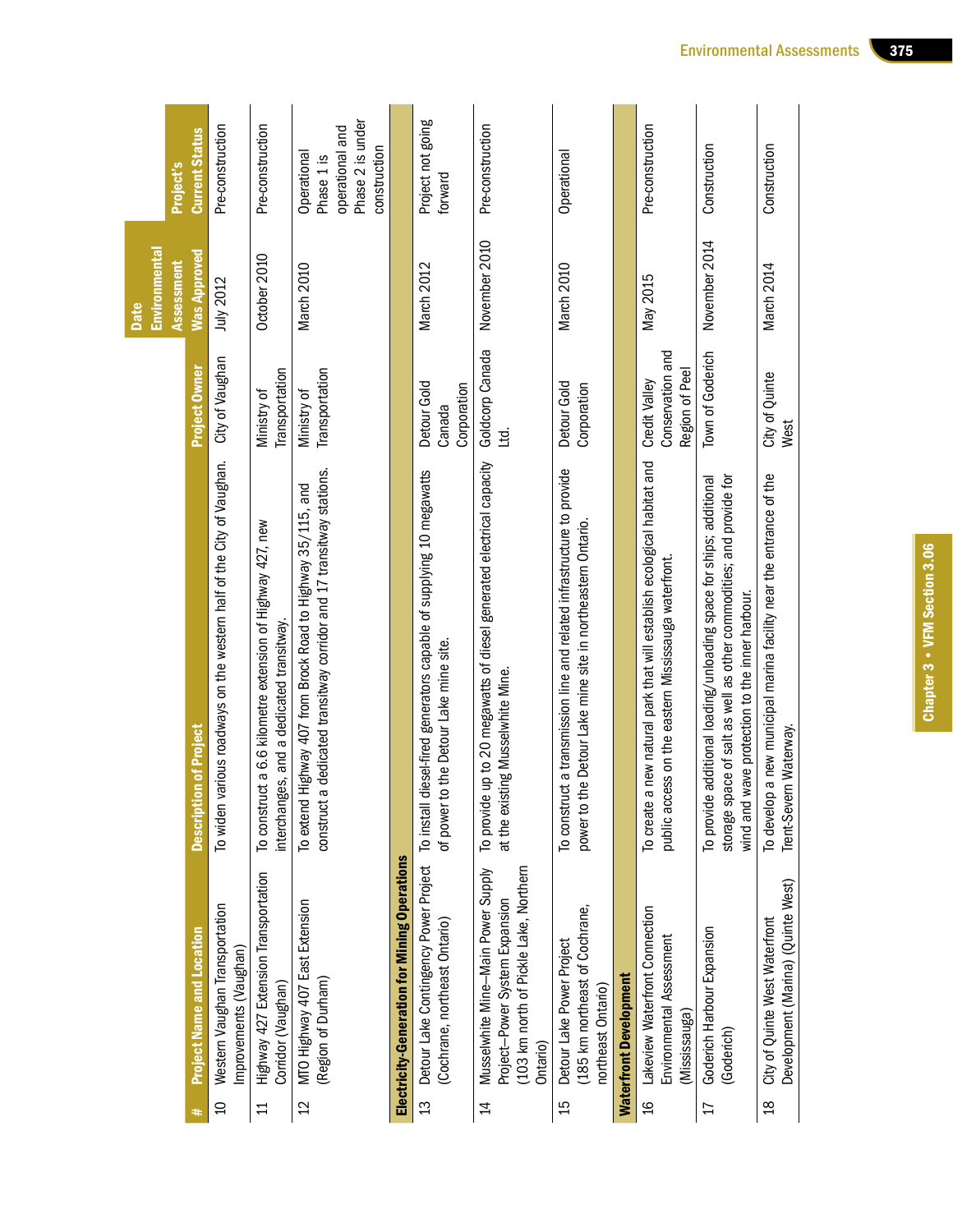| I<br>I                 |
|------------------------|
| I<br>i<br>I            |
| i<br>I                 |
| I<br>I                 |
| n<br>ŕ                 |
| i<br>I                 |
| ī<br>I                 |
| I<br>ׇֺ֕֡              |
| i                      |
| ׇ֚֬                    |
|                        |
| l<br>l                 |
| I<br>ׇׇ֒֘֡<br>j        |
|                        |
| <b>Service Service</b> |
| I<br>֦                 |
|                        |
| ֠<br>I<br>l            |

|                                                                                     |                                                                                                                                                                                                                                                                                                                                                         |                                                    | Environmental<br><b>Date</b> |                       |
|-------------------------------------------------------------------------------------|---------------------------------------------------------------------------------------------------------------------------------------------------------------------------------------------------------------------------------------------------------------------------------------------------------------------------------------------------------|----------------------------------------------------|------------------------------|-----------------------|
|                                                                                     |                                                                                                                                                                                                                                                                                                                                                         |                                                    | Assessment                   | Project's             |
| <b>Project Name and Location</b>                                                    | ion of Project<br><b>Descripti</b>                                                                                                                                                                                                                                                                                                                      | <b>Project Owner</b>                               | <b>Was Approved</b>          | <b>Current Status</b> |
| <b>Flood Protection</b>                                                             |                                                                                                                                                                                                                                                                                                                                                         |                                                    |                              |                       |
| 19 Don Mouth Naturalization and Port<br>Lands Flood Protection Project<br>(Toronto) | naturalized river outlet to the Toronto Inner Harbour and Lake Ontario,<br>'Don Mouth") including the Keating Channel, into a healthier, more<br>This project will transform the existing mouth of the Don River (the<br>while at the same time removing the risk of flooding to over 290<br>hectares of urban land to the east and south of the river. | Conservation<br>and Region<br>Authority<br>Toronto | January 2015                 | Pre-construction      |
| Aining                                                                              |                                                                                                                                                                                                                                                                                                                                                         |                                                    |                              |                       |
| (Township of Chapple)<br>20 Rainy River Gold Mine                                   | To construct, operate and eventually reclaim an open pit and<br>underground gold mine.                                                                                                                                                                                                                                                                  | Rainy River<br>Resources                           | January 2015                 | Construction          |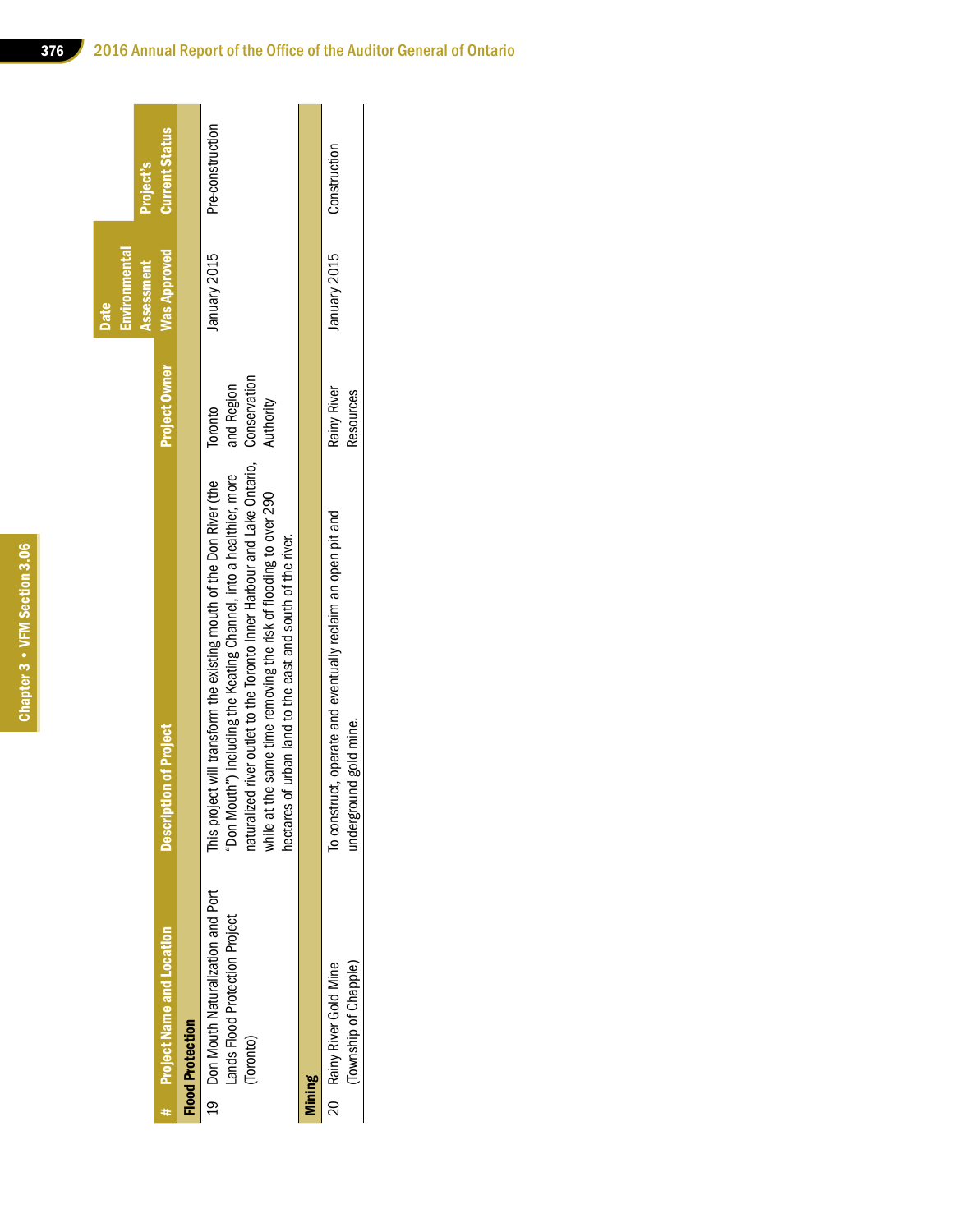#### Appendix 4: Submission and Approval Process for Comprehensive Environmental Assessments

Source of data: Ministry of the Environment and Climate Change



- 1. The Terms of Reference describe how the project owner will conduct the environmental assessments, and includes: a description of the proposed project; the current conditions in the area where the project is to be located; the alternatives that will be examined; the studies that will be conducted to evaluate the alternatives; and how the public will be consulted.
- 2. The Terms of Reference and the Environmental Assessment report are reviewed by a Government Review Team that is made up of staff from municipal, provincial and federal government ministries and agencies who provide comments based on their mandated authority and expertise. For example, the Ministry of Natural Resources and Forestry will provide comments regarding the protection of species-at-risk.
- 3. All public notices are placed in local newspapers, provided to stakeholders who may be directly affected through direct mail, and/or posted on the project owner's website. Notices are also placed on the Ministry's website.
- 4. The Ministry publishes the results of its review of the Environmental Assessment report, after which the public has an opportunity to provide comments on the Ministry's review.
- 5. The Environmental Assessment report describes the results of the project owner's assessment (such as the scientific studies, evaluation of alternatives, public consultation, etc.) to support the action it recommends regarding the proposed project.
- 6. The Ministry attaches legally binding conditions to the approved environmental assessment report that apply to the entire project from design through implementation and operation, and up to the future closure of the project. Such conditions may include conducting ongoing public consultation during construction, or monitoring the quality of groundwater. The Report must be approved by the Minister and Cabinet.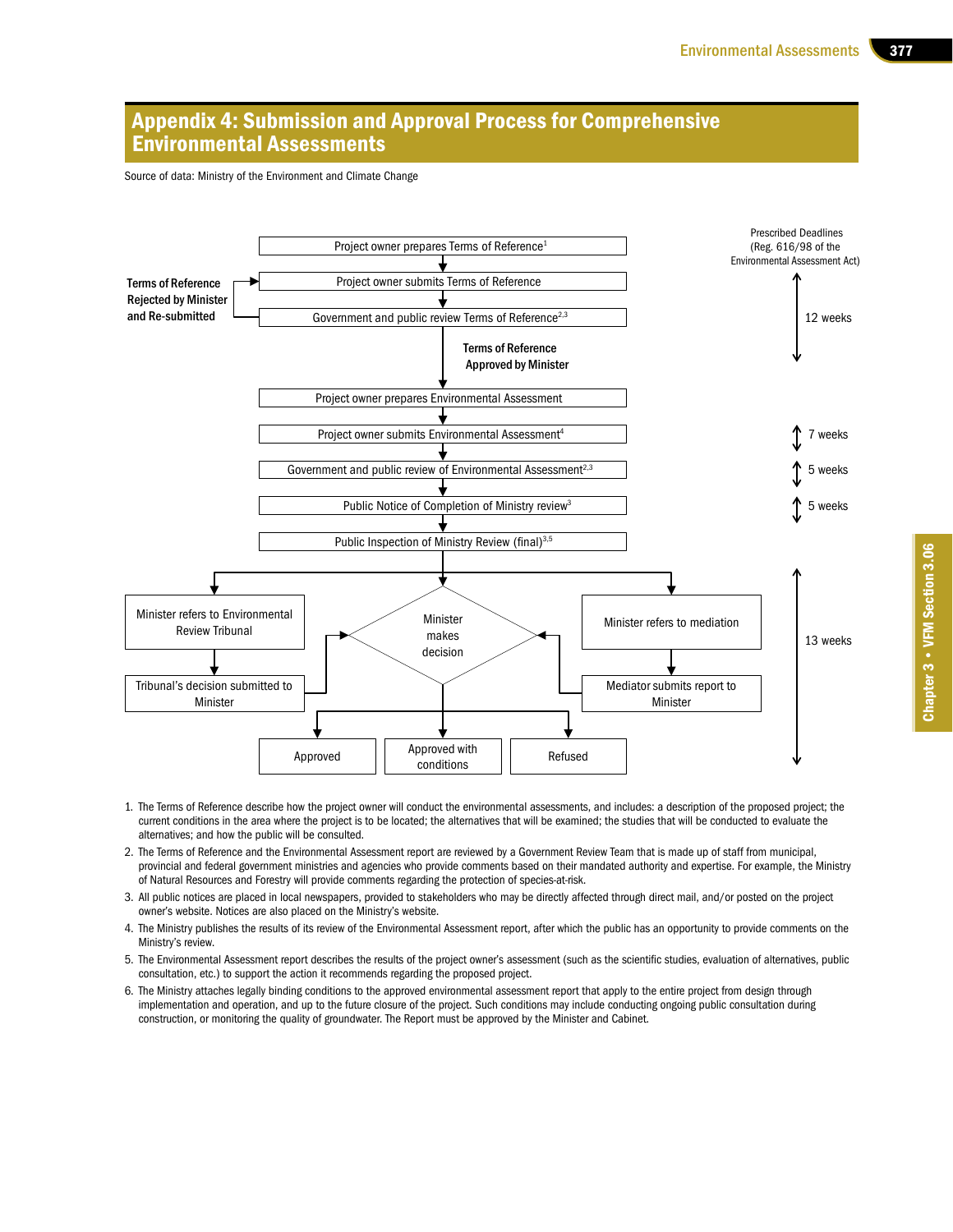# Appendix 5: Types of Streamlined Environmental Assessments

Prepared by the Office of the Auditor General of Ontario

|                                                 |                                                                                                               | <b>Volume of</b>      |                |
|-------------------------------------------------|---------------------------------------------------------------------------------------------------------------|-----------------------|----------------|
|                                                 |                                                                                                               | Projects <sup>1</sup> |                |
| <b>Project Owners</b>                           | <b>Types of Projects</b>                                                                                      | $(2010 - 2015)$       | % of Total     |
| <b>Class Environmental Assessments</b>          |                                                                                                               |                       |                |
| Hydro One                                       | <b>Minor transmission facilities (1992)</b>                                                                   | 47 <sup>2</sup>       | $\overline{2}$ |
|                                                 | • Transmission lines                                                                                          |                       |                |
|                                                 | Transmission and distribution stations<br>• Telecommunication towers                                          |                       |                |
|                                                 |                                                                                                               |                       | $\mathbf{3}$   |
| Ministry of Natural Resources<br>and Forestry   | Forest management (1994)<br>• Developing Forest Management Plans for activities such as                       | 53 <sup>3</sup>       |                |
|                                                 | harvesting trees, construction of access roads, etc.                                                          |                       |                |
| Metrolinx                                       | <b>GO Transit (1995)</b>                                                                                      | 4                     | $\leq 1$       |
|                                                 | • Construction of new commuter rail stations, bus terminals or                                                |                       |                |
|                                                 | storage yards                                                                                                 |                       |                |
|                                                 | • Extension of rail routes<br>• Rail infrastructure improvements                                              |                       |                |
| Ministry of Transportation                      | <b>Provincial transportation facilities (1999)</b>                                                            | 888                   | 46             |
|                                                 | • Highway construction and maintenance                                                                        |                       |                |
| Ministry of Natural Resources                   | Resource stewardship and facility development (1999)                                                          | 88                    | 5              |
| and Forestry                                    | • Decision to grant access rights to Crown land                                                               |                       |                |
| Municipalities                                  | Municipal infrastructure projects (2000)                                                                      | $435^{4}$             | 23             |
|                                                 | • Municipal road, sewage and water infrastructure                                                             |                       |                |
|                                                 | • Municipal transit projects                                                                                  |                       |                |
| <b>Conservation Authorities</b>                 | Remedial flood and erosion control projects (2000)                                                            | $\overline{7}$        | $\leq 1$       |
|                                                 | • Actions taken for protection from impending flood or erosion                                                |                       |                |
| Infrastructure Ontario                          | Public works (2004)                                                                                           | 278                   | 14             |
|                                                 | • Property acquisition, planning, leasing, maintenance,<br>construction/demolition, sale                      |                       |                |
| Ministry of Natural Resources                   | Provincial parks and conservation reserves (2004)                                                             | 53                    | $\mathbf{3}$   |
| and Forestry                                    | • Create, modify or eliminate a provincial park or conservation                                               |                       |                |
|                                                 | reserve                                                                                                       |                       |                |
|                                                 | Management projects (wildlife, vegetation, etc.)<br>$\bullet$<br>Park operations (beaches, campgrounds, etc.) |                       |                |
|                                                 | • Developing Park Management Plans                                                                            |                       |                |
| <b>Ontario Waterpower</b>                       | Waterpower projects (2008)                                                                                    | 8                     | $\leq 1$       |
| Association                                     | New waterpower projects <200 megawatts                                                                        |                       |                |
|                                                 | Modifications to existing waterpower projects                                                                 |                       |                |
|                                                 | Transmission lines <115 kilovolts<br>$\bullet$                                                                |                       |                |
|                                                 | • Transformer/distribution centres >115 kilovolts                                                             |                       |                |
| Ministry of Northern                            | <b>Mining (2012)</b>                                                                                          | 16                    | $\mathbf{1}$   |
| Development and Mines                           | • Abandoned mine rehabilitation<br>Decisions to grant licences to mining companies to conduct<br>$\bullet$    |                       |                |
|                                                 | exploratory activities                                                                                        |                       |                |
| <b>Subtotal-Class Environmental Assessments</b> |                                                                                                               | 1,877                 | 98             |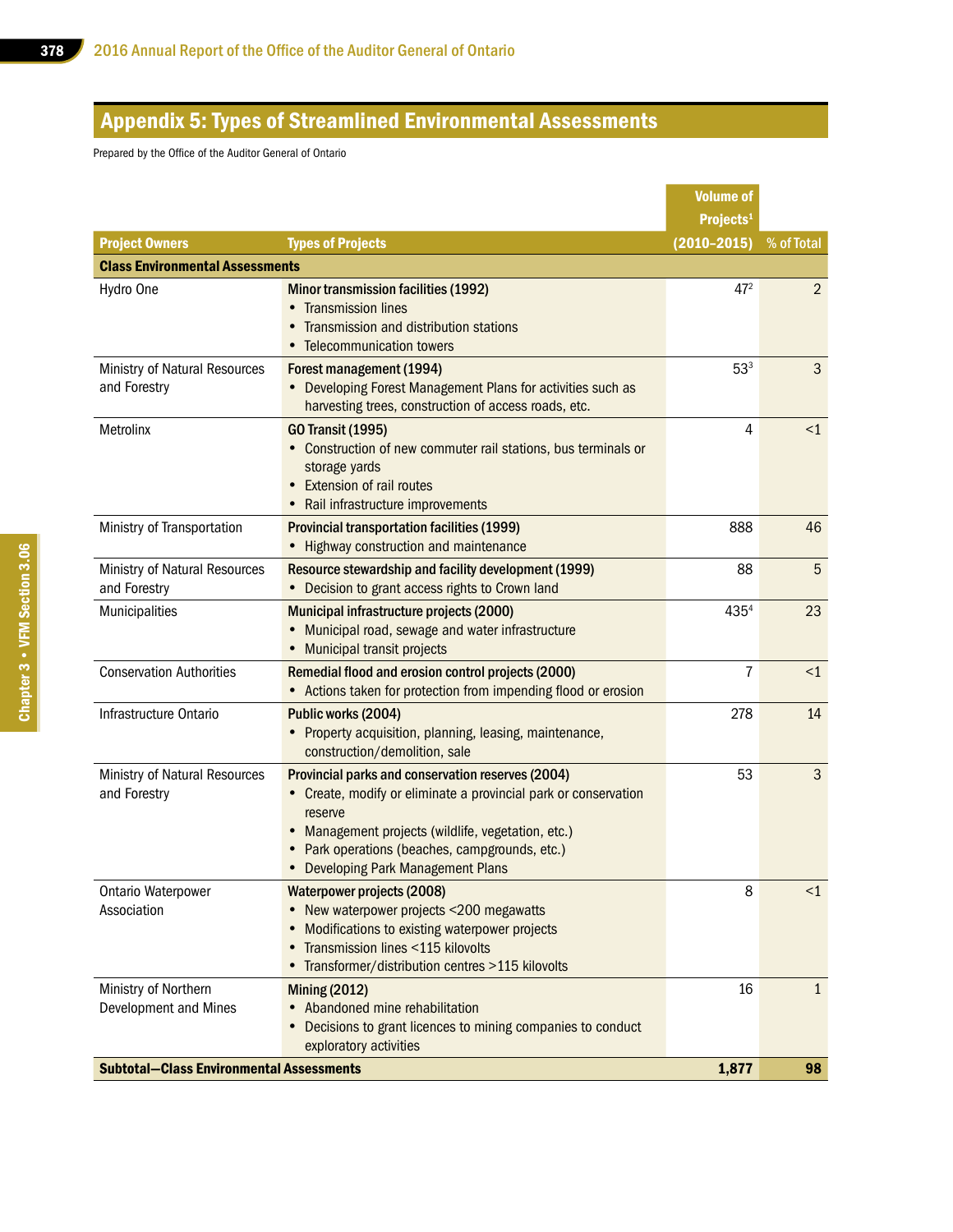|                                                     |                                                      | <b>Volume of</b>      |            |
|-----------------------------------------------------|------------------------------------------------------|-----------------------|------------|
|                                                     |                                                      | Projects <sup>1</sup> |            |
| <b>Project Owners</b>                               | <b>Types of Projects</b>                             | (2010–2015)           | % of Total |
| <b>Regulated Environmental Assessments</b>          |                                                      |                       |            |
| Examples include:                                   | Electricity generation (2001)                        | 18                    |            |
| • Bracebridge Generating Ltd.                       | • Wilson's Falls generating station                  |                       |            |
| • Ontario Graphite Ltd.                             | • Kearney Graphite Mine power generation             |                       |            |
| • C.P.V. Nanticoke Energy LP                        | • Nanticoke Energy Centre                            |                       |            |
| Examples include:                                   | Waste management (2007)                              | 7                     | $<$ 1      |
| • Plasco Energy Group                               | • Waste conversion facilities                        |                       |            |
| • Niagara Waste Systems Ltd.                        | • Atlas landfill remediation                         |                       |            |
| • Altlantic Power                                   | • Calstock power plant-ash landfill expansion        |                       |            |
| Examples include:                                   | Public transit (2008)                                | 23                    |            |
| • Metrolinx                                         | • Eglinton Crosstown LRT                             |                       |            |
| Municipal transit authorities                       | • Scarborough Rapid Transit conversion and extension |                       |            |
| (e.g., Toronto Transit                              | • Transit maintenance facilities                     |                       |            |
| Commission)                                         |                                                      |                       |            |
| <b>Subtotal-Regulated Environmental Assessments</b> |                                                      | 48                    | 2          |
| <b>Total Streamlined Assessments</b>                |                                                      | 1,925                 | <b>100</b> |

1. Unless indicated otherwise (see Notes 2–4), figures are based on annual reports submitted by project initiators to the Ministry.

2. The class EA framework for minor transmission projects does not require Hydro One to submit annual reports to the Ministry. The volume of projects is an estimate obtained by OAGO directly from Hydro One.

3. The volume of projects for the Forest Management Class EA is based on the number of times various forest management plans have been subject to public review in the last five years. This Ministry does not track the number of class EA processes by any other means.

4. The volume of projects for the Municipal Infrastructure Class EA is based on figures in the annual reports to the Ministry (2011–12) and the number of notices regarding projects that were received by the Ministry's head office from municipalities (2013–15).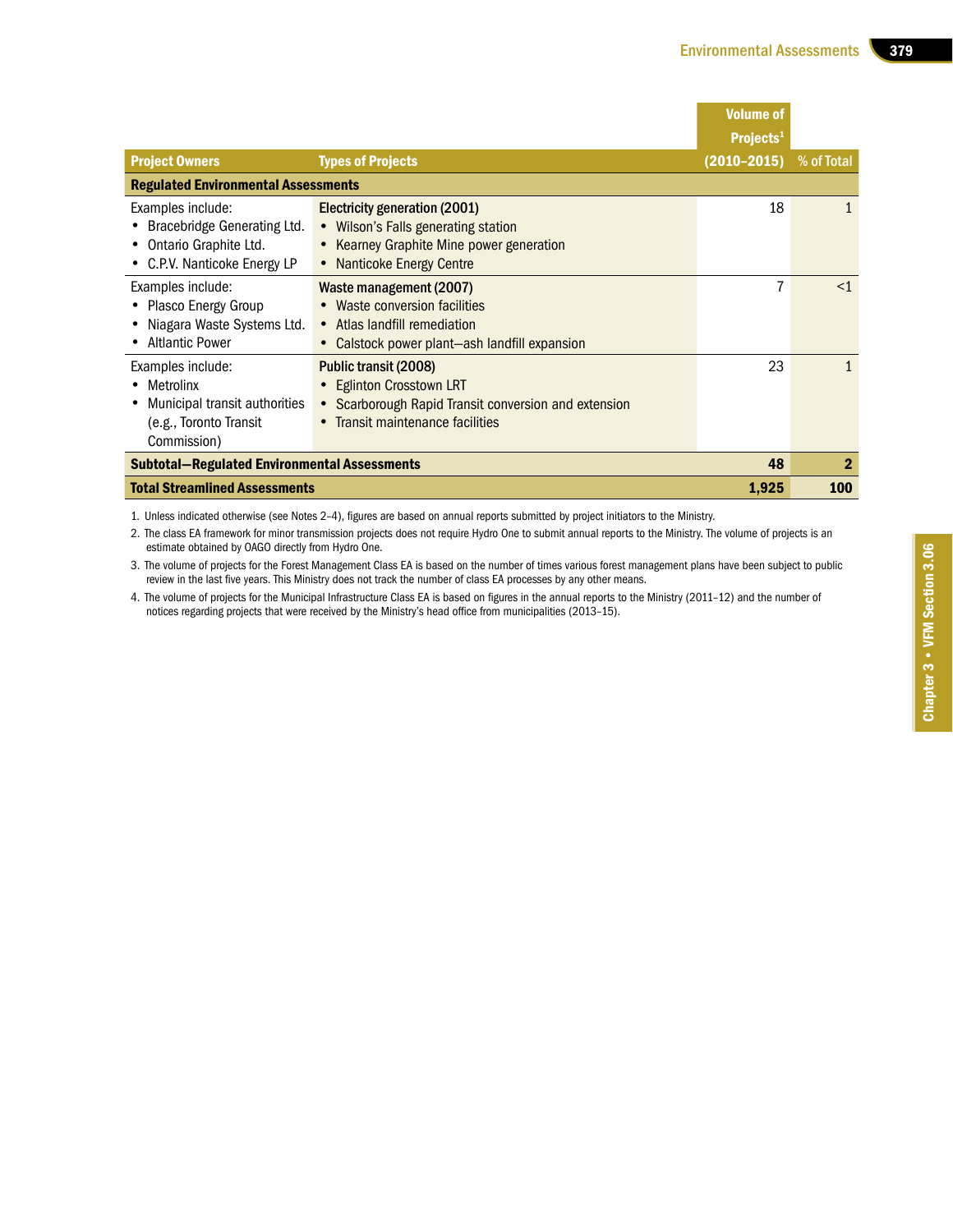#### Appendix 6: Streamlined Environmental Assessment Process<sup>1</sup>

Prepared by the Office of the Auditor General of Ontario



- 1. The above figure illustrates the general process followed for streamlined environmental assessments. The process—as outlined in the relevant Class Environmental Assessment Policy Document or regulation under the *Environmental Assessment Act*—may vary slightly depending on the type and scale of the project.
- 2. Project owners must notify relevant government agencies at the start and completion of the environmental assessment. Notices are also made public through local newspapers and/or provided to stakeholders who may be directly affected through direct mail, etc.
- 3. After the project owner issues the Notice of Completion, members of the public, the Ministry, and other interested parties have the opportunity to review the environmental assessment report and request that the Minister bump up a streamlined project to a comprehensive assessment.
- 4. Class Environmental Assessment Policy Documents and the regulations under the Environmental Assessment Act prescribe timelines for the Minister's decision.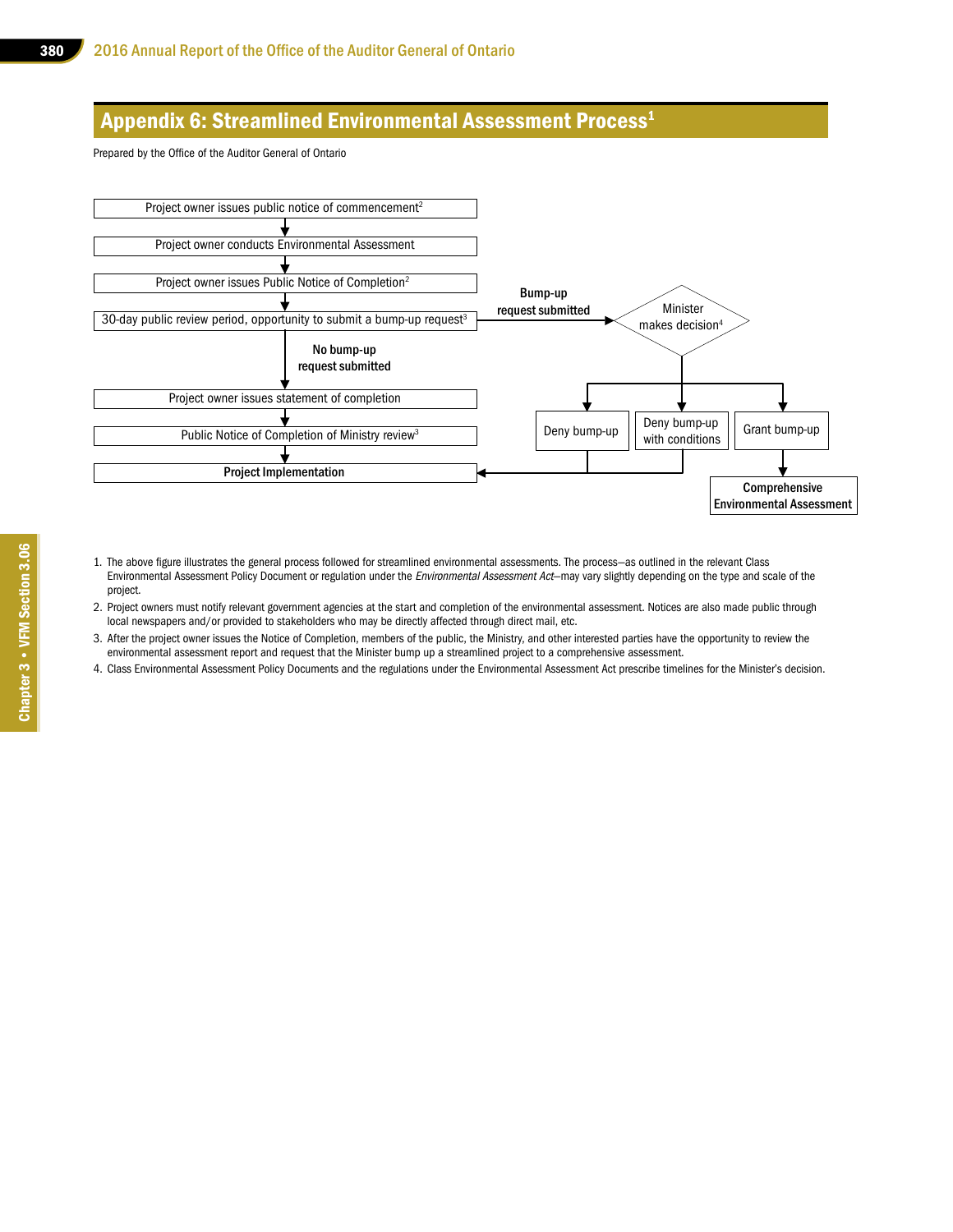# Appendix 7: Other Stakeholders in the Environmental Assessment Process

Prepared by the Office of the Auditor General of Ontario

Note: The following list is not exhaustive, and includes only those that are mentioned in our report.

# Federal Government

Three agencies administer environmental assessments at the federal level:

- The National Energy Board administers the environmental assessments for designated projects they regulate such as pipelines and transmission lines.
- The Canadian Nuclear Safety Commission administers the environmental assessments for designated projects they regulate such as nuclear projects.
- The Canadian Environmental Assessment Agency (CEAA) administers the environmental assessments for all other designated projects such as airports, marine terminals and mines.

The scope of the federal assessment includes the impact on components of the environment that are within the federal legislative authority: fish and fish habitat, migratory birds, federal lands and Indigenous peoples.

In 2004, Ontario entered into an agreement with CEAA to co-ordinate environmental assessment processes when projects require both provincial and federal assessments. Since then, these 10 projects have been subject to a co-ordinated provincial-federal environmental assessment (most of which are mining projects):

- Bending Lake Iron Mine/Josephine Coal Mine (in progress since 2012)
- Cote Gold Mine (in progress since 2013)
- Detour Lake Mine Project
- Hammond Reef Gold Mine (in progress since 2011)
- Hardrock Gold Mine (in progress since 2014)
- Noront Multi-Metal Mine (in progress since 2011)
- Rainy River Gold Mine
- Detroit River International Crossing
- Highway 407 East Extension
- Western Vaughan Transportation Improvements

# Environmental Review Tribunal

The Environmental Review Tribunal (Tribunal) is an independent administrative tribunal. It functions as a quasi-judicial body, whose primary role is adjudicating applications and appeals under 11 different environmental statutes, including the *Environmental Protection Act*, *Ontario Water Resources Act*, *Environmental Assessment Act* and *Environmental Bill of Rights*.

The Tribunal holds public hearings to assess the merits of proposed development projects, plans or programs that may impact the environment. For example, the Tribunal hears appeals arising from decisions regarding the issuance, alteration or revocation of an order or approval under the *Environmental Protection Act, Ontario Water Resources Act*, and *Environmental Assessment Act*.

# Environmental Commissioner of Ontario

The Environmental Commissioner of Ontario reports to the Legislative Assembly under the authority of the *Environmental Bill of Rights*. The Commissioner is responsible for reviewing and reporting on the government's compliance with the *Environmental Bill of Rights*.

# Ontario Municipal Engineers Association

The Ontario Municipal Engineers Association is an association of public-sector professional engineers employed in municipalities. The class EA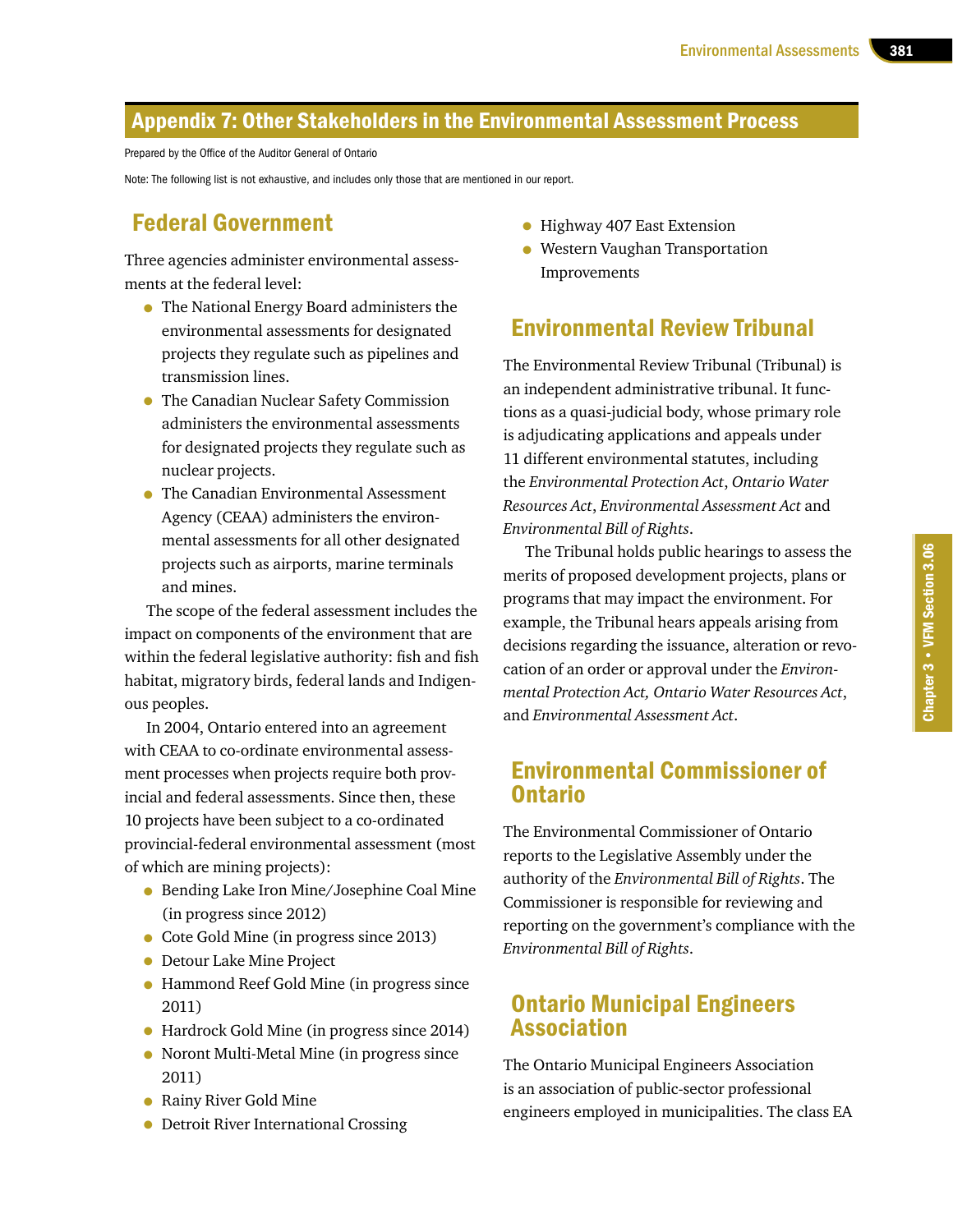framework for municipal infrastructure projects is prepared by the Association on behalf of the municipalities.

# Residential and Civil Construction Alliance of Ontario

The Residential and Civil Construction Alliance of Ontario is an alliance of key industry stakeholders from the residential and civil construction industry, which was created to address the major challenges affecting the construction industry.

# Canadian Council of Ministers of the Environment

The Canadian Council of Ministers of the Environment is made up of the 14 environment ministers from the federal, provincial and territorial governments. The Council normally meets at least once a year to discuss national environmental priorities and determine work to be carried out to achieve positive environmental results.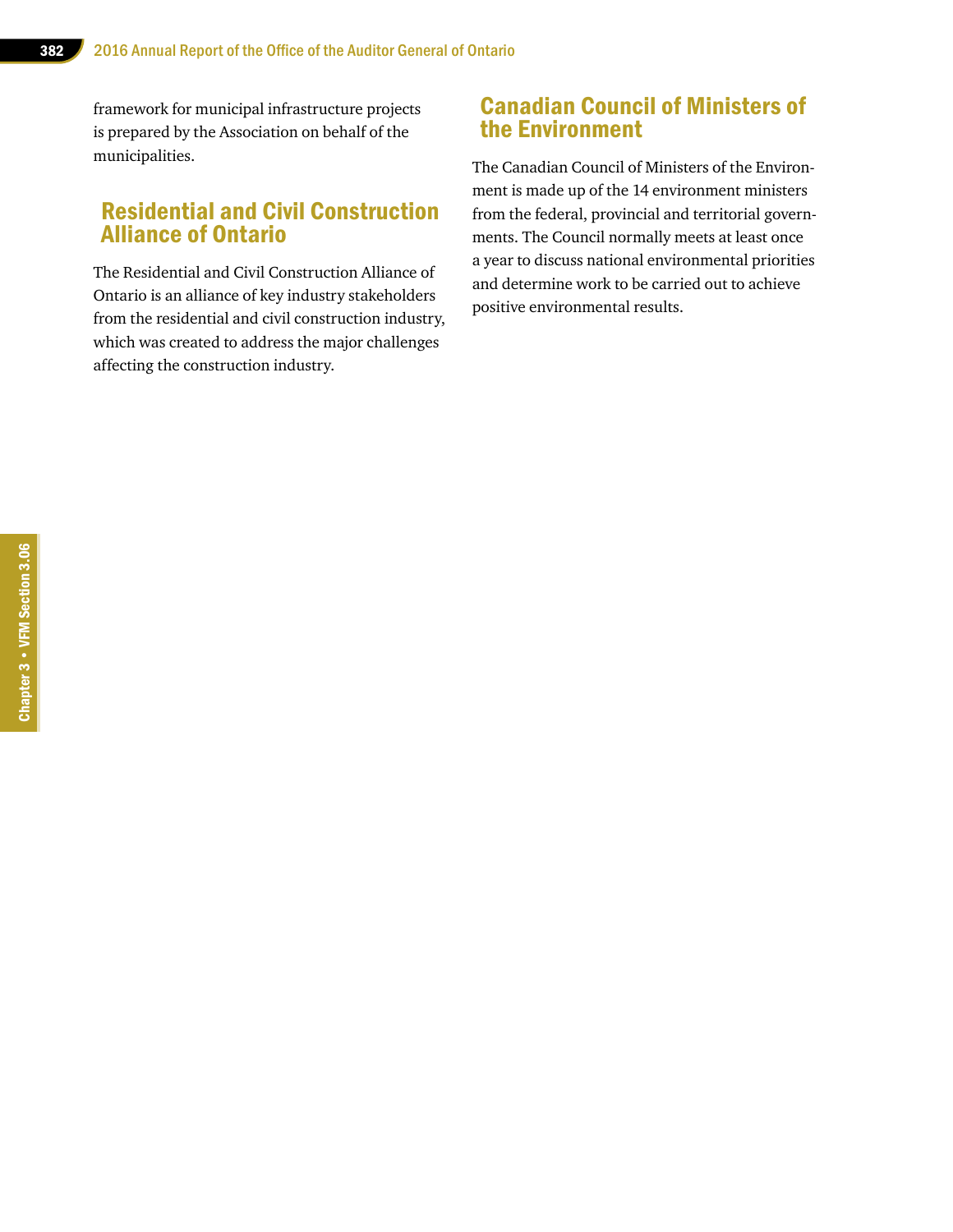Appendix 8: Chronology of Plan and Project Implementation Appendix 8: Chronology of Plan and Project Implementation

Prepared by the Office of the Auditor General of Ontario Prepared by the Office of the Auditor General of Ontario

| <b>LONG-TERM GOVERNMENT PLANS<sup>1</sup></b>                                                                                                                                                                                                                                                                                                                                                                                                                                                                                                                                                                                                                                                                                                                                                                                                                                                                                                                        |                                                                                                                                                                                                                                                                                                                                                                                                                                    |
|----------------------------------------------------------------------------------------------------------------------------------------------------------------------------------------------------------------------------------------------------------------------------------------------------------------------------------------------------------------------------------------------------------------------------------------------------------------------------------------------------------------------------------------------------------------------------------------------------------------------------------------------------------------------------------------------------------------------------------------------------------------------------------------------------------------------------------------------------------------------------------------------------------------------------------------------------------------------|------------------------------------------------------------------------------------------------------------------------------------------------------------------------------------------------------------------------------------------------------------------------------------------------------------------------------------------------------------------------------------------------------------------------------------|
| 1. Plan Development                                                                                                                                                                                                                                                                                                                                                                                                                                                                                                                                                                                                                                                                                                                                                                                                                                                                                                                                                  | 2. Plan Implementation                                                                                                                                                                                                                                                                                                                                                                                                             |
| different energy supply options under different scenarios (e.g., differing<br>Viable alternatives are those that are technically and economically feasible, supported by stakeholders and the public,<br>• Reasonable alternatives are those that take into account the environmental and socio-economic evidence as well as<br>an environmental assessment while developing the plan.<br>• Balance environmental, societal and economic benefits and costs of the alternatives.<br>For example, an environmental assessment of a long-term energy plan should:<br>• Identify reasonable and viable ways to achieve the objectives of the plan <sup>2</sup> :<br>. Assess and mitigate the cumulative effects of multiple energy projects.<br>electricity demands based on population projections).<br>The responsible government ministry or agency conducts<br>legislative and policy requirements. For example,<br>and can be implemented within the plan period. | administrative, such as updating regulations and<br>policies, and will not result in physical projects.<br>Individual projects identified in the plan are<br>of energy-from-waste facilities, will result in<br>physical projects. These projects will then<br>Other action items, such as construction<br>undergo project-specific environmental<br>Some action items in the plan are<br>assessments (see below).<br>implemented. |
|                                                                                                                                                                                                                                                                                                                                                                                                                                                                                                                                                                                                                                                                                                                                                                                                                                                                                                                                                                      |                                                                                                                                                                                                                                                                                                                                                                                                                                    |

|                                                                              | <b>INDIVIDUAL PROJECTS</b>                                                        |                            |
|------------------------------------------------------------------------------|-----------------------------------------------------------------------------------|----------------------------|
| 1. Project Planning                                                          | 2. Project Construction                                                           | 3. Project Operation       |
| The project owner conducts an environmental assessment for the               | The project owner obtains other regulatory approvals and permits.                 | Project begins operations. |
| proposed project.                                                            | Once the environmental assessment for the energy-from-waste facility is           | The municipal, provincial  |
| For example, an environmental assessment for a facility that                 | approved and before construction begins, the project owner must obtain, for       | and federal approvals      |
| converts waste to energy will:                                               | example:                                                                          | and permits outline        |
| • Identify alternative technologies that can be used, alternative            | • Municipal permits to build the facility, discharge sewage to the municipality's | terms and conditions for   |
| locations for the project.                                                   | storm sewers, operate beyond standard work hours, etc.                            | operation that the project |
| Assess the environmental, human health, cultural and socio-                  | Environmental approvals to emit contaminants emissions into air, water, or        | owner must comply with     |
| economic effects of the project.                                             |                                                                                   | once the project begins    |
| nade to<br>Hold the project owner accountable for commitments m<br>$\bullet$ | Permit to Take Water from groundwater resources during construction.              | operating.                 |
| mitigate the negative impact of the project.                                 | • Ontario Energy Board licence to generate and sell electricity.                  |                            |

1. The example of an environmental assessment for a long-term energy plan is provided for illustration only. Although the *Environmental Assessment Act* requires an environmental assessment for public-sector proposals, pla 1. The example of an environmental assessment for a long-term energy plan is provided for illustration only. Although the Environmental Assessment assessment for public-sector proposals, plans and programs, no such assessment has been conducted for any long-term government plan since 1992.

2. Based on best practices promoted by the International Association for Impact Assessment-the leading international organization for best practices related to environmental assessments. 2. Based on best practices promoted by the International Association for Impact Assessment—the leading international organization for best practices related to environmental assessments.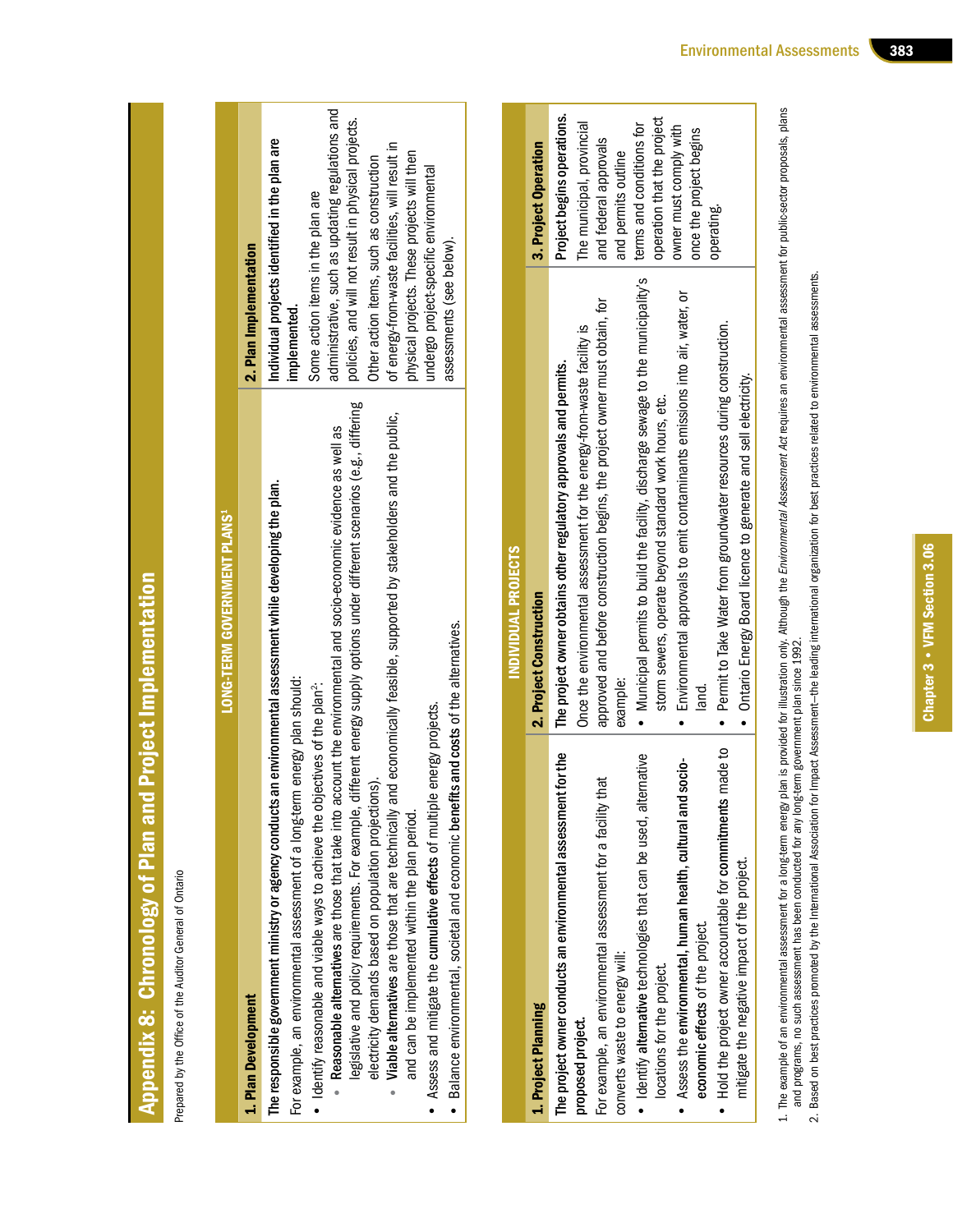Chapter 3 • VFM Section 3.06 Chapter 3 • VFM Section 3.06

Appendix 9: Comparison of Ontario's Environmental Assessment Process to Other Canadian Jurisdictions Appendix 9: Comparison of Ontario's Environmental Assessment Process to Other Canadian Jurisdictions

Prepared by the Office of the Auditor General of Ontario Prepared by the Office of the Auditor General of Ontario

|                                                                                    |                                                                                                  |                                                      | <b>British</b>                         |                                                                         |                                 |                    | <b>Northern</b>                                                                                                                | Southern                   |
|------------------------------------------------------------------------------------|--------------------------------------------------------------------------------------------------|------------------------------------------------------|----------------------------------------|-------------------------------------------------------------------------|---------------------------------|--------------------|--------------------------------------------------------------------------------------------------------------------------------|----------------------------|
|                                                                                    | <b>Ontario</b>                                                                                   | <b>Canada</b>                                        | Columbia                               | <b>Alberta</b>                                                          | <b>Saskatchewan</b>             | <b>Manitoba</b>    | Quebec                                                                                                                         | Quebec                     |
| Applicable legislation                                                             | Assessment Act<br>Environmental                                                                  | Environmental<br>Assessment<br>Canadian<br>Act, 2012 | Assessment Act<br><b>Environmental</b> | Enhancement Act<br>and the Water Act<br>Protection and<br>Environmental | Assessment Act<br>Environmental | Environment<br>4ct | Northern Quebec<br>the Northeastern<br>Agreement, and<br>James Bay and<br>Environmental<br>Quality Act,<br>Agreement<br>Quebec | Environment<br>Quality Act |
| Year legislation was first<br>passed                                               | 1976                                                                                             | 19921                                                | 2002                                   | 1993                                                                    | 1980                            | 1987               | 1980                                                                                                                           | 1980                       |
| private sector projects?<br>Does the Act apply to                                  | Only for electricity-<br>generation and<br>management <sup>2</sup><br>transmission<br>and waste- | Yes                                                  | Yes                                    | Yes                                                                     | Yes                             | Yes                | Yes                                                                                                                            | Yes                        |
| assessment required for<br>mining projects?<br>Is environmental                    | $\sum_{i=1}^{3}$                                                                                 | Yes                                                  | Yes                                    | Yes                                                                     | Yes                             | Yes                | Yes                                                                                                                            | Yes                        |
| streamlined environmental<br>Does the Act allow<br>assessments?                    | Yes                                                                                              | ş                                                    | $\geq$                                 | mines, industrial<br>plants, and coal<br>For oil sand<br>mines          | $\frac{1}{2}$                   | Yes                | determined to not<br>Projects may be<br>require a full EA                                                                      | ş                          |
| required to assess the<br>cumulative effects of<br>Are project owners<br>projects? | Ş                                                                                                | Yes                                                  | Yes                                    | Yes                                                                     | Yes                             | å                  | Yes                                                                                                                            | Yes                        |
| body to provide advice to<br>Is there an independent<br>the Minister?              | $\frac{1}{2}$                                                                                    | Yes                                                  | $\geq$                                 | For energy<br>projects                                                  | $\frac{1}{2}$                   | Yes                | Yes                                                                                                                            | Yes                        |